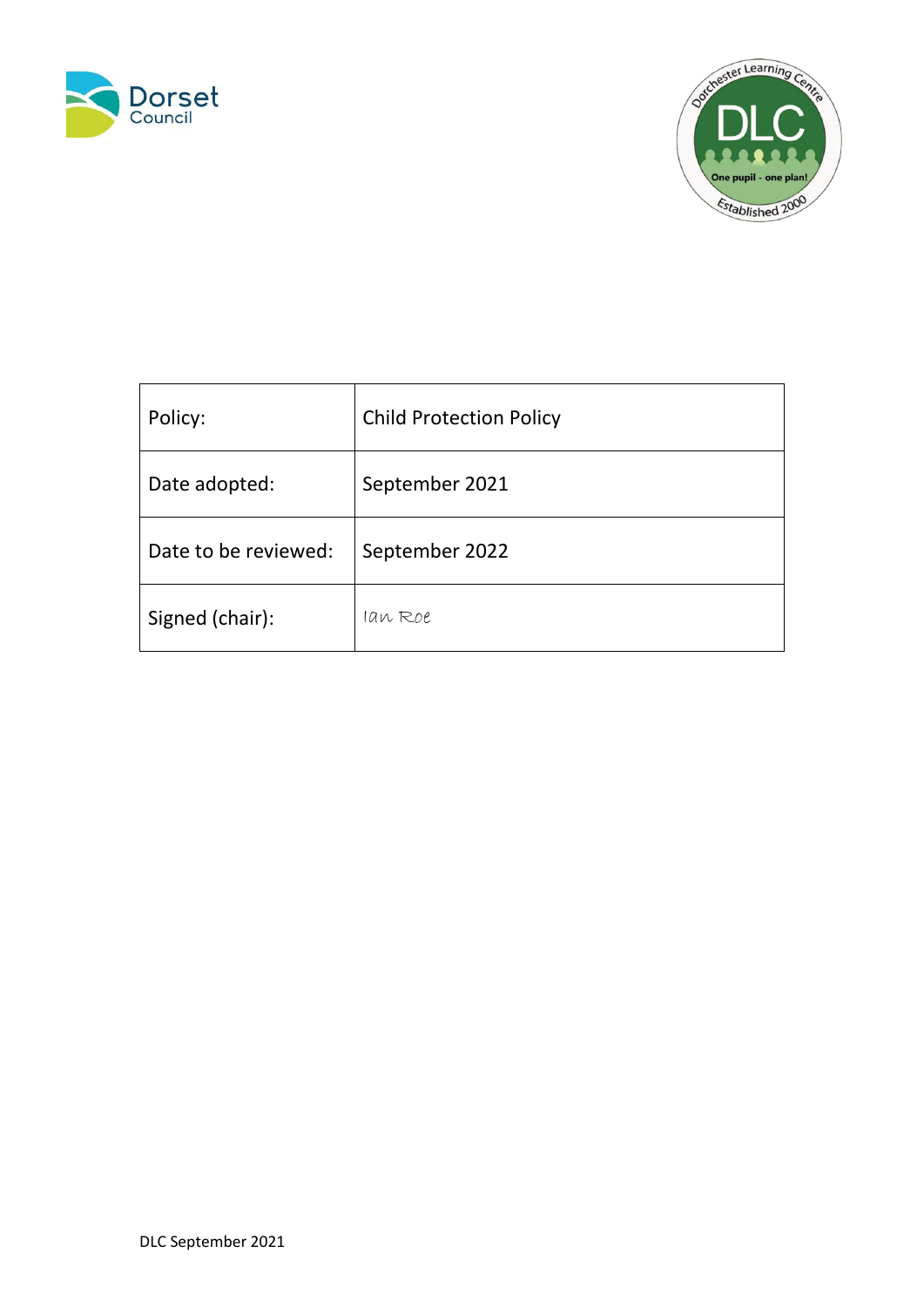# **Update by Safeguarding and Standards September 2021 in line with new guidance and legislation**

Our Nominated Governor for Safeguarding is

# **Kaye Chittenden**

Our Designated Safeguarding Lead is

# **David Dinsmore**

Our Deputy Safeguarding Leads are

**Jayne Lewis Lucy Murray**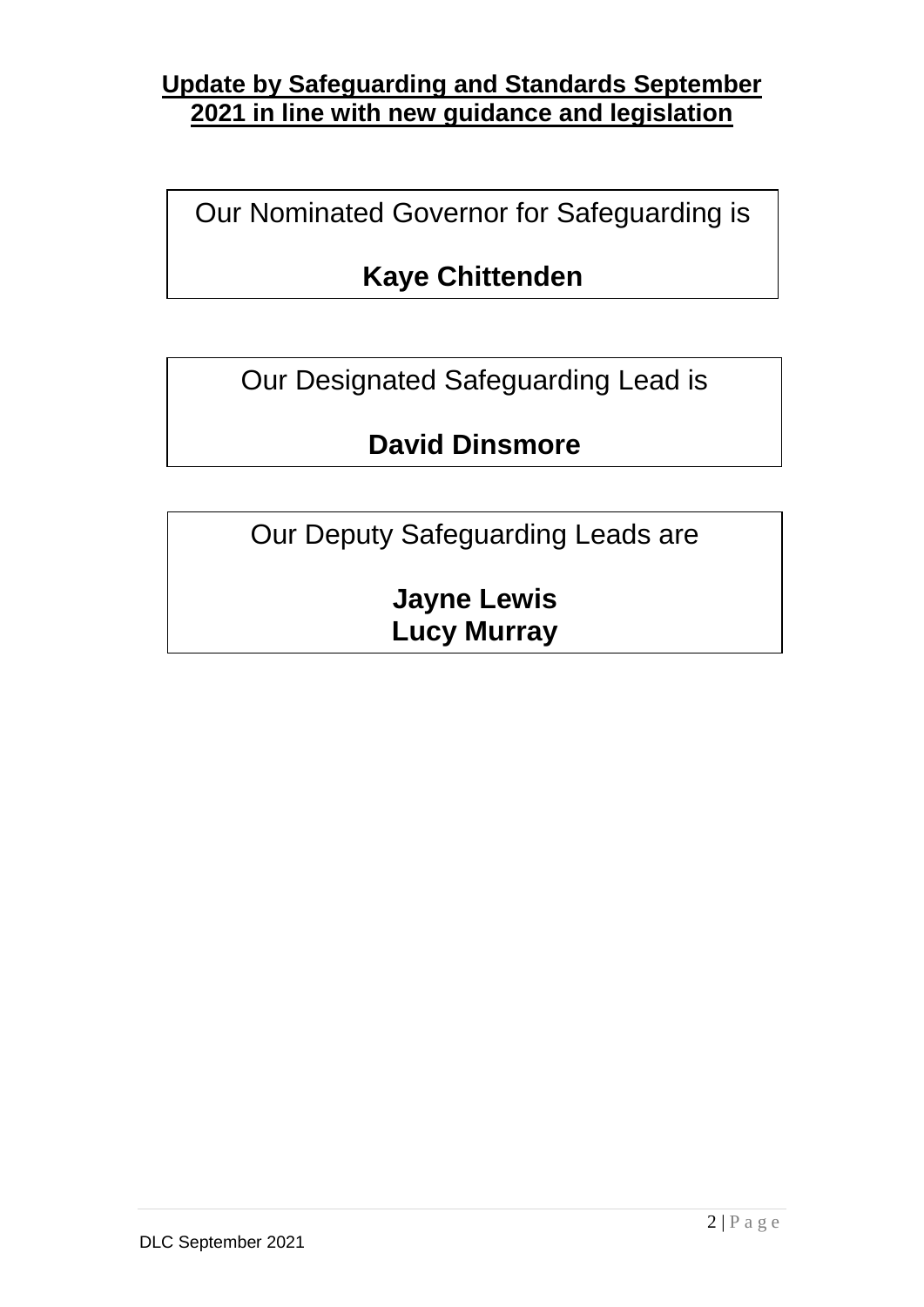### **Introduction**

The child protection policy for Dorchester Learning Centre is based on a template provided by the Dorset Safeguarding and Standards Team; it reflects the Pan-Dorset Inter-Agency Safeguarding Procedures (on the Dorset Safeguarding Children Board website) and 'Keeping Children Safe in Education' 2021.

Due to the unprecedented times arising as a result of Covid-19, DLC regularly updates its safeguarding in line with advice published on: www.gov.uk/government/publications/covid-19-safeguarding-in-schoolscolleges-and-other-providers

This policy consists of four main documents:

- A. The overarching safeguarding policy (statement of principles)
- B. Detailed child protection procedures
- C. Child protection summary sheets

These are provided to all adults who will not have the opportunity to read this policy in its entirety, but will have unsupervised contact, even as a 'one-off', with pupils on a temporary or intermittent basis such as supply, peripatetic or visiting professionals.

### **D. Appendices including:**

- 1 Useful contacts
- 2 Possible indicators of abuse
- 3 Record Keeping: Best Practice to be read and followed by all DSL/DDSLs
- 4 Dorchester Learning Centre safeguarding information for classrooms
- 5 Daily attendance protocol
- 6 Student missing in education procedure
- 7 Dorchester Learning Centre: Safeguarding Induction

8 Reporting safeguarding concerns from the Kingfisher Ward, Dorset County Hospital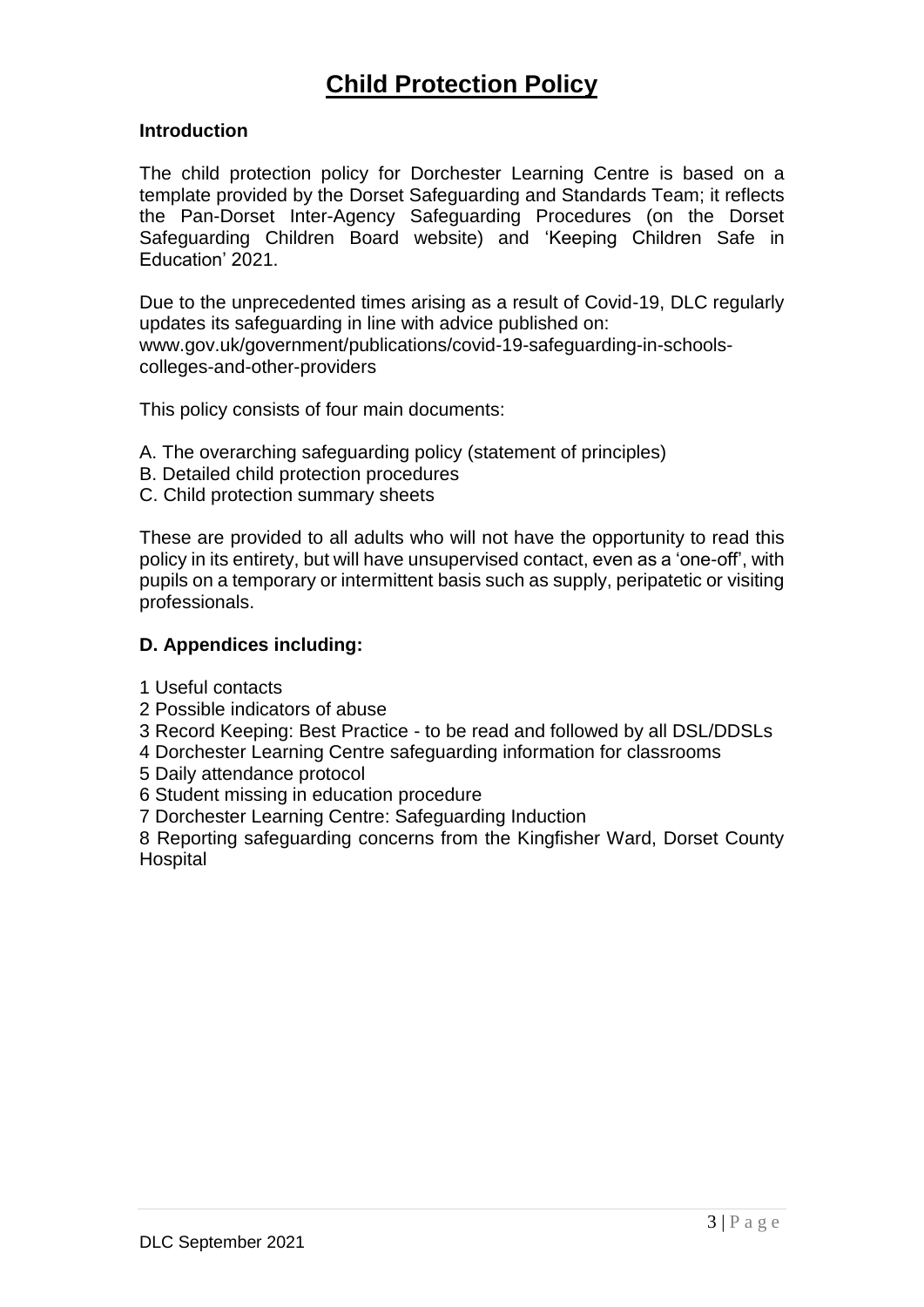### **Contents**

## **A Safeguarding Policy**

### **B Child Protection Procedures**

### **Sections**

- 1 What is child protection?
- 2 What is significant harm?
- 3 Purpose of these procedures
- 4 Responsibilities and roles
- 5 What is child abuse?
	- i) Physical
	- ii) Emotional
	- iii) Sexual
	- iv) Neglect

6 Recognising child abuse – signs and symptoms

- 7 "Child on child" sexual violence and sexual harassment
- 8 Pupils engaging in under-age sexual activity

9 Child sexual exploitation/criminal exploitation.

- 10 Forms of abuse linked to culture, faith or belief
- 10.1 Female genital mutilation
- 10.2 Forced Marriage
- 10.3 So called honour-based violence
- 10.4 Radicalisation and Extremism
- 10.5 Prevent
- 11 Children missing education
- 12 Responding to the child who discloses (talks about) abuse
- 13 Taking action
- 14 Responding to concerns reported by parents or others in the community
- 15 Remember
- 16 Response from Children's Social Care to a school referral
- 17 Responding to allegations or concerns about staff or volunteers
- 18 Children with special educational needs and who are disabled
- 19 Safer working Practice
- 20 Training
- 21 Raising concerns about safeguarding practice in our school
- 22 Information for parents' carers
- 23 Contextual Safeguarding

### **C Child Protection Summary sheet**

### **Appendices**

- 1 Useful contacts
- 2 Possible indicators of abuse
- 3 Record Keeping: Best Practice to be read and followed by all DSL/DDSLs
- 4 Dorchester Learning Centre safeguarding information for classrooms
- 5 Daily attendance protocol
- 6 Student missing in education procedure
- 7 Dorchester Learning Centre: Safeguarding Induction

8 Reporting safeguarding concerns from the Kingfisher Ward, Dorset County Hospital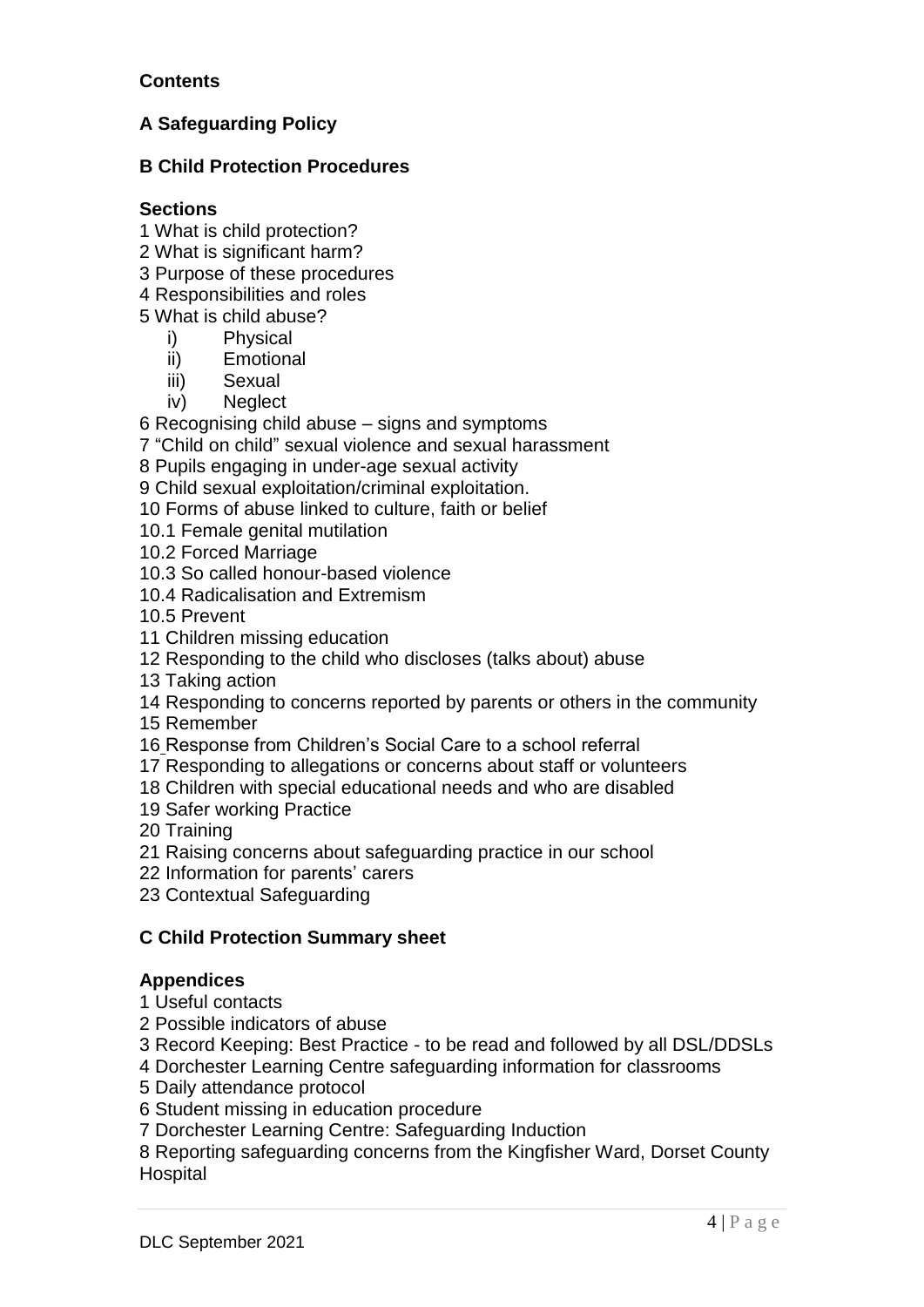## **A. Safeguarding Policy**

Dorchester Learning Centre recognises that the welfare of the child is paramount. The needs and wishes of each child will be put first.

Throughout this document, the term 'child' refers to a young person under the age of 18.

We take very seriously our duty to safeguard and promote the welfare of the children and young people in our care and work hard to create a safeguarding culture.

Safeguarding children is everyone's responsibility.

'Working Together to Safeguard Children' 2018, HM Government statutory guidance, defines safeguarding as:

- protecting children from maltreatment;
- preventing impairment of children's health or development;
- ensuring that children grow up in circumstances consistent with the provision of safe and effective care; and
- taking action to enable all children to have the best outcomes.

The Governing Body of Dorchester Learning Centre will act in accordance with Section 175/Section 157 of the Education Act 2002 and the supporting statutory guidance 'Keeping Children Safe in Education' 2021 to safeguard and promote the welfare of children in this school.

The Governing Body is accountable for ensuring that the school meets its statutory responsibilities for safeguarding and that all policies, procedures and training are in place and effective.

It is a Dorset Safeguarding Standard (recommended by the Dorset Safeguarding Children Board) that governors receive an annual report from the Designated Safeguarding Lead and Nominated Governor to help monitor compliance with statutory responsibilities.

*The Governors receive a safeguarding update from the DSL/DDSL at each full Governors meeting. Safeguarding is also reviewed and discussed at every safeguarding subcommittee meeting.*

The Dorset Standards also recommends that each school and college complete and submits to the Safeguarding Children Board an annual audit of its safeguarding and child protection arrangements, including an action plan.

### *Dorchester Learning Centre submits an audit annual including an action plan.*

All children have the right to be safeguarded from harm or exploitation whatever their;

- age
- health or disability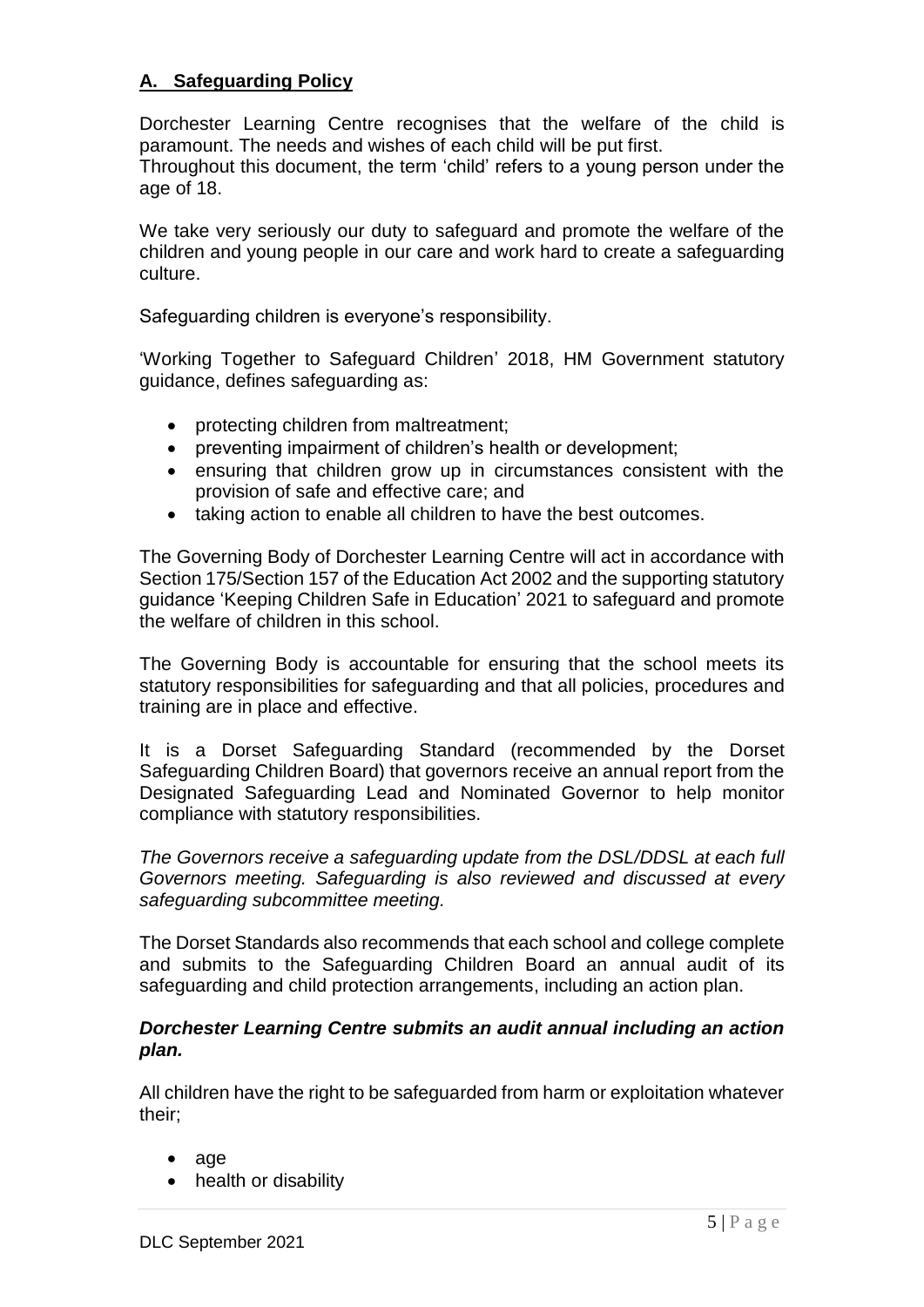- gender or sexual orientation
- race, religion, belief or first language
- political or immigration status

Governors, staff and regular volunteers in this school understand the importance of taking appropriate action and working in partnership with children, their parents/carers and other agencies to safeguard children and promote their welfare.

The purpose of this policy is to:

- afford protection for all pupils
- enable staff and volunteers to safeguard and promote the welfare of children
- promote a culture which makes this school a safe place to learn and in which children feel safe

This policy applies to the Headteacher and all staff, including supply and peripatetic staff, regular volunteers (i.e. those who come into school once a week or more or 4 times in a 30-day period), Governors or anyone working on behalf of the school.

We will endeavour to safeguard children and young people by:

- always acting in their best interests
- valuing them, listening to and respecting them
- involving them in decisions which affect them
- never tolerating bullying, homophobic behaviour, racism, sexism or any other forms of discrimination, including through use of technology
- ensuring the curriculum affords a range of opportunities to learn about keeping themselves safe, particularly when using technology
- exercising our duties under the Counter-Terrorism and Security Act 2015, by ensuring all staff attend 'Prevent' training in respect of radicalisation and extremist behaviour and by assessing the risk of our pupils being drawn into terrorism
- supporting attendance and taking action if a child is missing school regularly
- appointing a senior member of staff from our leadership team as the Designated Safeguarding Lead (DSL) and ensuring this person has the time, funding, training, resources and support to perform the role effectively
- appointing at least one Deputy Designated Safeguarding Lead to ensure there is always someone available during school hours for staff to discuss any safeguarding concerns
- appointing a Designated Teacher to promote the educational achievement of children who are Looked-After and to work closely with the virtual school head to discuss how pupil premium plus additional funding can support the progress of these children.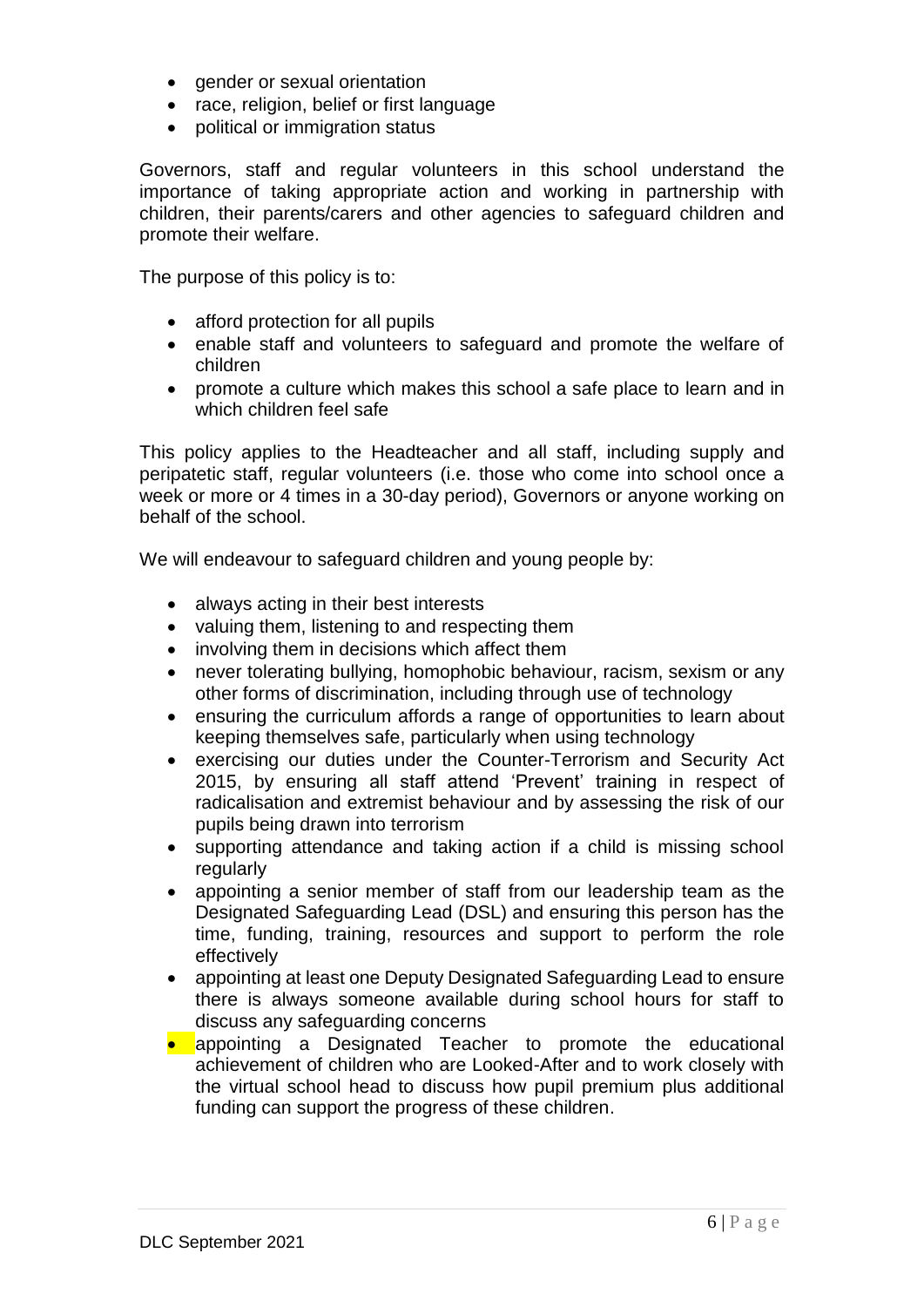### *At Dorchester Learning Centre, the Head teacher delegates this position of responsibility to a member of SLT who acts as the LAC champion*

### *DLC LAC Champion is Jane Franklin*

- ensuring that staff working with Looked-After Children have information appropriate to their role regarding, for example, the child's care arrangements, legal status and contact with birth parents
- promoting the educational achievement of children who have left care.
- making sure all staff and volunteers are aware of and committed to the safeguarding policy and child protection procedures and also understand their individual responsibility to take action
- ensuring that all those named above (i.e. DSLs and Deputy DSLs; Designated Teacher; Headteacher, all staff and regular volunteers) have training appropriate to their roles as set out in statutory guidance or recommended by the Dorset Safeguarding Children Board
- identifying any concerns early and providing appropriate help to prevent them from escalating, including working with parents/carers and other agencies as appropriate.

*DLC employs Family Workers who are responsible for supporting pupils who require additional care. The Family Workers liaise with local support networks, to implement the most suitable end effective interventions for individual students.*

• sharing information about child safeguarding concerns with agencies who need to know. Ensuring that children and their parents/carers are involved with all information sharing, as is appropriate.

*Parents/carers are invited into school on a regular basis to discuss concerns and monitor progress of interventions and discuss any support that could be provided.*

• acknowledging and actively promoting that multi-agency working is the best way to promote the welfare of children and protect them from harm.

*DLC family workers attend local safeguarding networking meetings (such as the Youth at Risk meetings – YARS). The aim of these meetings is to share good practice and discuss worrying local and national trends, which may have an impact on DLC students.* 

- taking the right action, in accordance with Dorset Safeguarding Children Board inter-agency safeguarding procedures, if a child discloses or there are indicators of abuse
- keeping clear, accurate and contemporaneous safeguarding and child protection records.

*DLC subscribes to the software Myconcern and all staff, including SLA staff, have logins and actively report concerns via this system.*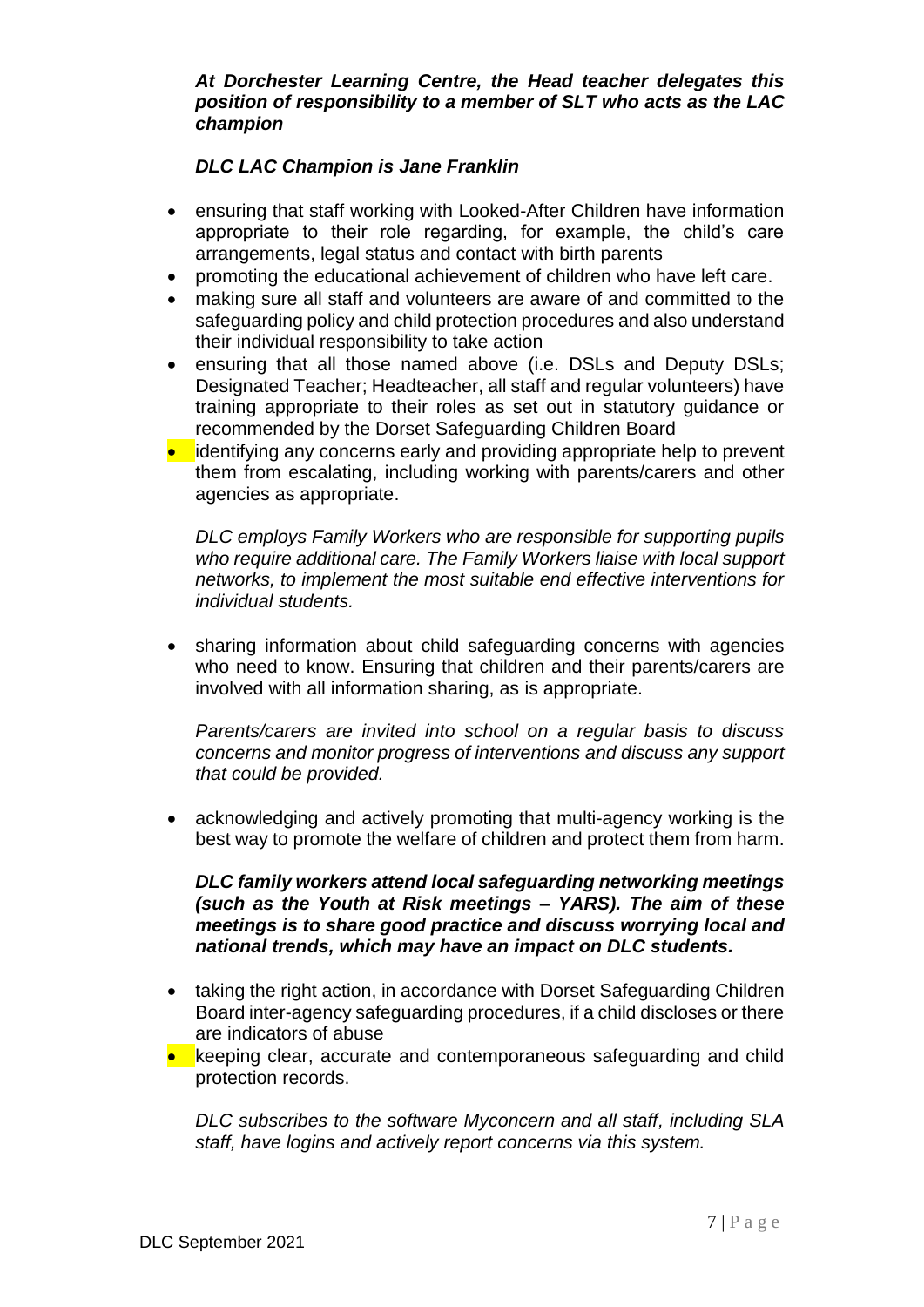- recruiting staff and volunteers (including host families) safely, ensuring all necessary checks are made in accordance with statutory guidance and legal requirements. At least one appointment panel member must have undertaken safer recruitment training
- providing effective management for staff through induction, support and regular update training appropriate to role*.*

*All new staff have a thorough safeguarding specific induction programme, which is signed off by the DSL/DDSL.*

*Safeguarding training is provided at every termly staff training day.*

*A safeguarding briefing is included in the daily staff briefing*

*During the weekly staff meeting a safeguarding topic is discussed with staff.* 

### *There is a safeguarding noticeboard in the staffroom with up to date information and resources for staff, including a safeguarding of the month slot.*

- adopting a code of conduct for all staff and volunteers which includes acceptable use of technologies, staff/pupil relationships and communications including the use of social media
- ensuring our online safety process includes appropriate filters and monitoring systems*.*

*Pupils are not allowed mobile phones in school, to support them in remaining safe online during school hours.*

*Parents receive the termly online safety newsletter and receive online safety information leaflets and support.*

### *Staff are aware that abuse can happen to pupils online and that pupils need support and advice to keep safe online.*

- ensuring staff and volunteers understand about 'whistle blowing'
- ensuring staff know how to escalate concerns about pupils or staff if they think the right action has not been taken to safeguard children
- promoting a culture in which staff feel able to report to senior leaders with what they consider to be unacceptable behaviour or breaches of the school Code of Conduct by their colleagues, having faith that they will be listened to and appropriate action taken
- dealing appropriately with any allegations/concerns about the behaviour of staff or volunteers in accordance with the process set out in statutory guidance
- ensuring that staff are aware that both mental and physical health are relevant to safeguarding and the welfare of children

This child protection policy, forms part of a suite of policies and other documents which relate to the wider safeguarding responsibilities of the school. All staff are required to read these policies on an annual basis, signing a declaration to say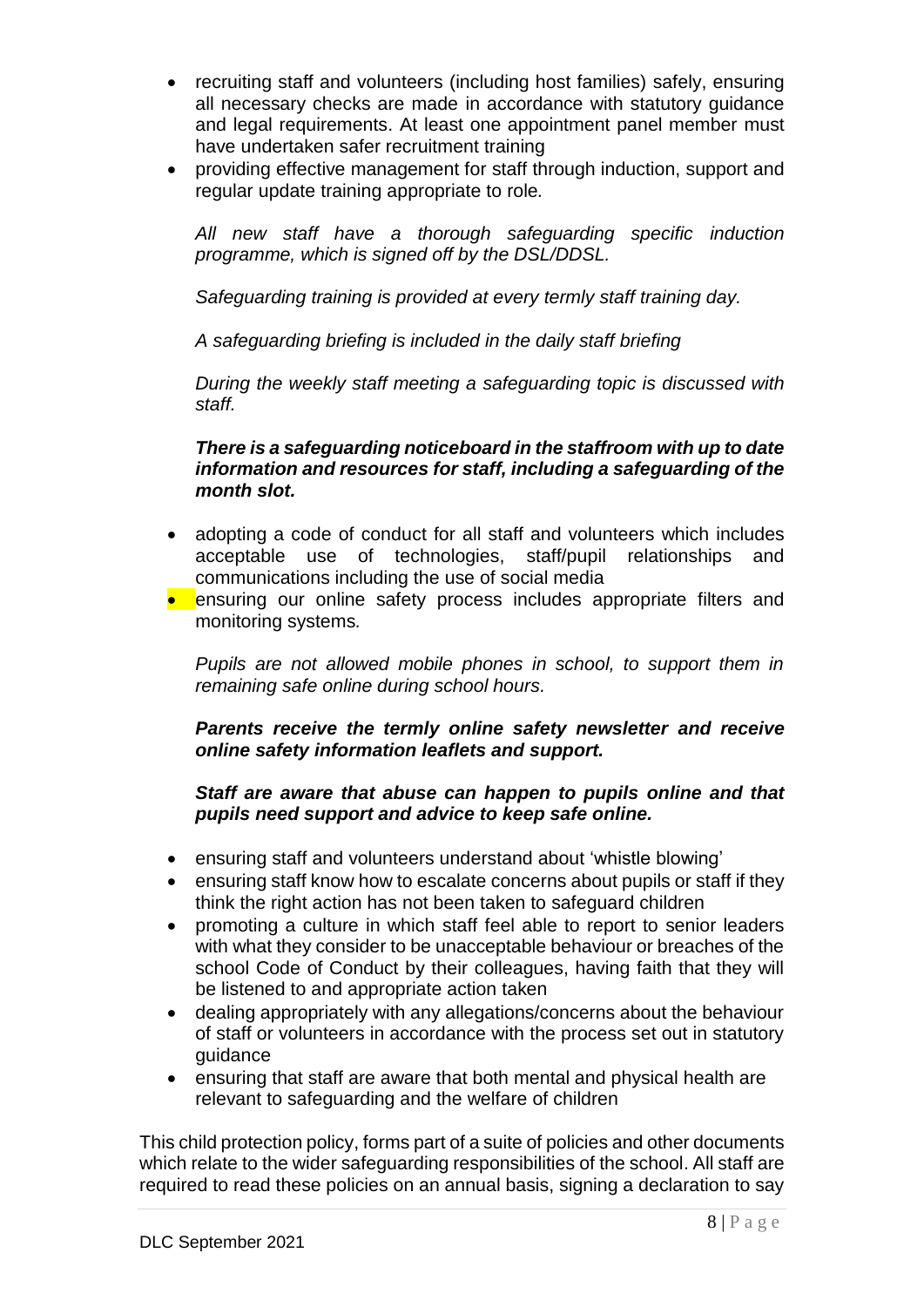that they have read and understood the policies. In particular, this child protection policy should be read in conjunction with;

- staff behaviour policy (code of conduct)
- e-safety policies for pupils and staff, which include use of mobile technology
- safer recruitment policy and procedures
- procedures to handle allegations against members of staff and volunteers, including referring to the Disclosure and Barring Service (when appropriate)
- whistle blowing policy
- procedures to respond appropriately when children are missing education
- anti-bullying procedures
- C-card distribution procedure

*These policies and procedures are found on the school website, on the shared "t drive" and in hard copies in the pastoral office.*

*All staff are required to sign annually to confirm that they have read and understood these policies.*

## **B. Child Protection Procedures**

These procedures should be read in conjunction with 'Keeping Children Safe in Education, Part One: Information for all School and College Staff' 2021, plus Annex A.

## **1. What is Child Protection?**

1.1 Child protection is one very important aspect of safeguarding. It refers to the activity which is undertaken to protect specific children who are suffering, or are likely to suffer, significant harm.

### **2. What is significant harm?**

2.1 The Children Act 1989 introduced the concept of significant harm as the threshold that justifies compulsory intervention by statutory agencies in family life in the best interests of children. There are no absolute criteria on which to rely when judging what constitutes significant harm. Sometimes it might be a single traumatic event but more often it is a compilation of significant events which damage the child's physical and psychological development. Decisions about significant harm are complex and, in each case, require discussion with the statutory agencies: Children's Social Care and Police.

### **3. Purpose of these procedures**

3.1 These procedures explain what action should be taken if there are concerns that a child is or might be suffering harm. A 'child' is a person under 18 years but the principles of these procedures apply to all pupils at this school, including those over 18.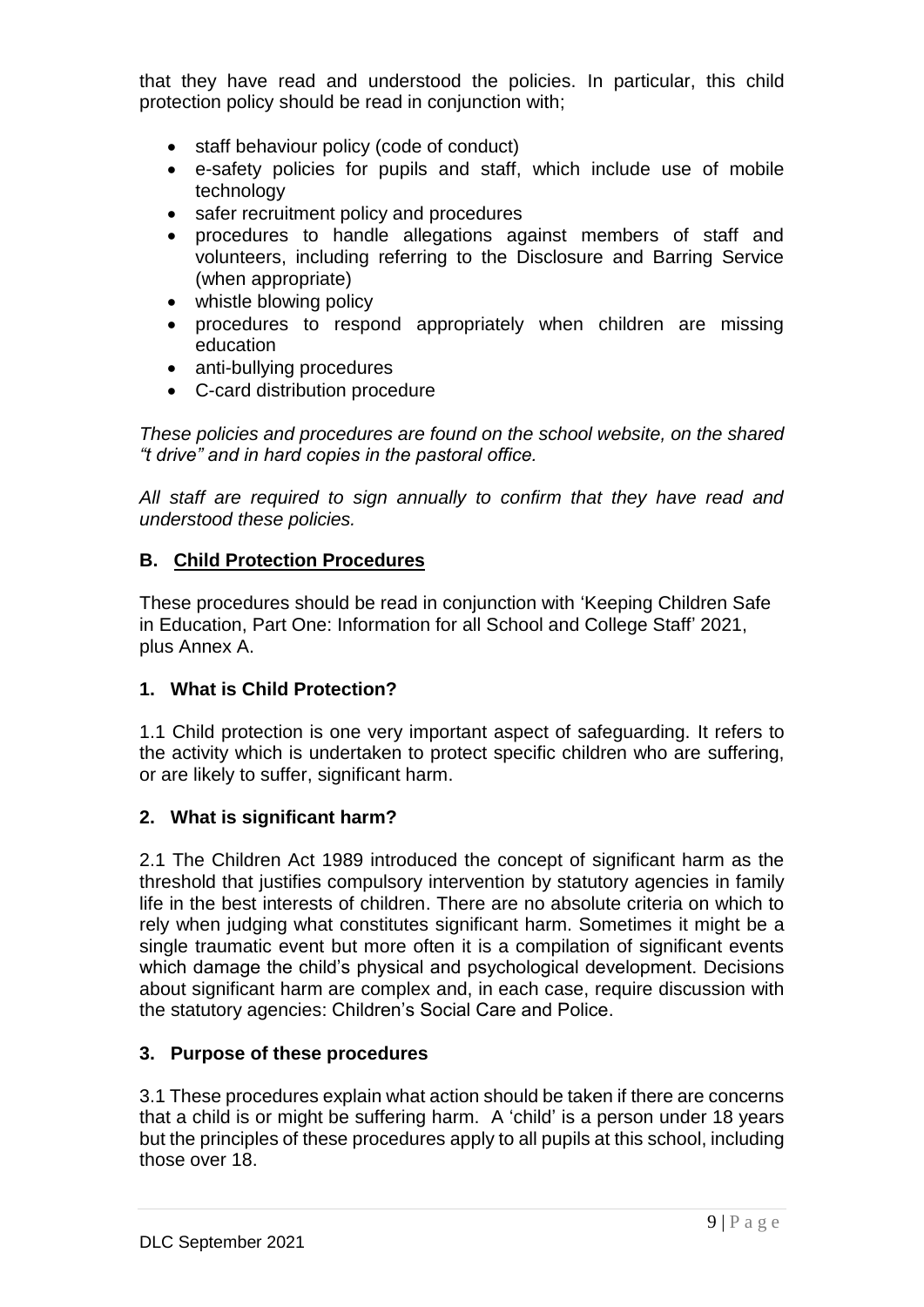### **4. Responsibilities and roles**

4.1 All adults in the school have an individual responsibility to safeguard and promote the welfare of children by taking appropriate action. This includes taking action where there are child protection concerns.

4.2 Governing bodies are accountable for ensuring their school has an effective child protection policy which should be reviewed annually and available publicly, such as on the school website.

4.3 The statutory safeguarding guidance for schools: 'Keeping Children Safe in Education' states that all schools and colleges should have 'a senior board level (or equivalent) lead to take leadership responsibility' for safeguarding.

The person who takes leadership responsibility for safeguarding on the governing body of this school is **Kaye Chittenden.**

4.4 This school has a Designated Safeguarding Lead (DSL). This is the person who takes lead responsibility for safeguarding. The DSL should have details of the local authority Personal Advisor appointed to guide and support the care leaver. Any concerns about children should be discussed with/reported to the DSL or the deputy safeguarding leads, who will decide what action to take including referring to Children's Social Care or Police as appropriate. More information about the DSL role can be found in Annex B of Keeping Children Safe in Education 2021.

The Designated Safeguarding Lead in this school is **David Dinsmore.**

The school also has two Deputy Safeguarding Leads, **Jayne Lewis and Lucy Murray**.

4.5 In addition, Dorset Children's Social Care can provide advice and guidance on safeguarding and child protection matters.

See Appendix 1 for contact details.

4.6 All action is taken in line with the following guidance:

- DfE guidance (2021) Keeping Children Safe in Education
- Working Together to Safeguard Children **(**2018) published by HM Government
- Bournemouth, Dorset and Poole Inter-Agency Safeguarding Procedures & Guidance, accessed through the Dorset Safeguarding Children Board website [www.dorsetlscb.co.uk](about:blank)
- What to do if you're worried a child is being abused Government Guidance (2015)

4.*7 Dorchester Learning Centre has a designated teacher, appointed by the headteacher*.

The designated teacher must have up to date Safeguarding Level 3 training and training as a designated teacher for children in care.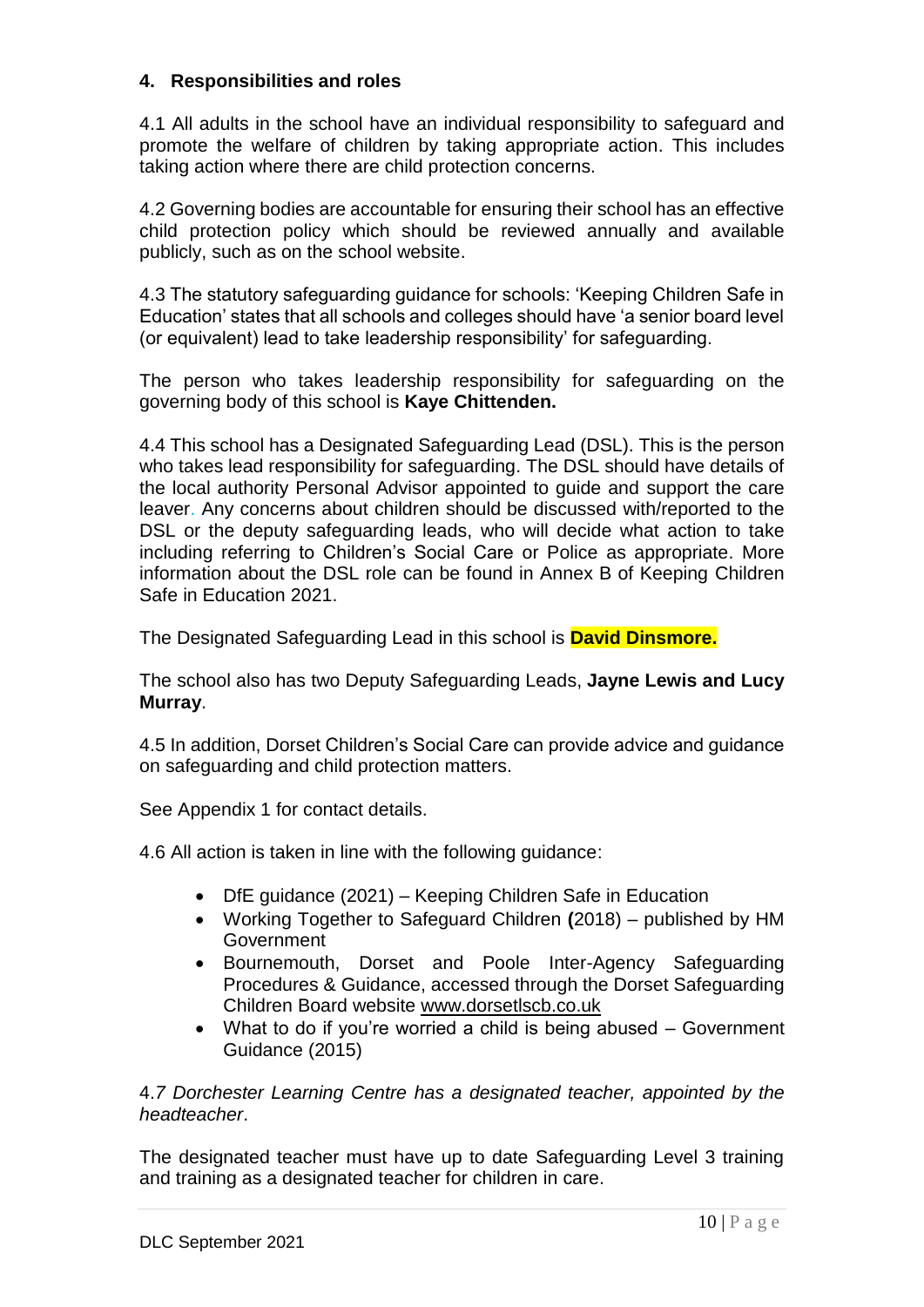*4.8* The designated teacher on commencement of sections 4 to 6 of the Children and Social Work Act 2017, has the responsibility to promote the educational achievement of children who are looked after and those children who have left care though adoption, special guardianship or child arrangement orders or who were adopted form the state care outside England and Wales.

4.9 A previously looked after child potentially remains vulnerable and all staff should have skills knowledge and understanding to keep previously looked after children safe. When dealing with looked after children and previously looked after children it is important that all agencies work together, and prompt action is taken on concerns to safeguard these children, who are a particularly vulnerable group.

4.10 The Designated teacher must have appropriate training and the relevant qualifications and experience.

Statutory guidance contains further information on [the role and responsibilities](about:blank)  [of the designated teacher.](about:blank)

### **5. What is child abuse?**

5.1 It is generally accepted that there are four main forms of abuse. The following definitions are from Working Together to Safeguard Children (2018).

### i) **Physical abuse**

A form of abuse which may involve hitting, shaking, throwing, poisoning, burning or scalding, drowning, suffocating, or otherwise causing physical harm to a child. Physical harm may also be caused when a parent or carer fabricates the symptoms of, or deliberately induces, illness in a child.

### **ii) Emotional abuse**

The persistent emotional maltreatment of a child such as to cause severe and persistent adverse effects on the child's emotional development. It may involve conveying to a child that they are worthless or unloved, inadequate, or valued only insofar as they meet the needs of another person. It may include not giving the child opportunities to express their views, deliberately silencing them or 'making fun' of what they say or how they communicate. It may feature age or developmentally inappropriate expectations being imposed on children. These may include interactions that are beyond the child's developmental capability, as well as overprotection and limitation of exploration and learning, or preventing the child participating in normal social interaction. It may involve seeing or hearing the ill-treatment of another. It may involve serious bullying (including cyberbullying), causing children frequently to feel frightened or in danger, or the exploitation or corruption of children. Some level of emotional abuse is involved in all types of maltreatment of a child, though it may occur alone.

### **iii) Sexual abuse**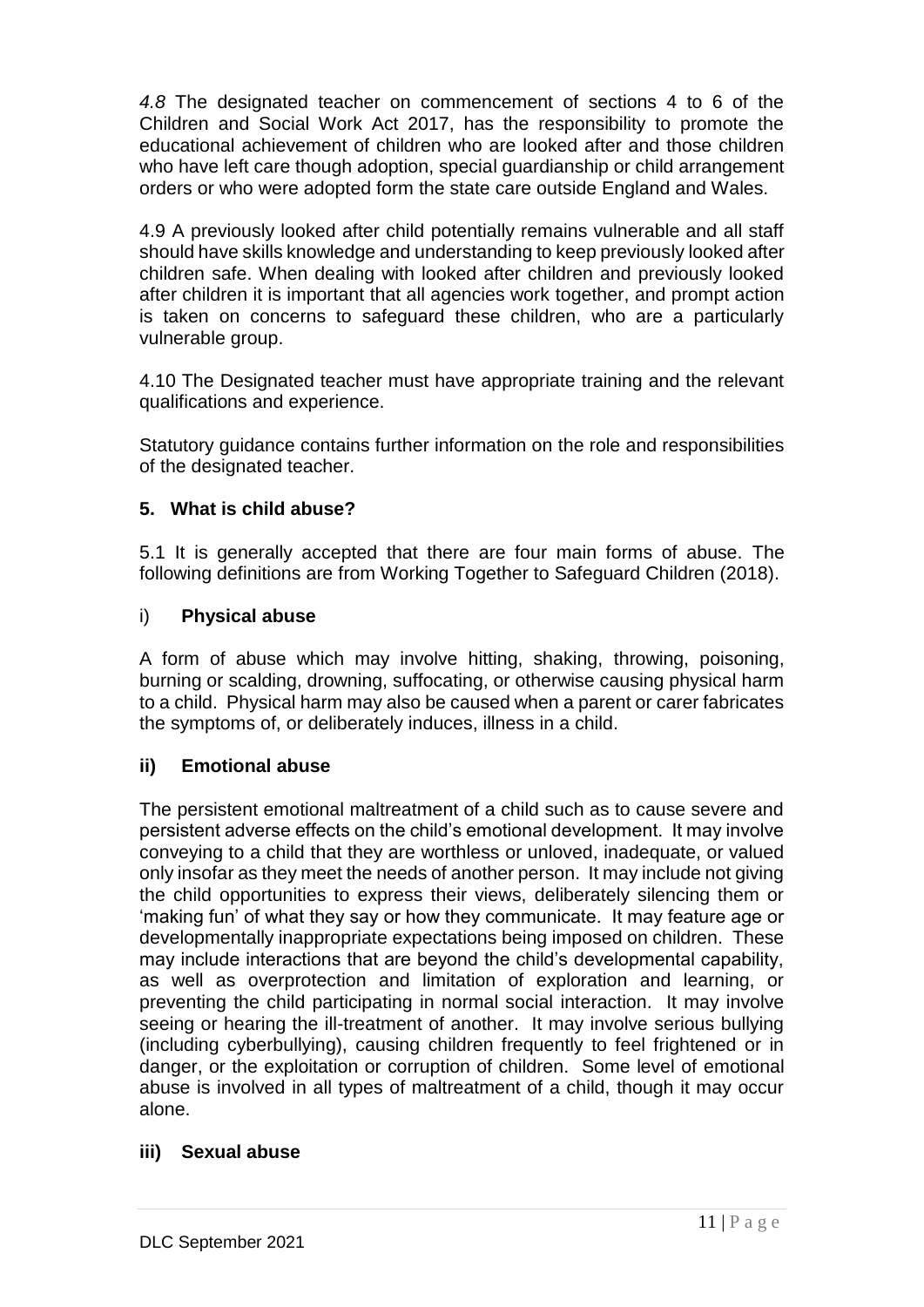Involves forcing or enticing a child or young person to take part in sexual activities, not necessarily involving a high level of violence, whether the child is aware of what is happening. The activities may involve physical contact, including assault by penetration (for example rape or oral sex) or nonpenetrative acts such as masturbation, kissing, rubbing and touching outside of clothing. They may also include non-contact activities such as involving children in looking at, or in the production of, sexual images, watching sexual activities, encouraging children to behave in sexually inappropriate ways, or grooming a child in preparation for abuse. Sexual abuse can take place online, and technology can be used to facilitate offline abuse. Sexual abuse is not solely perpetrated by adult males. Women can also commit acts of sexual abuse, as can other children. The sexual abuse of children by other children is a specific safeguarding issue in education.

## iv) **Neglect**

The persistent failure to meet a child's basic physical and/or psychological needs, likely to result in the serious impairment of the child's health or development. Neglect may occur during pregnancy because of maternal substance use. Once a child is born, neglect may involve a parent or carer failing to:

- provide adequate food, clothing and shelter (including exclusion from home or abandonment);
- protect a child from physical and emotional harm or danger;
- ensure adequate supervision (including the use of inadequate caregivers); or
- ensure access to appropriate medical care or treatment.

It may also include neglect of, or unresponsiveness to, a child's basic emotional needs.

5.2 It is accepted that in all forms of abuse there are elements of emotional abuse, and that some children are subjected to more than one form of abuse at any one time. In most cases multiple issues will overlap with one another.

As stated in KCSiE 2021, "All staff should also be aware that mental health problems can, in some cases, be an indicator that a child has suffered or is at risk of suffering abuse, neglect or exploitation".

## **6. Recognising child abuse – signs and symptoms**

6.1 Keeping Children Safe in Education is clear: 'All school and college staff members should be aware of the signs of abuse and neglect so that they are able to identify cases of children who may need help or protection'.

6.2 Recognising child abuse is not always easy, and it is not the responsibility of school staff to decide whether child abuse has taken place or if a child is at significant risk. They do, however, have a clear individual responsibility to act if they have a concern about a child's welfare or safety or if a child talks about (discloses) abuse. They should maintain an attitude of 'it could happen here' and always act in the best interests of the child.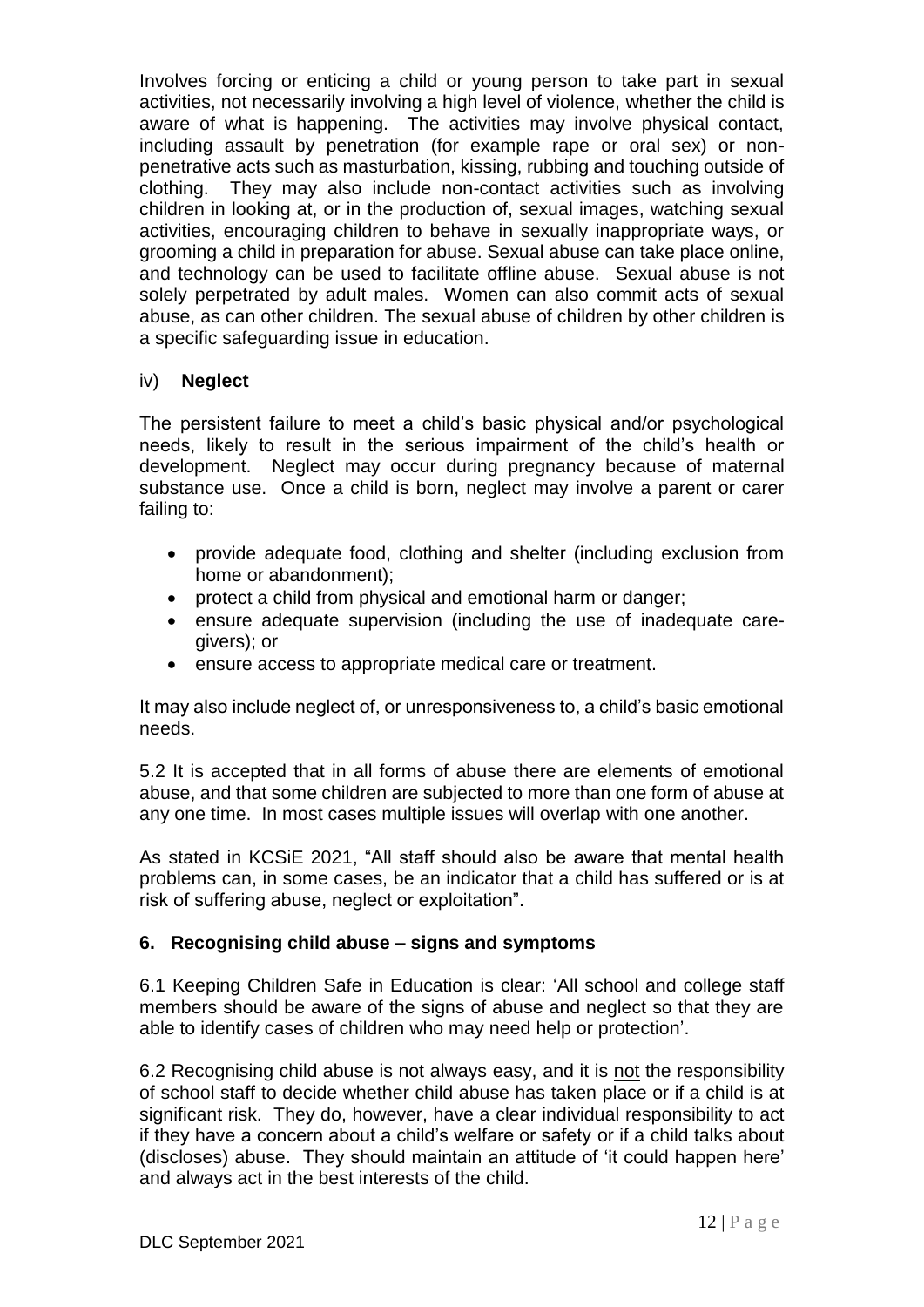6.3 Knowing what to look for is vital to the early identification of abuse and neglect. If staff are unsure, they should **always** speak to the designated safeguarding lead (or deputy) Any concerns about a child's welfare, should be acted upon immediately.

6.4 All school and college staff should be aware that abuse, neglect and safeguarding issues are rarely standalone events that can be covered by one definition or label. In most cases, multiple issues will overlap with one another.

6.5 All staff should be aware of the process for making referrals to children's social care and for statutory assessments under the children Act 1989, especially section 17 (children in need) and section 47 (a child suffering or likely to suffer, significant harm) that may follow a referral, along with the role they might be expected to play in such assessments.

Appendix 2 details examples of possible indicators of each of the four kinds of abuse.

### **7. Child on child sexual violence and sexual harassment**

7.1 All staff should recognise that children can abuse their peers. All staff should be clear about the school policy and procedure about peer on peer abuse.

7.2 Sexual violence and harassment can occur between two children of any age or sex. It can also occur through a group of children sexually assaulting or sexually harassing a single child or group of children.

7.3 The school or colleges initial response to a report from a child is important. It is essential that **all** victims are reassured and that they are being taken seriously and that they will be supported and kept safe.

7.4 Ultimately, any decisions are for the school or college to make on a caseby-case basis, with the DSL or deputy taking a lead role and using their professional judgement, supported by other agencies, such as children social care and the police as required.

7.5 Reports of sexual violence and sexual harassment are likely to be complex and require difficult decisions to be made, often quickly and under pressure. Pre-planning and effective policies will provide schools and colleges with the foundation for a calm, considered and appropriate response to any reports.

7.6 Following a report of sexual violence, the DSL (or deputy) should make an immediate risk and needs assessment, considering;

- The victim
- The alleged perpetrator
- All the other children (if appropriate adult students and staff)

7.7 Schools need to consider the following options for managing a report of sexual violence or sexual harassment;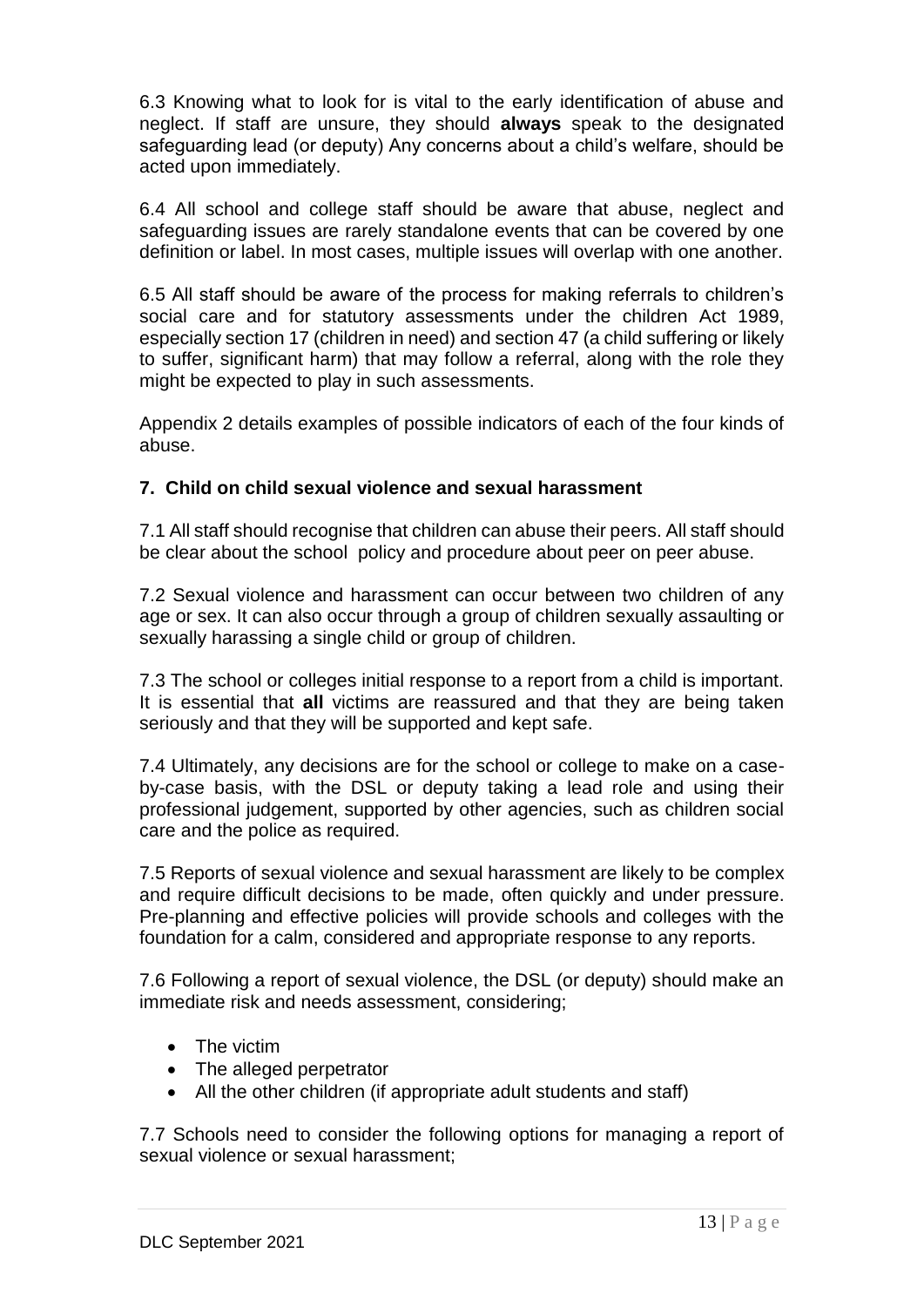- Manage internally
- Early Help
- Safeguarding children referral to children social care
- Reporting to the Police in parallel to children's social care

7.8 If children require safeguarding and a referral to Children's Social Care is made the process for managing sexually harmful behaviour can be found in the inter-agency safeguarding procedures on the DSCB website. In brief, a multiagency meeting should be convened by Children's Social Care following a referral and an action plan agreed.

7.9 A school risk assessment will be put in place, preferably by way of a meeting, which will consider;

- The wishes of the victim in terms of how they want to proceed
- The nature of the alleged incident
- The ages of the children involved
- The developmental stages of the children involved
- Any power imbalance between the children
- Is the incident a one off or a sustained pattern of abuse?
- Are there ongoing risks to the victim, other children, school or college staff?
- Contextual safeguarding

•

All staff should act in the best interests of the child.

7.10 All staff should be aware of that safeguarding issues can manifest themselves via peer on peer abuse. This is most likely to include, but may not be limited to;

- Bullying (including cyber bullying)
- Physical abuse such as hitting, kicking shaking, biting, hair pulling, or otherwise causing physical harm
- Sexual violence and sexual harassment
- Sexting (also known as youth produced sexual imagery)
- Initiation/hazing type violent rituals
- Upskirting

All staff should be clear on the schools or colleges policy and procedures with regards to peer on peer abuse.

7.11 Staff should not dismiss abusive behaviour as 'normal' between young people and should not develop high thresholds before acting.

7.12 As there may be delays to a criminal process, schools and colleges should not wait for the outcome before protecting the victim, alleged perpetrator and other children in the school or college.

7.13 Schools need to manage the balance between supporting the victim and ensuring the alleged perpetrator has an education and safeguarding support themselves. Appropriate support should be ongoing basis to the victim.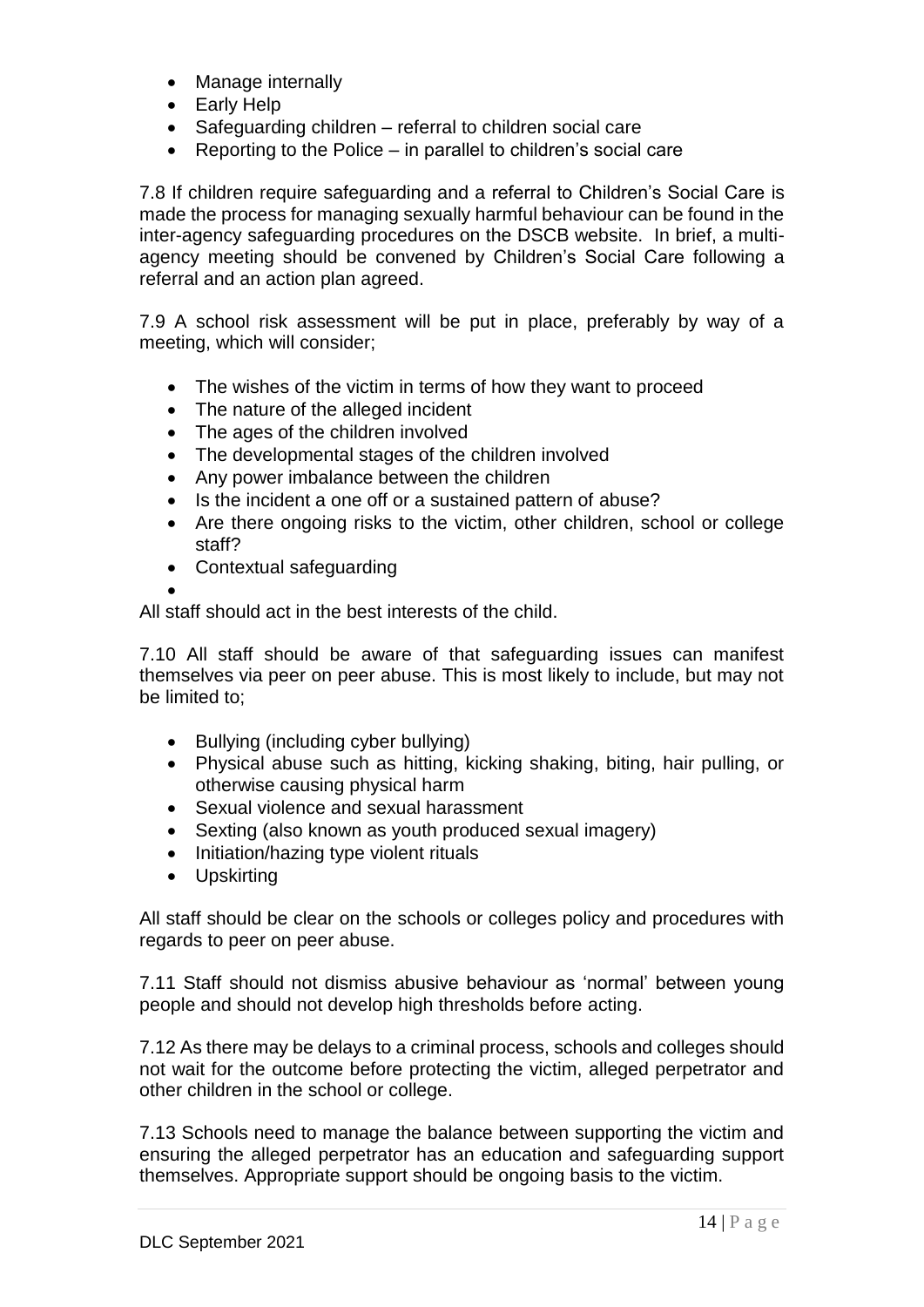*7.14 At Dorchester Learning Centre, we will not tolerate any peer on peer abuse, especially sexting. If staff are made aware of an incident of sexting, they report it to the DSL/DDSL. The DSL/DDSL will discuss the concern individually with the pupils concerned, in an appropriate and confidential manner. Support and words of advice will be offered to both the perpetrator and victim, as necessary. If the abuse continues or is of a serious nature, advice will be sought from Dorset Safer School Team/Dorset Police.* 

### *Staff are also trained to support pupils who have suffered from sexualised peer on peer abuse including abuse in intimate personal relationships or non-consensual sexual activity.*

*Prejudice based and discriminatory bullying are also forms of peer on peer abuse that DLC will not tolerate.*

### *A victim of any form of abuse will be taken seriously, supported and kept safe, and given additional pastoral support.*

*Dorchester Learning Centre aims to work proactively to minimise the risk of peer on peer abuse. It does this in several ways; Pupils are not allowed mobile phones in school, to help support them in keeping safe online and with social media; Staff are encouraged to bring safeguarding training into all lessons, so that pupils are immersed into a curriculum based around safeguarding; tutors regularly discuss key issues such as respect, rights and responsibilities; other agencies are invited into DLC to support our pupils (including sexual health nurses, Chelsea's Choice, Dorset Police Safer Schools team, counsellors and youth workers). Any young people who shows concern around peer abuse, either as a victim or perpetrator, are given individual support and a risk assessment is completed if deemed necessary. DLC staff are aware of contextual safeguarding and keep this in mind when supporting students.*

7.15 Upskirting is now considered to be abuse and is a criminal offence. This involves taking a picture under a person's clothing without them knowing. *This will not be tolerated at DLC and all reports of upskirting will be reported to the appropriate authorities.* 

### **8. Pupils engaging in under-age sexual activity**

8.1 Sexual activity where one of the partners is under the age of 16 is illegal, although prosecution of young people who are *consenting partners of a similar age* is not usual. Designated Safeguarding Leads will exercise professional judgement when deciding whether to refer or take advice from social workers, considering such things as any imbalance of power, wide difference in ages or developmental stages etc.

8.2 Where a child is under the age of 13 penetrative sex is classified as rape under the Sexual Offences Act 2003 so must be reported to social workers in every case.

8.3 The inter-agency safeguarding procedures, on the DSCB website, have more information about under-age sexual activity.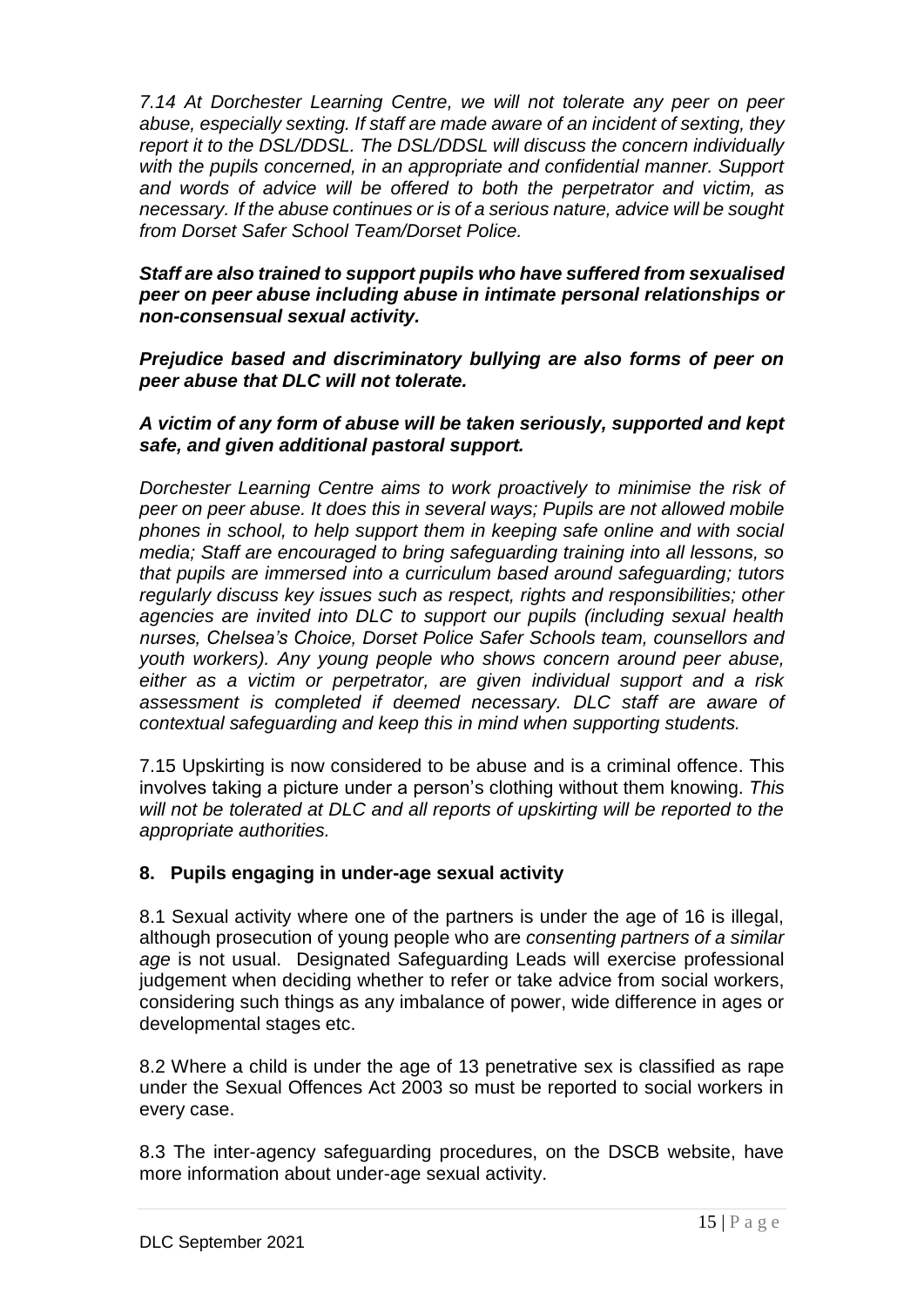*DDSL Jayne Lewis has completed the training to become a C-Card holder, enabling DLC students to access condoms at school, in a controlled and supportive manner. Please see C-card procedure for more information. DLC also supports students to keep safe and educated regarding their sexual health, by taking students to Weymouth sexual health clinic.*

### **9. Child sexual exploitation/Criminal exploitation**

9.1 As stated in KCSiE 2021, "both CSE and CCE are forms of abuse and both occur where an individual or group takes advantage of an imbalance in power to coerce, manipulate or deceive a child into sexual or criminal activity. Whilst age may be the most obvious, this power imbalance can also be due to a range of other factors including gender, sexual identity, cognitive ability, physical strength, status, and access to economic or other resources. In some cases, the abuse will be in exchange for something the victim needs or wants and/or will be to the financial benefit or other advantage (such as increased status) of the perpetrator or facilitator. The abuse can be perpetrated by individuals or groups, males or females, and children or adults. The abuse can be a one-off occurrence or a series of incidents over time, and range from opportunistic to complex organised abuse. It can involve force and/or enticement-based methods of compliance and may, or may not, be accompanied by violence or threats of violence. Victims can be exploited even when activity appears consensual and it should be noted exploitation as well as being physical can be facilitated and/or take place online".

This form of abuse involves exploitative situations, contexts and relationships where young people receive something (e.g. food, accommodation, drugs, alcohol, cigarettes, affection, gifts, money, mobile phones) as a result of their performing, and/or another or others performing on them, sexual acts. It can occur through the use of technology without the child's immediate recognition; e.g. being persuaded to post sexual images on the Internet/mobile phones without immediate payment or gain.

9.2 Recognition of child sexual exploitation is part of staff training. We note that any child or young person may be at risk of this form of abuse, regardless of family background or other circumstances, and can experience significant harm to physical and mental health.

*DDSL Jayne Lewis has had specific Level 3 CSE training and is available to other staff for consultation. DLC recognises that CSE/CSE is potentially a very real situation for a number of its pupils. As such, pupils who are deemed to be at risk, are monitored closely by all staff, but especially by the safeguarding team.* 

9.3 Due to the grooming methods used by abusers, it is common for young people not to recognise they are being abused and may feel they are 'in a relationship' and acting voluntarily.

*Each year when available, Dorchester Learning Centre* invites *Chelsea's Choice into school and a select group of pupils are invited to watch the*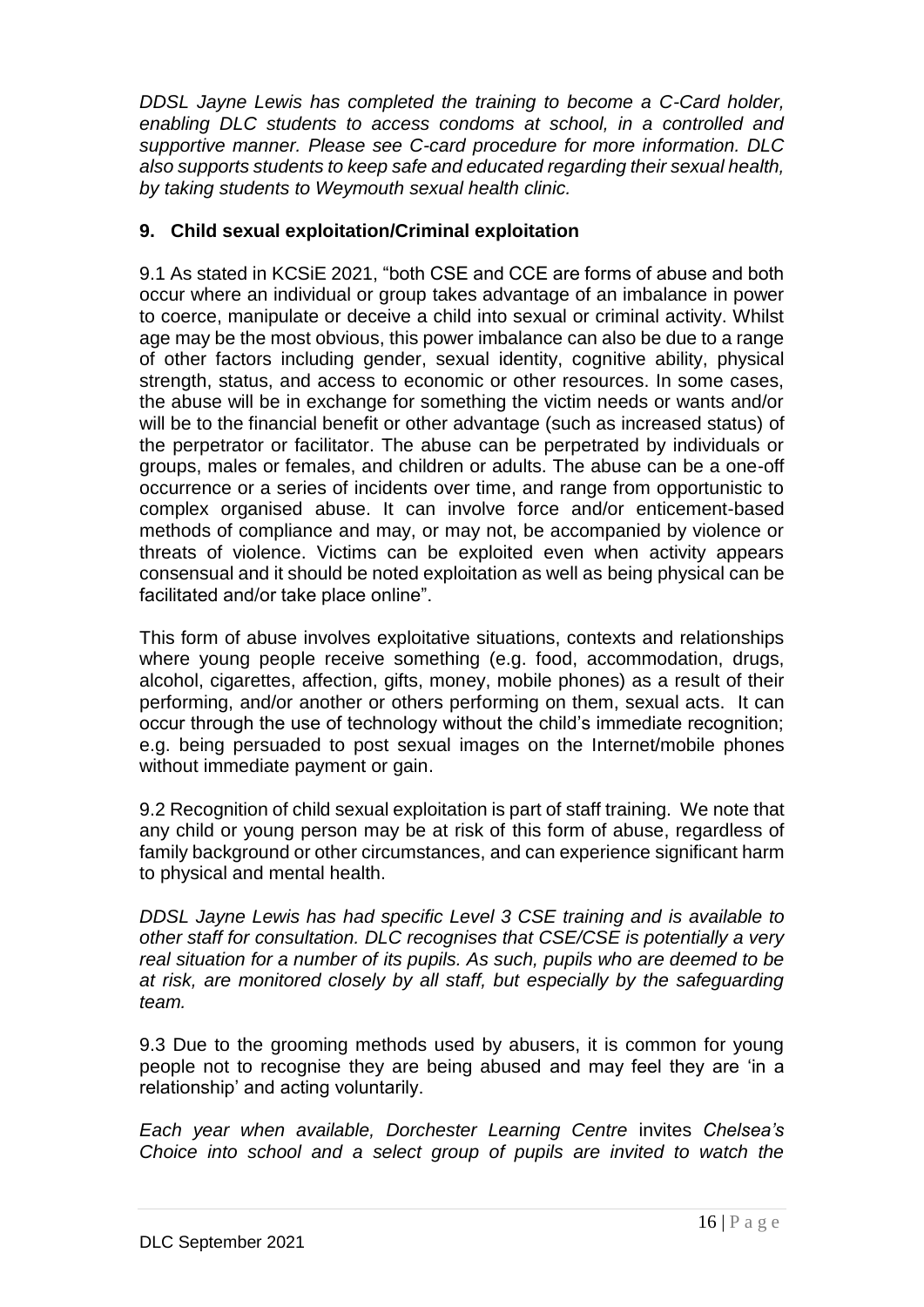*performance. Support is given pre and post-performance to any pupil affected by the play and ensuing discussions.*

*CSE/CCE is discussed with parents and pupils, when necessary and in an appropriate and non-judgemental way. Support is given to all pupils who may be concerned about such exploitation.* 

*Dorchester Learning Centre also encourages staff to raise these difficult areas in all subjects, so that pupils are made aware of potential grooming situations and are aware of what to do if they have concerns about themselves or a fellow pupil.*

9.4 "County Lines" is becoming widely recognised and is used to describe criminal exploitation of young people using the internal trafficking of young people for criminal exploitation. Young people are groomed using the same techniques as above, with them completing a task on behalf of another individual or group of individuals which is of a criminal nature.

Children are "trafficked" as part of the exploitation. They have their transport arranged for them for the purpose of selling drugs, firearms or sex.

Young people will go missing for extended periods of time, missing education and moving away from their friendship groups*.*

*Dorchester Learning Centre staff are aware of this method of exploitation and are actively seeking to support any pupil who may be the target of such criminality.* 

*Dorchester Learning Centre liaise closely with safer schools, children's social services, share relevant information with other schools and attend multi agency briefings based around child exploitation. Dorchester Learning Centre has trained all staff members and relevant Governors in child exploitation using the services of Escapeline.* 

*DDSL Jayne Lewis has attended CCE/County Line/FGM training and is the CCE/CSE champion for DLC* 

9.5 Any concerns about child sexual exploitation/criminal exploitation will be discussed with the Designated Safeguarding Lead who will take appropriate action which might include completing a risk assessment form. The form and more detailed local procedures are in the inter-agency safeguarding procedures on the DSCB website.

### **10. Forms of abuse linked to culture, faith or belief**

All staff in this school will promote mutual respect and tolerance of those with different faiths and beliefs. Some forms of abuse are linked to these and staff should strive to suspend professional disbelief (i.e. that they 'could not happen here') and to report promptly any concerns to the Designated Safeguarding Lead who will seek further advice from statutory agencies, prior to contacting parents/carers.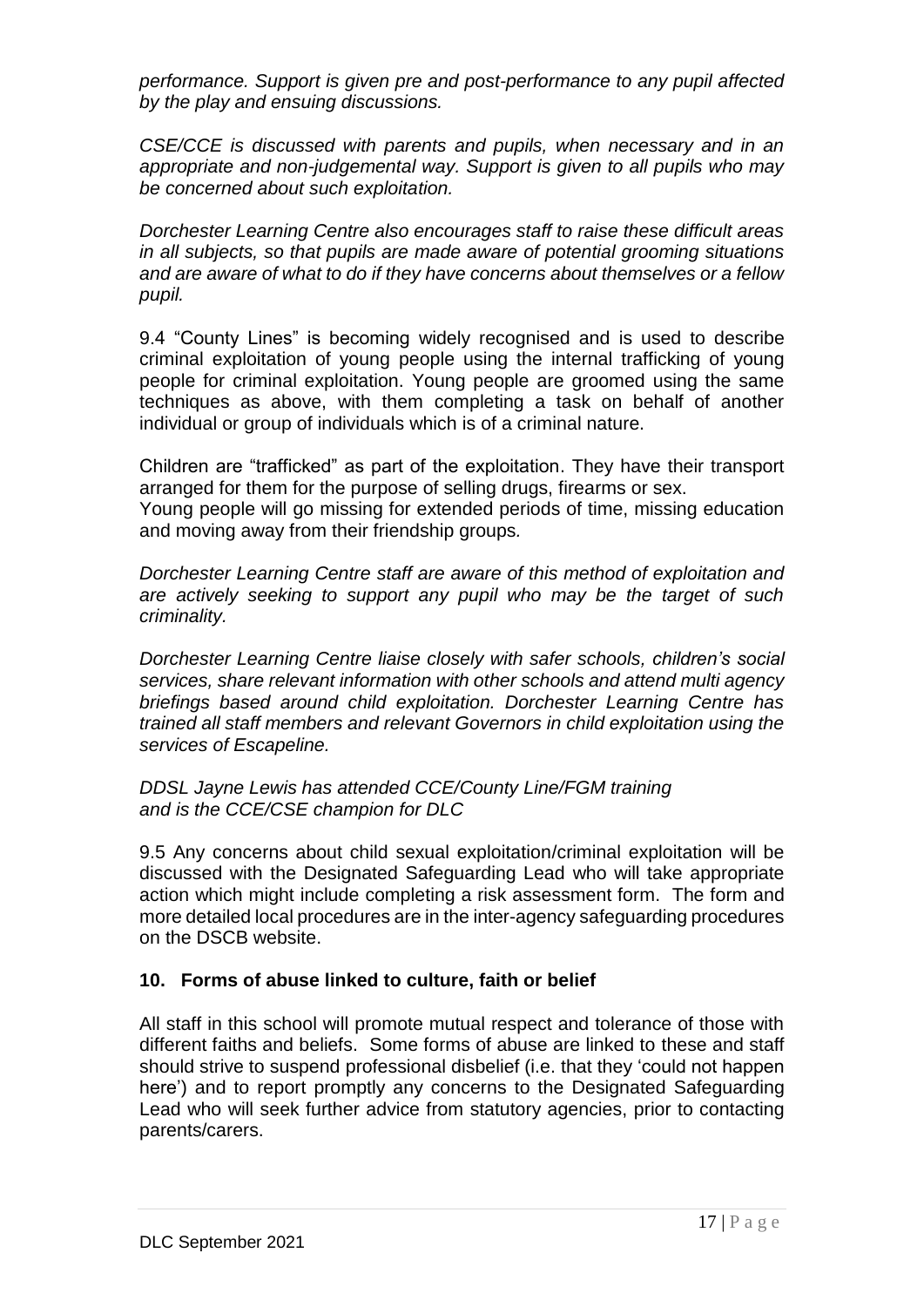**10.1 Female Genital Mutilation** is illegal and involves intentionally altering or injuring female genital organs for non-medical reasons. It can have serious and long-lasting implications for physical health and emotional well-being. Possible indicators include taking a girl out of school / country for a prolonged period or talk of a 'special procedure' or celebration. In addition to reporting any concerns to the Designated Safeguarding Lead, teachers (along with regulated health and social care professionals) have a statutory duty to report personally to the Police if they discover that female genital mutilation has or appears to have been carried out on a girl under 18. Those failing to report such cases will face disciplinary sanctions.

**10.2 Forced Marriage** is also illegal and occurs where one or both people do not or, in cases of people with learning disabilities, cannot consent to the marriage and pressure or abuse is used. It is not the same as arranged marriage. Young people at risk of forced marriage might have their freedom unreasonably restricted or being 'monitored' by siblings. There might be a request for extended absence from school or might not return from a holiday abroad. We recognise that school staff can play an important role in safeguarding children from forced marriage.

**10.3 So called 'honour-based' violence** is a crime or incident which has or may have been committed to protect or defend the honour of the family and/or community. It can exist in all communities and cultures and occurs when perpetrators perceive that a relative has shamed the family and/or community by breaking their honour code. Females are predominantly, but not exclusively, the victims and the violence is often committed with some degree of approval and/or collusion from family or community members. All forms of so called honour- based violence are abuse, regardless of the motivation, and should be referred accordingly. However, there are some significant differences in the immediate response required as involving families in cases of forced marriage is dangerous:

- It may increase the risk of serious harm to the victim. Experience shows that the family may punish them for seeking help;
- Relatives, friends, community leaders and neighbours should not be used as interpreters – despite any reassurances from this known person.

Honour based violence also includes Forced Marriage and Female Genital Mutilation.

### *DDSL Jayne Lewis has attended FGM training*

### **10.4 Radicalisation and extremism**

Radicalisation refers to the process by which a person comes to support terrorism and extremist ideologies associated with terrorist groups.

Extremism is defined by HM Government as 'Vocal or active opposition to fundamental British values, including democracy, the rule of law, individual liberty and mutual respect and tolerance of different faiths and beliefs; and/or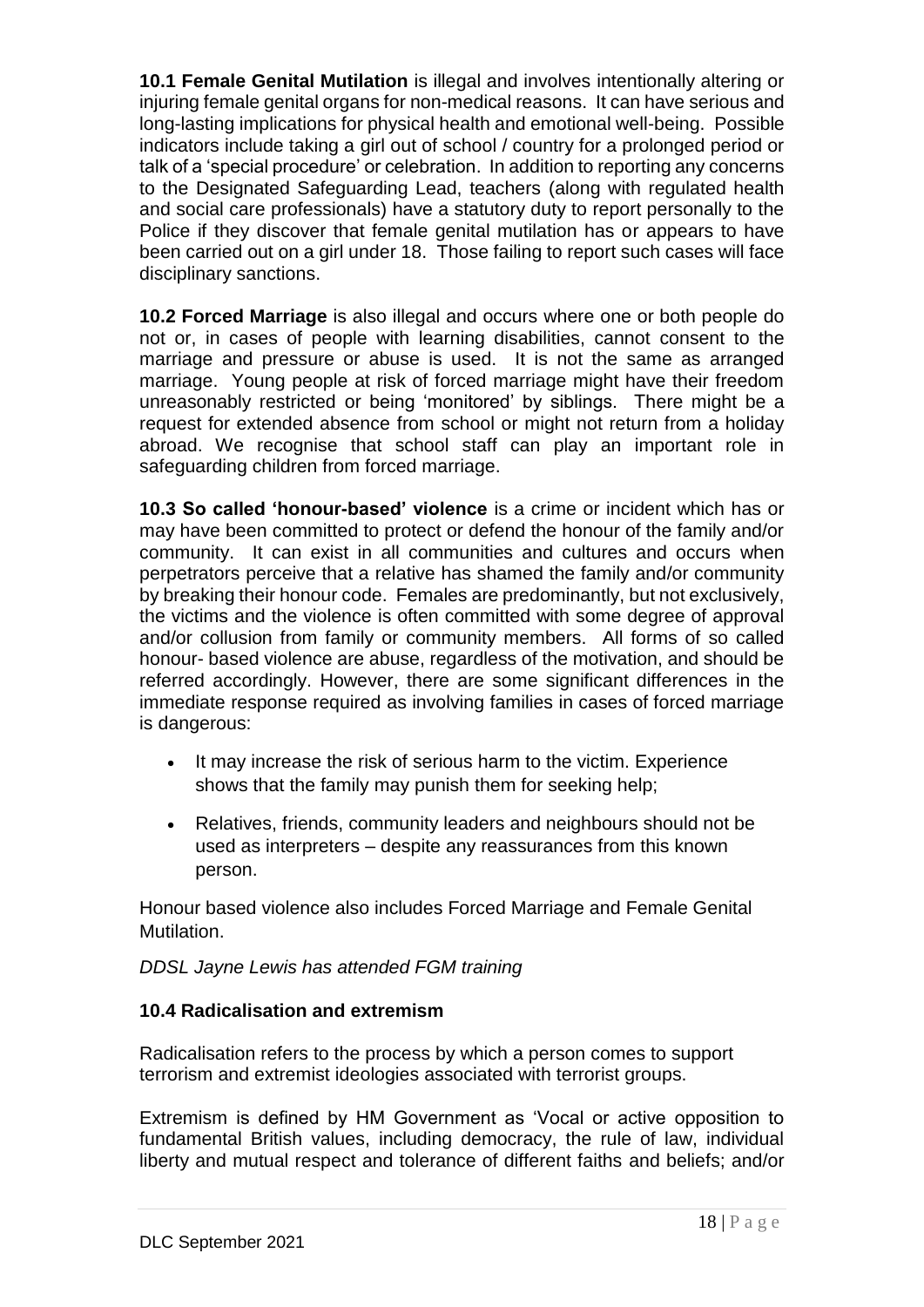calls for the death of members of our armed forces, whether in this country or overseas'.

In this school we recognise that safeguarding against radicalisation and extremism is no different from safeguarding against any other vulnerability*.* 

Our curriculum promotes respect, tolerance and diversity. Children are encouraged to share their views and to understand that they are entitled to have their own different beliefs which should not be used to influence others.

We recognise that children with low aspirations are more vulnerable to radicalisation and therefore we strive to equip our pupils with confidence, selfbelief, respect and tolerance as well as setting high standards and expectations for themselves.

Children are taught about how to stay safe when using the Internet and are encouraged to recognise that people are not always who they say they are online. They are taught to seek adult help if they are upset or concerned about anything they read or see on the Internet.

Any concerns about pupils becoming radicalised or being drawn into extremism will be reported to the Designated Safeguarding Lead who will *not* speak to parents/carers or other family members at this stage but will take prompt advice from the Police.

*At Dorchester Learning Centre, DDSL, Jayne Lewis, has attended advanced radicalisation and extremism training and their knowledge is shared with all staff, as necessary.*

### **10.5 Prevent**

Prevent is about safeguarding people and communities from the threat of terrorism and violent extremism. Prevent is part of CONTEST, the Government's counter-terrorism strategy. It aims to stop people becoming terrorists or supporting terrorism.

The Prevent strategy responds to the ideological challenge we face from terrorism and aspects of extremism, and the threat we face from those who promote these views;

- Provides practical help to prevent people from being drawn into terrorism. It ensures they are given appropriate advice and support
- Works with a wide range of sectors (including education, criminal justice, faith, charities, online and health) where there are risks of radicalisation that we need to deal with.
- Prevent covers all forms of terrorism and extremism and some aspects of non-violent extremism.

The Home Office works with local authorities, a wide range of government departments, and community organisations to deliver the Prevent strategy. The police play a significant role in Prevent, in much the same way as they do when taking a preventative approach to other crimes.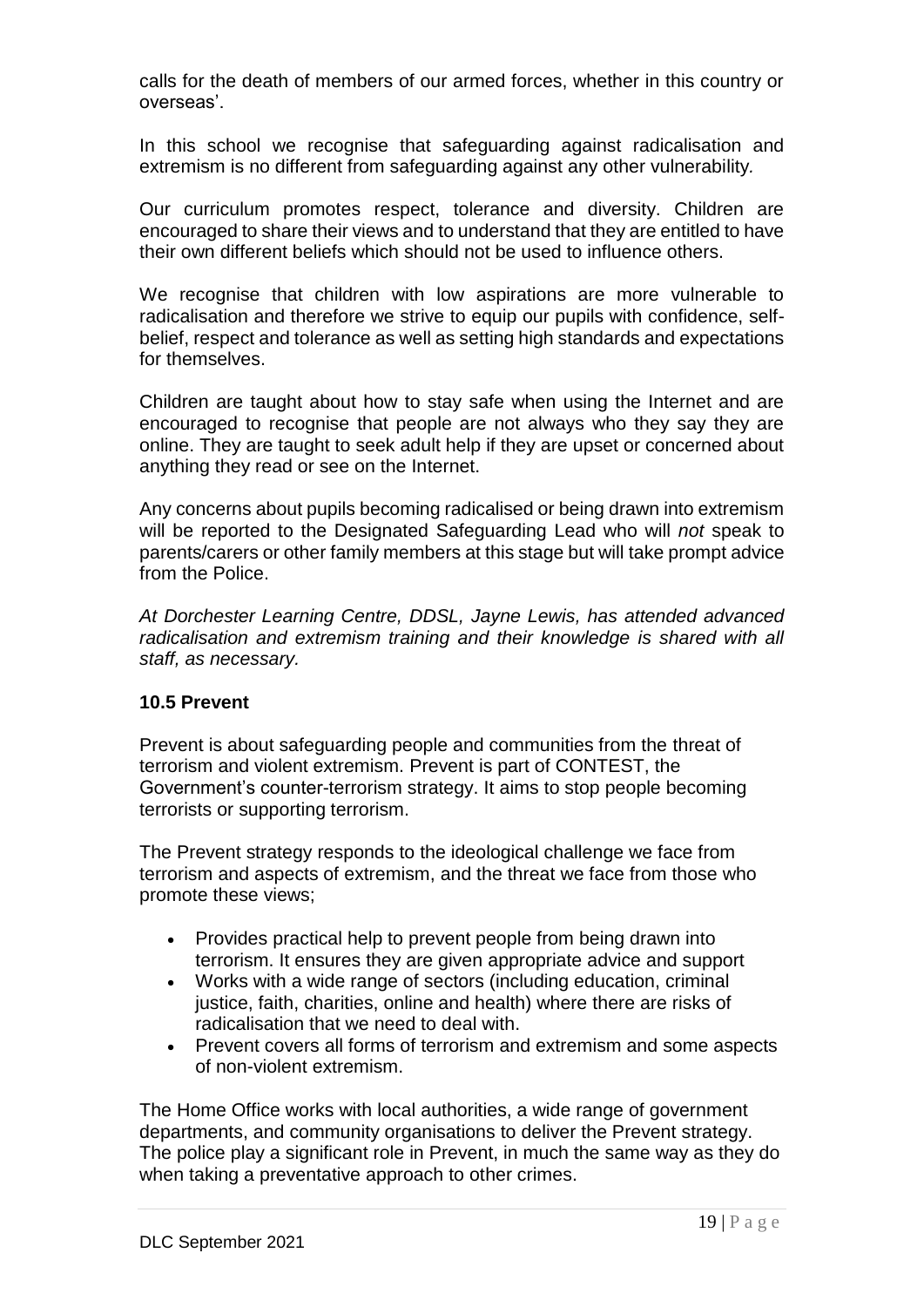- The main aim of Prevent is to stop people from becoming terrorists or supporting violent extremism.
- At the heart of Prevent is safeguarding children and adults. Providing early intervention to protect and divert people away from being drawn into terrorist activity is crucial.
- Prevent addresses all forms of extremism but continues to ensure resources and effort are allocated on the basis of threats to our national security.

Any individuals who are identified as being vulnerable to radicalisation are referred to a multi-agency Channel Panel. This ensures the appropriate interventions are put in place to protect the individual. Like child protection, Channel is a multi-agency safeguarding programme run in every local authority in England and Wales. It works to support vulnerable people from being drawn into terrorism. It provides a range of support such as mentoring, counselling, assistance with employment etc. Where pupils at this school are being discussed, the DSL or Headteacher will attend the Panel meetings.

Channel is about early intervention to protect vulnerable people from being drawn into committing terrorist-related activity and addresses all types of extremism.

Staff and governors in this school have either attended a WRAP (Workshop to Raise Awareness of Prevent) session or have completed on-line Prevent training. As part of staff safeguarding induction process, all staff are required to complete the online Prevent training.

*All DLC staff renewed PREVENT training online, during February 2020. All new staff have to complete online PREVENT training as part of their induction.*

**To referrer** email [MASH@dorset.pnn.police.uk](about:blank)

### **11. Children missing education**

### **Emergency contacts**

*Where reasonably possible, Dorchester Learning Centre holds more than one emergency contact number for each pupil. This allows the school a greater opportunity to contact a responsible adult when a child missing education is also identified as a welfare and/or safeguarding concern.*

11.1 We recognise that a child going missing from education is a potential indicator of abuse and neglect, including the specific types of abuse detailed above including child criminal exploitation /or travelling to conflict zones.

11.2 Therefore all staff will follow the school's procedure for dealing with unauthorised absence and children missing from education procedures, particularly on repeat occasions, to help identify vulnerable pupils and to help prevent the risks of their going missing in future.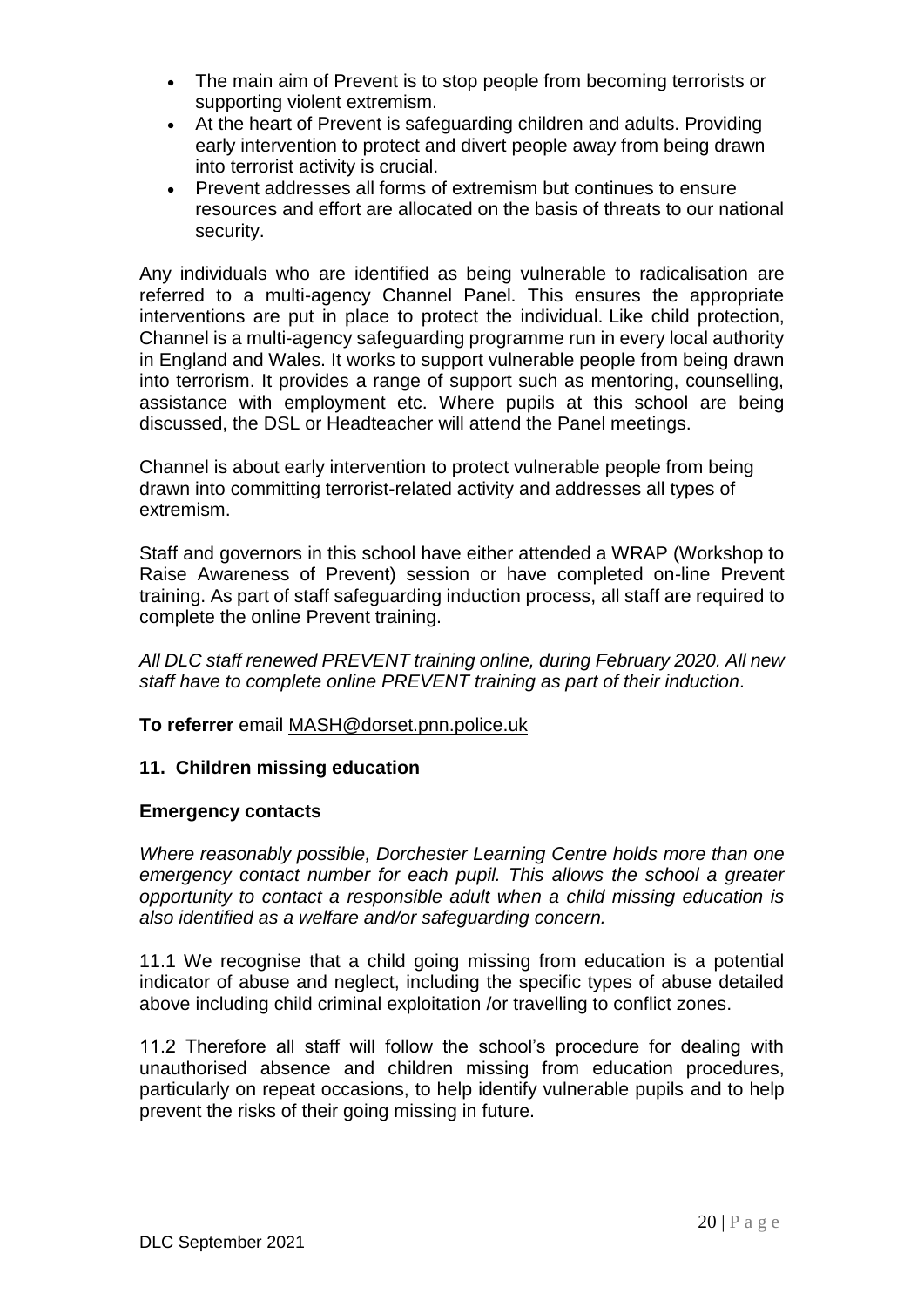11.3 Actions could include involving other professionals and, if any of the criteria are met, informing the local authority where a pupil's name has been removed from the school roll.

11.4 Dorchester Learning Centre has an attendance policy and procedure that all staff must follow, on a daily basis. Details are in the appendix. The school also has a procedure for children missing education, that staff are all aware of and expected to follow. This is also detailed in the appendix. Staff at Dorchester Learning Centre work closely with the CME department of Dorset County Council, to share information, concerns and develop strategies to support CME students. Dorset County Council released a Children Missing Education Policy in April 2018, which Dorchester Learning Centre follow.

There is more information about specific safeguarding issues including links to websites in Part one and Annex A of 'Keeping Children Safe in Education' 2020.

### **12. Responding to the child who discloses (talks about) abuse**

All staff and volunteers have been trained to:

- Listen carefully to what is said
- Avoid showing shock or disbelief
- Observe the child's demeanour
- Find an appropriate opportunity to explain that the information will need to be shared with others. They will not promise to keep the information confidential or a 'secret'
- Allow the child to continue at her/his own pace and not interrupt if the child is freely recalling events. They will not stop him/her to find a 'witness' as this could inhibit the child from saying more
- Avoid asking questions or pressing for more information. Ask for clarification only. If questions are necessary they should be framed an open manner and not 'lead' the child in any way: Tell me…. Explain…. Describe…(TED)
- Reassure the child, if necessary, that s/he has done the right thing by talking about it
- Explain what will happen next and with whom the information will be shared
- Not ask the child to repeat the disclosure to anyone else in school including the DSL - or ask him/her or any other children who were present to write a written account or 'statement'

### **13. Taking action**

13.1 If in exceptional circumstances, the designated safeguarding lead (or deputy) is not available, this should not delay appropriate action being taken.

13.2 Where physical injuries have been observed, these will be carefully noted but not photographed. The staff member will not ask to see injuries that are said to be on an intimate part of the child's body.

13.3 Any disclosure or indicators of abuse will be reported verbally to the DSL or Deputy straightaway if the student is at risk of immediate harm. If a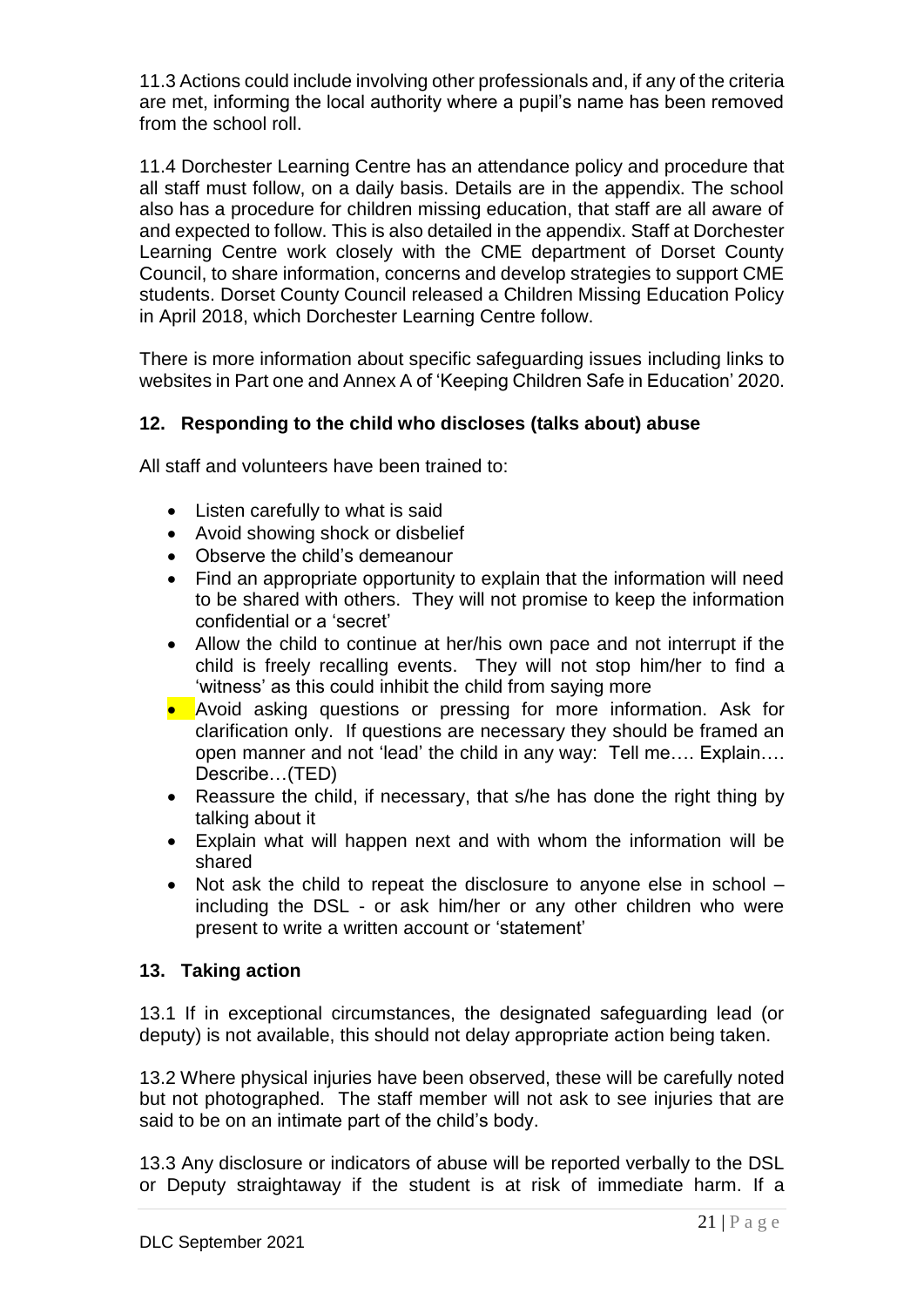DSL/DDSL is not available, and concerns are immediate, ensure a referral is made without delay to Children's Social Care or Dorset MASH if out of hours. If the student is not at immediate risk of harm, the staff member must complete a myconcern report as soon as possible.

*Professionals who have concerns about the safety or wellbeing of a child or young person in the Dorset area, can contact the Children's Advice and Duty Service. This is a dedicated line for professionals and can be contacted on 01305 228558.*

*The ChADS is a combination of an Early Help Hub and MASH which allows the ChADS to work together more efficiently by gathering information in one place to inform decision making. It enables ChADS to work closely with its partners to identify the right level of support, assessment and intervention required to manage risk, meet children and their family's needs and avoid unnecessary escalation.*

*This ensures that DLC/ChADS meet the two key principles of effective safeguarding as defined by Working Together 2018. Safeguarding is everyone's responsibility and for services to be effective each professional and organisation should play their full part. We must also have a child-centred approach. This means that for services to be effective they should be based on a clear understanding of the needs and views of children. A consultant social worker will:*

- *talk through the concerns*
- *discuss what action is needed*
- *help make sure the child receives the right support at the right time*

13.4 Where the child already has an allocated social worker, that person or a manager or duty worker in the same team must be contacted promptly.

13.5 A written record will then be made, ideally on "myconcern", of what was said, including the child's own words, as soon as possible.

13.6 If the child can understand the significance and consequences of making a referral to social workers, they will be asked for their views. It will be explained that whilst their views will be considered, the school has a responsibility to take whatever action is required to ensure the child's safety and that of other children.

13.7 The DSL will decide whether to contact parents at this stage, judging whether to do so, it is necessary to consider if contacting the parents/carers is likely to place the child at risk of harm from their parent's/carers actions or reactions - for example in circumstances where there are concerns that a serious crime such as sexual abuse, domestic violence or induced illness has taken place. If in any doubt, the DSL or staff member will call children social care first and agree when parents/carers should be contacted and by whom. The reason for the decision not to contact parents first will be recorded in the child's school child protection file/on myconcern.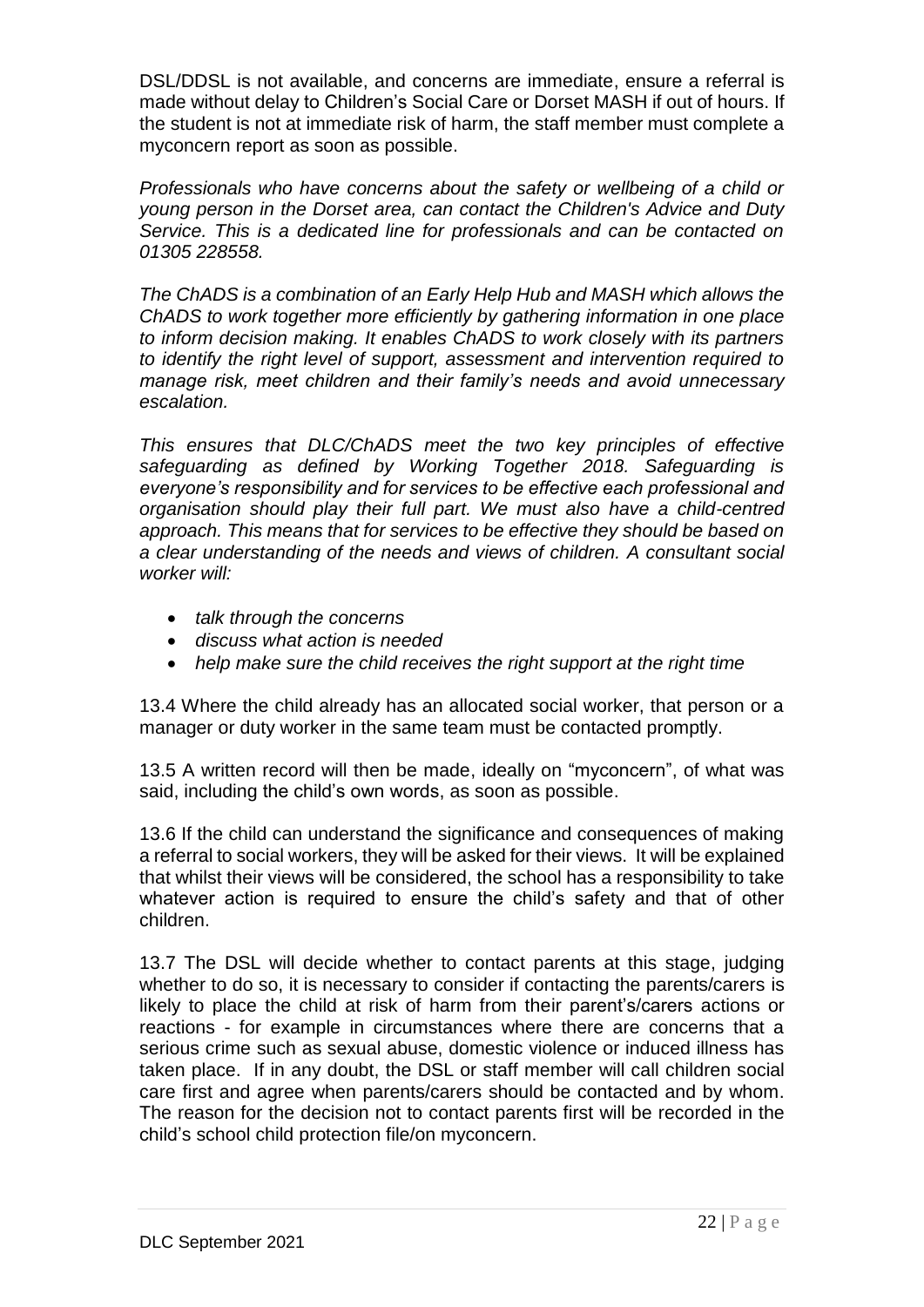13.8 A child protection referral from a professional cannot be treated as anonymous.

13.9 Where there is no disclosure by a child, but concerns are accumulating, such as in relation to neglect or emotional abuse, the DSL will ensure that all information is brought together and that s/he makes a professional judgement about whether to refer to outside agencies.

13.10 The Dorset Safeguarding Children Board's 'Threshold Document' should be used to help clarify the pathway required for a child: whether concerns will be managed within the school; or with the help of other agencies as part of early help; or whether they require specialised support such as a social work assessment or referral to Child and Adolescent Mental Health Services (CAMHS).

13.11 A member of staff who reports concerns to the DSL should expect some feedback, although confidentiality might mean in some cases that this is not detailed. If the member of staff is not happy with the outcome s/he can press for reconsideration and if following this, s/he still believes the correct action has not been taken, will refer the concerns directly to children social care.

### **14. Responding to concerns reported by parents or others in the community**

14.1 Occasionally parents or other people in the local community tell school staff about an incident in or accumulation of concerns they have about the family life of a child who is also a pupil at the school.

14.2 If the incident or concern relates to child protection, the information cannot be ignored, even if there are suspicions about the motives of the person making the report. Members of staff will therefore pass the information to the DSL in the usual way.

14.3 It is preferable if the parent / community member who witnessed or knows about the concerns or incident makes a call to Children's Social Care themselves as they will be better able to answer any questions. They can ask for their name not to be divulged if a visit is made to the family.

14.4 If the parent / community member refuses to make the referral, the DSL will clarify that s/he (the DSL) has a responsibility to do so and will also need to pass on to social workers how s/he is aware of the information.

14.5 This process also applies to parents / community members who are also school staff. As professionals who work with children they cannot be anonymous when making the referral but can ask for the situation to be managed sensitively and, if necessary, for their identity to be withheld from the family if it will cause difficulties in their private life.

### **15. Remember**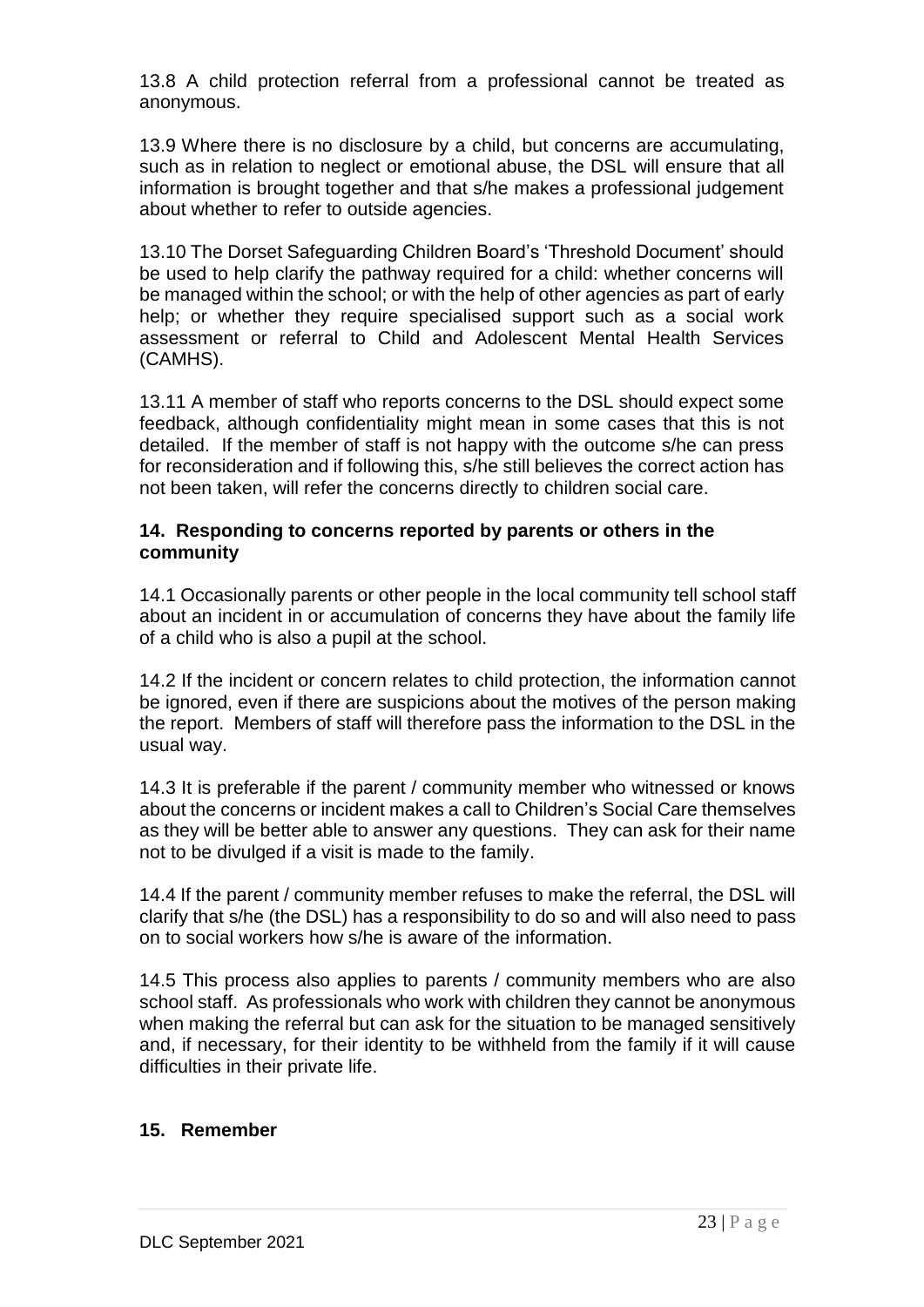15.1 Any suspicion or concern that a child or young person may be suffering or at risk of suffering significant harm, MUST be acted on. Doing nothing is not an option. Any suspicion or concerns will be reported without delay to the DSL or a Deputy. During term time the Designated Safeguarding Lead and/or a Deputy should always be available (during school or college hours) for staff to discuss any safeguarding concerns. However, if for whatever reason they are not available, the staff member will discuss their concerns as soon as possible with either:

- another senior member of staff, or
- ChADS (Children's Advice and Duty Service)

Anyone can make a referral, not just the DSLs. Everyone has a responsibility for safeguarding.

15.2 It is important that everyone in the school is aware that the person who first encounters a case of alleged or suspected abuse is not responsible for making a judgement about whether abuse has occurred and should not conduct an 'investigation' to establish whether the child is telling the truth. That is a task for social workers and the Police following a referral to them of concern about a child. The role of school staff is to act promptly on the information received.

15.3 This applies regardless of the alleged 'perpetrator': whether the child raises concerns about a family member or someone outside school, a member of staff or another child/pupil.

15.4 A careful record will be made of what has been seen/heard that has led to the concerns and the date, time, location and people who were present. As far as possible, staff should record verbatim what was said and by whom. The record will be passed to the DSL and stored on *myconcern or in their child protection file.*

15.5 The DSL will keep a record of the conversation with the duty worker and other social workers, noting what actions will be taken and by whom, giving the date and time of the referral. The referral will be confirmed in writing on the inter-agency referral form (available on the DSCB website) as soon as possible and at least within 48 hours. Any pre-existing assessments such as through the Common Assessment Framework should be attached.

15.6 A school child protection file will be started in the child's name, where the child is not already known to social workers. If a file already exists, the new information will be added to the chronology.

### **See Appendix 3 below for detailed record keeping guidance**.

### **16. Response from Children's Social Care to a school referral**

• Referral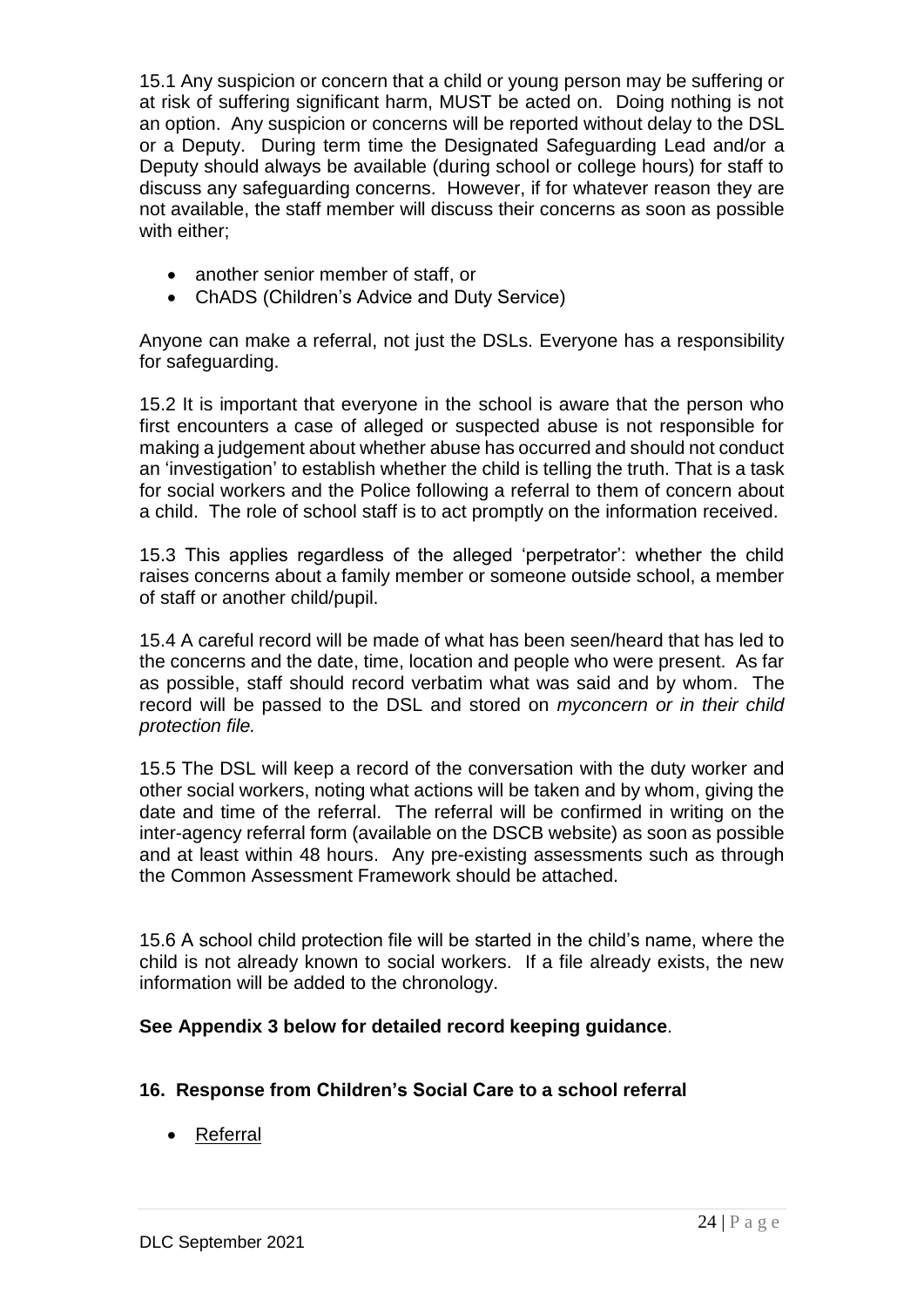Once a referral is received by the team, a manager will decide on the next course of action within one working day. When there is concern that a child is suffering, or likely to suffer significant harm, this will be decided more quickly, and a strategy discussion held with the Police and Health professionals and other agencies as appropriate (section 47 Children Act 1989).

The Designated Safeguarding Lead should be told within three working days of the outcome of the referral. If this does not happen s/he will contact the duty worker again.

### • Assessment

All assessments should be planned and co-ordinated by qualified social worker. They should be holistic, involving other professionals, parents/carers and the children themselves as far as practicable. Assessments should show analysis, be focused on outcomes and usually take no longer than 45 working days from the point of referral. School staff have a responsibility to contribute fully to the assessment.

### • S47 Enquiries (regarding significant harm)

The process of the investigation is determined by the needs of the case, but the child/young person will always be part of that process and sometimes without parents' knowledge or permission. On occasions, this will mean the child/young person is jointly interviewed by the Police and social workers, sometimes at a special suite where a videorecording of the interview is made.

### The Child Protection Conference

If, following the S47 enquiries, the concerns are substantiated and the child is judged to be at risk of significant harm, a Child Protection Conference (CPC) will normally be convened. The CPC must be held within 15 days of the first strategy discussion and school staff will be invited to attend - normally the DSL or Headteacher. This person will produce a written report in the correct format (a pro forma is available on the DSCB website). This will be shared with the child/young person and his/her family before the conference is held. A copy will also be sent to the person chairing the initial CPC at least 24 hours in advance.

More information is in the inter-agency safeguarding procedures ('Child Protection Conferences') on the DSCB website.

If the DSL disagrees with the decisions made by social workers regarding the outcome of the referral, the conclusions of the assessment or any actions taken, the matter should be discussed and if necessary escalated to more senior managers (under the escalation policy available on the DSCB website), *particularly* if the child's situation does not appear to be improving.

### **17. Responding to allegations or concerns about staff or volunteers**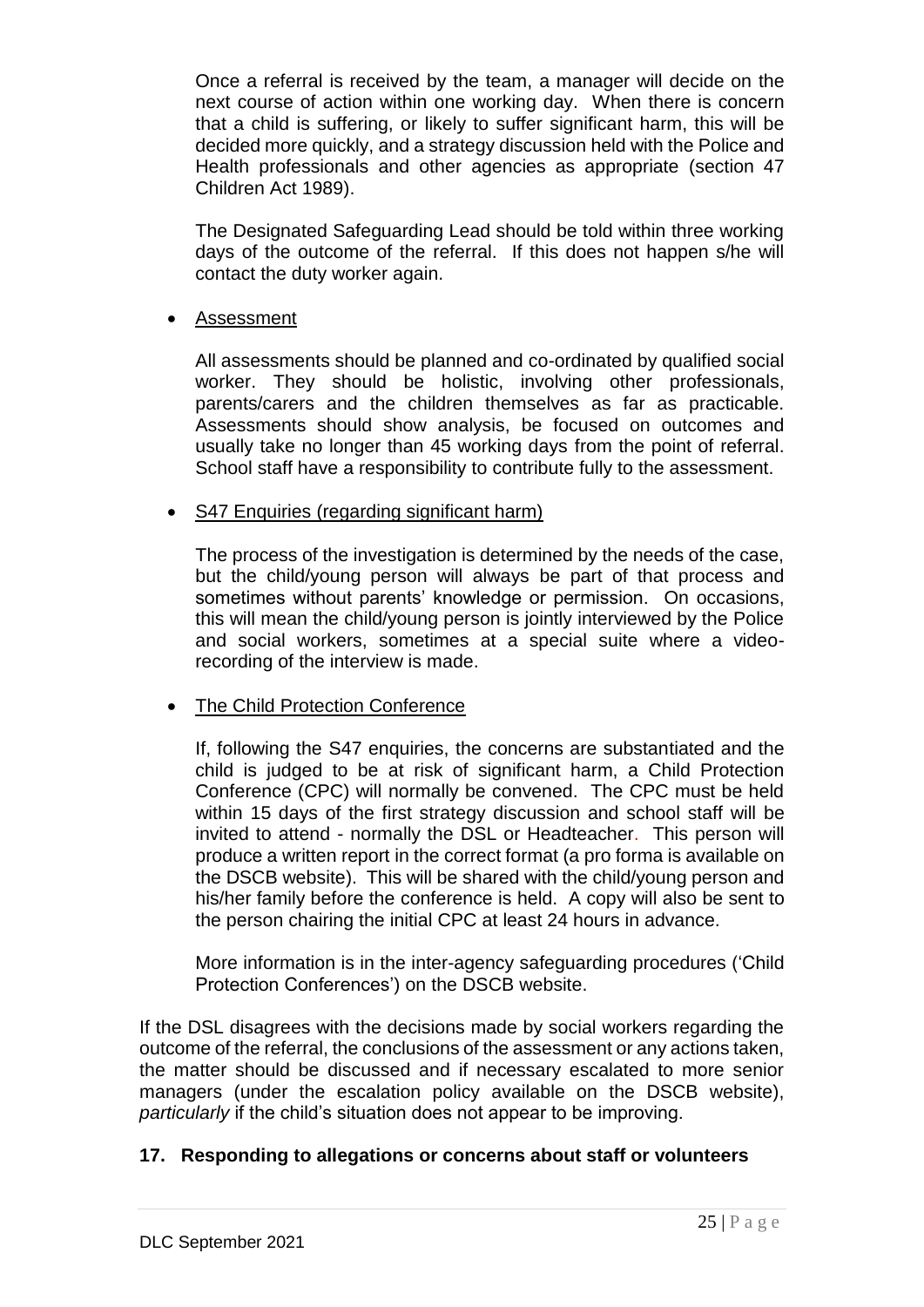17.1 Rigorous recruitment and selection procedures and adhering to the school's code of conduct and safer practice guidance will hopefully mean that there are relatively few allegations against or concerns about staff or volunteers. However, if a member of staff, or any other person, has any reason to believe that another adult has acted inappropriately or abused a child or young person, they will act by reporting to the Headteacher (not the DSL if this is a different person). Even though it may seem difficult to believe that a colleague may be unsuitable to work with children, the risk is far too serious for any member of staff to dismiss such a suspicion without acting.

17.2 If the allegation/concern is about the Headteacher the person with concerns will contact the Chair of Governors*, Ian Roe (the school office/clerk can provide a phone number for Ian*) or the Local Authority Designated Officer (also known as the LADO) in the Local Authority Safeguarding and Standards Team. *For Dorchester Learning Centre, the LADO is John Edwards.* See Appendix 1 below for contact details.

17.3 In all cases of allegations against staff or volunteers, the Headteacher and Chair of Governors, will contact the Local Authority Designated Officer (LADO) without delay and follow the correct procedures as set out in the separate school policy. This must comply with Part Four of 'Keeping Children Safe in Education' 2021.

## **18. Children with special educational needs and who are disabled**

18.1 Research shows that children with special educational needs and who are disabled are especially vulnerable to abuse and adults who work with them need to be vigilant and take extra care when interpreting apparent signs of abuse or neglect.

18.2 Additional barriers can exist for adults who work with such children, in respect of recognising abuse and neglect. These can include

- Assumptions that indicators of possible abuse such as behaviour, mood and injury relate to the child's disability without further exploration;
- Being more prone to peer group isolation than other children
- Children with SEN and who are disabled can be disproportionately impacted by things like bullying – without outwardly showing any signs; and
- Communication barriers and difficulties in overcoming these barriers

18.3 These child protection procedures will be followed if a child with special educational needs or who is disabled discloses abuse or there are indicators of abuse or neglect. There are no different or separate procedures for such children.

*To address these additional challenges Dorchester Learning Centre provides extra pastoral support for children with SEN and disabilities.*

18.4 Staff responsible for intimate care of children will undertake their duties in a professional manner always and in accordance with the school's intimate care policy.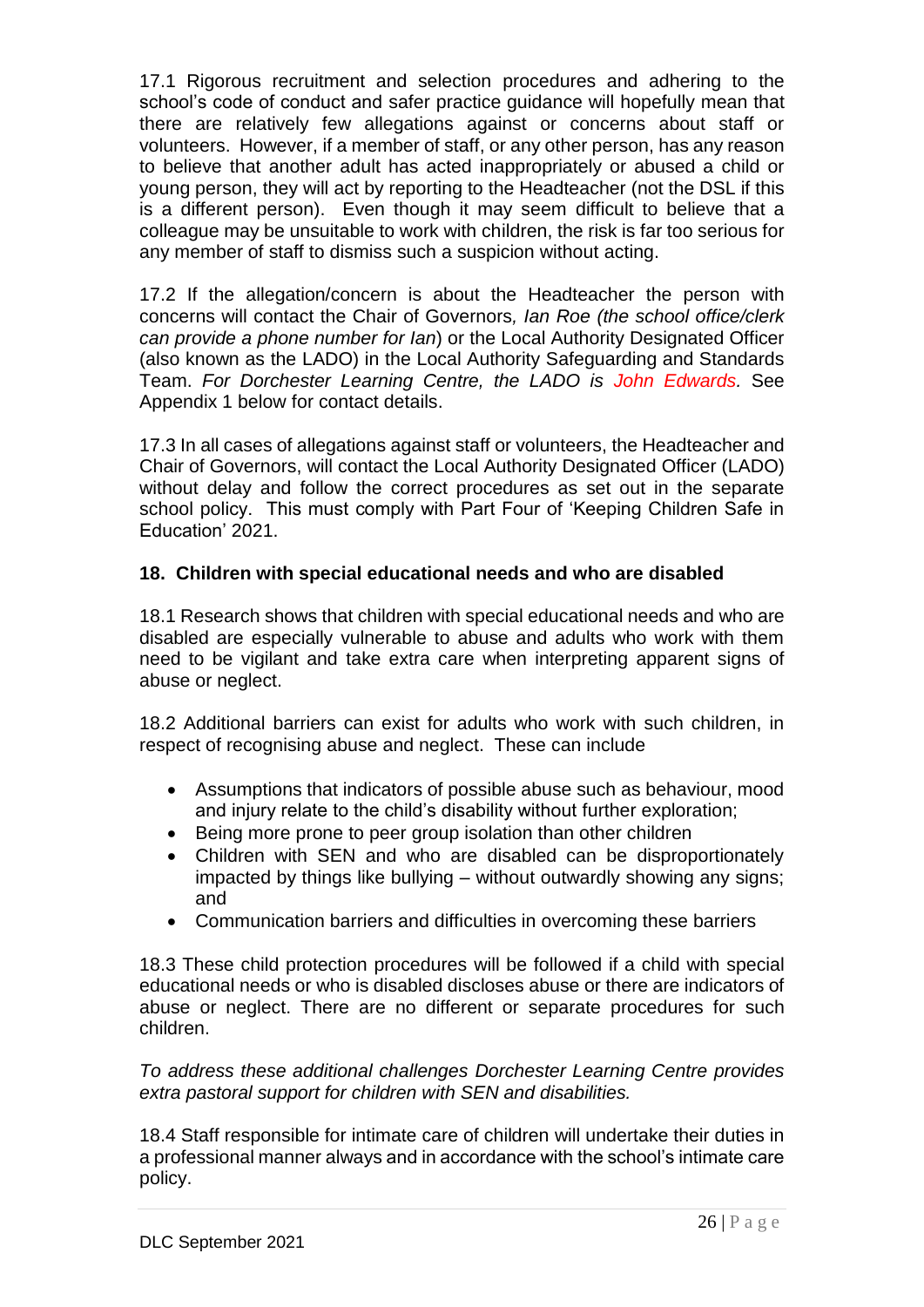## **19. Safer Working Practice**

19.1 All adults who come into contact with children at this school will behave at all times in a professional manner which secures the best outcomes for children and also prevents allegations being made. Detailed advice on safer working practice can be found in the school's Code of Conduct.

19.2 We promote a culture whereby members of the school community should feel able to raise with the Headteacher, or any member of the leadership team, any concerns about staff conduct. If the reporter feels that the issue has not been addressed they should contact someone outside of the school, such as the Chair of Governors or the LADO. (See Appendix 1 below for contact details.)

### **20. Training**

20.1 Child protection will be part of induction for all staff and regular volunteers new to the school. They will be given a copy of this policy, the Code of Conduct, details about the role of the DSL and part one of 'Keeping Children Safe in Education: information for all school and college staff' plus Annex A if they work directly with children.

*All new staff have a safeguarding induction process, which when completed is signed off by a DSL/DDSL. This is kept in individual staff's personnel files. This includes basic child protection training that equips individuals to recognise and respond appropriately to concerns about pupils.* 

20.2 A proportional risk based approach will be taken regarding the level of information provided to all temporary staff and volunteers. As a minimum they will be provided with, and will be expected to follow, the child protection summary sheet which forms part of this policy.

20.3 Staff who do not have designated responsibility for safeguarding and child protection, will undertake suitable refresher training at appropriate intervals. The DSCB recommends this is at least every three years. *However, Dorchester Learning Centre aims to complete whole school training every two years, with termly updates.*

20.4 All staff will have training in preventing radicalisation and extremism ('Prevent') – either by attending a Workshop to Raise Awareness of Prevent (WRAP) or completing an on-line course, followed by a discussion with the DSL. The DSL is the Prevent Lead and will attend WRAP.

20.5 In addition, all staff members will receive regular safeguarding and child protection updates from the DSL as required, but at least annually. This will include learning from local and national serious cases when the learning becomes available.

20.6 When DSLs and Deputies take up the role they will attend enhanced (Level 3) training provided through the DSCB multi-agency course. They must be updated at 2 yearly intervals after that.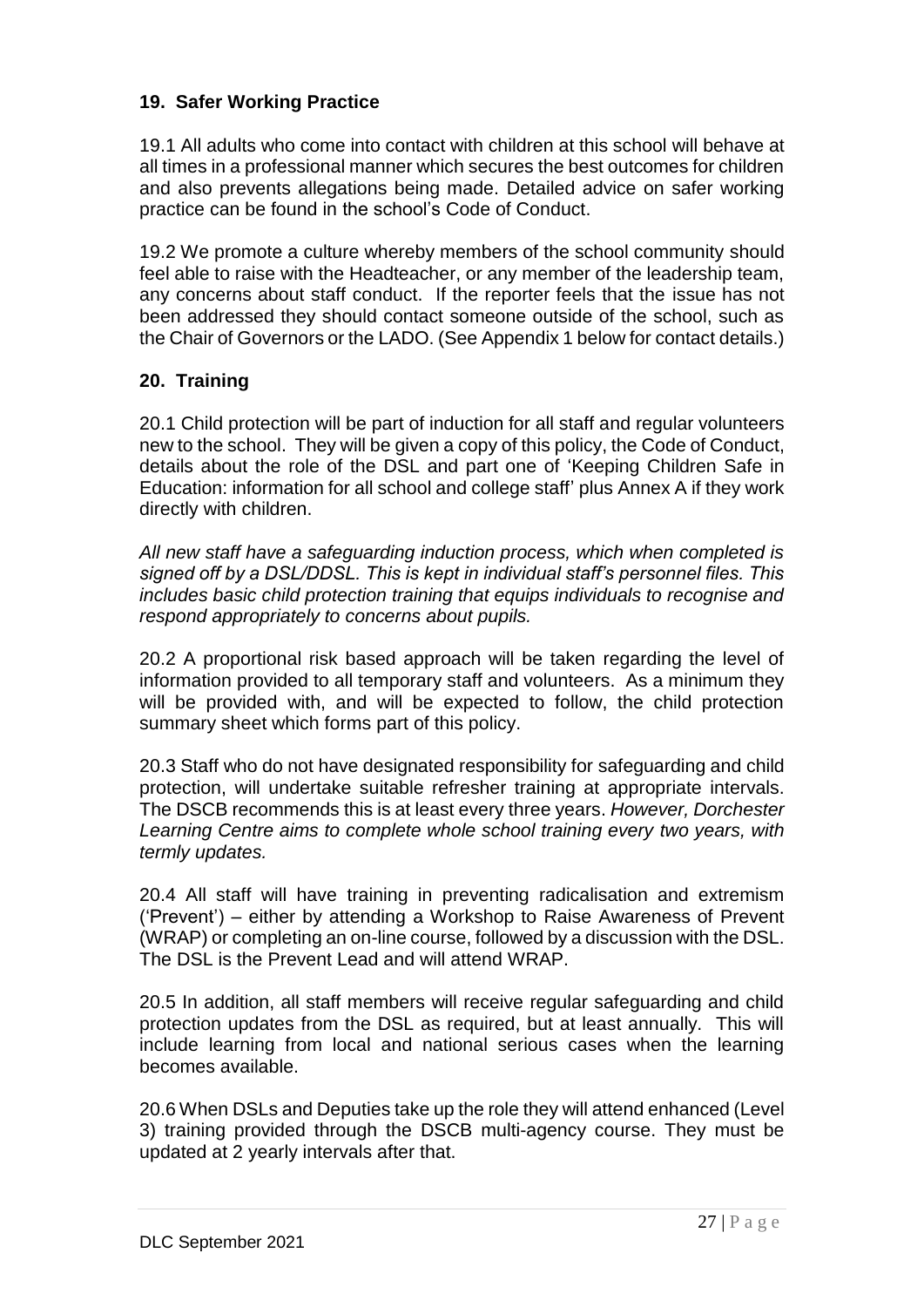20.7 In addition, their knowledge and skills will be updated regularly - at least annually. These individuals are expected to take responsibility for their own learning about safeguarding and child protection by, for example: taking time to read and digest newsletters and relevant research articles; attending training offered by DSCB on matters such as domestic abuse, attachment and child sexual and criminal exploitation; completing on-line training on FGM; attending local DSL forums etc.

*Keeping Children Safe in Education 2021 states: Designated Safeguarding Leads must help promote educational outcomes by sharing the information about the welfare, safeguarding and child protection issues that children, including children with a social worker, are experiencing, or have experienced, with teachers and school and college leadership staff. Their role could include ensuring that the school or college, and their staff, know who these children are, understand their academic progress and attainment and maintain a culture of high aspirations for this cohort; supporting teaching staff to identify the challenges that children in this group might face and the additional academic support and adjustments that they could make to best support these children*.

20.8 Designated Teachers for Looked-After Children (mandatory for maintained schools and academies; good practice in independent schools which have or likely to have Looked-After Children) will undertake appropriate training. In Dorset this is provided by the Virtual School for Children in Care.

See Appendix 1 for contact details.

20.9 Headteachers and at least one governor will complete safer recruitment training (mandatory in maintained schools; best practice in others) either through a multi-agency taught session or by completing the NSPCC on-line course.

20.10 It is recommended by the DSCB that all governors attend training, briefings or other input which equips them to understand fully and comply with their legal safeguarding duties as governors, set out in 'Keeping Children Safe in Education' 2020. Attendance includes those who also work with children and have attended child protection training in that role.

### *20.11 All staff have been trained in Trauma Informed Schools, to ensure that they handle pupils in appropriate ways, to reduce the impact of any childhood trauma.*

### **21. Raising concerns about safeguarding practice in our school**

21.1 In this school we promote a culture where any staff or volunteers feel able to raise with the Headteacher any concerns about safeguarding or child protection practice.

21.2 Any issues which they have not been able to resolve with the Headteacher should be reported to the governors in the first instance. If they are still not satisfied they should approach the Director for Children's Services or, if the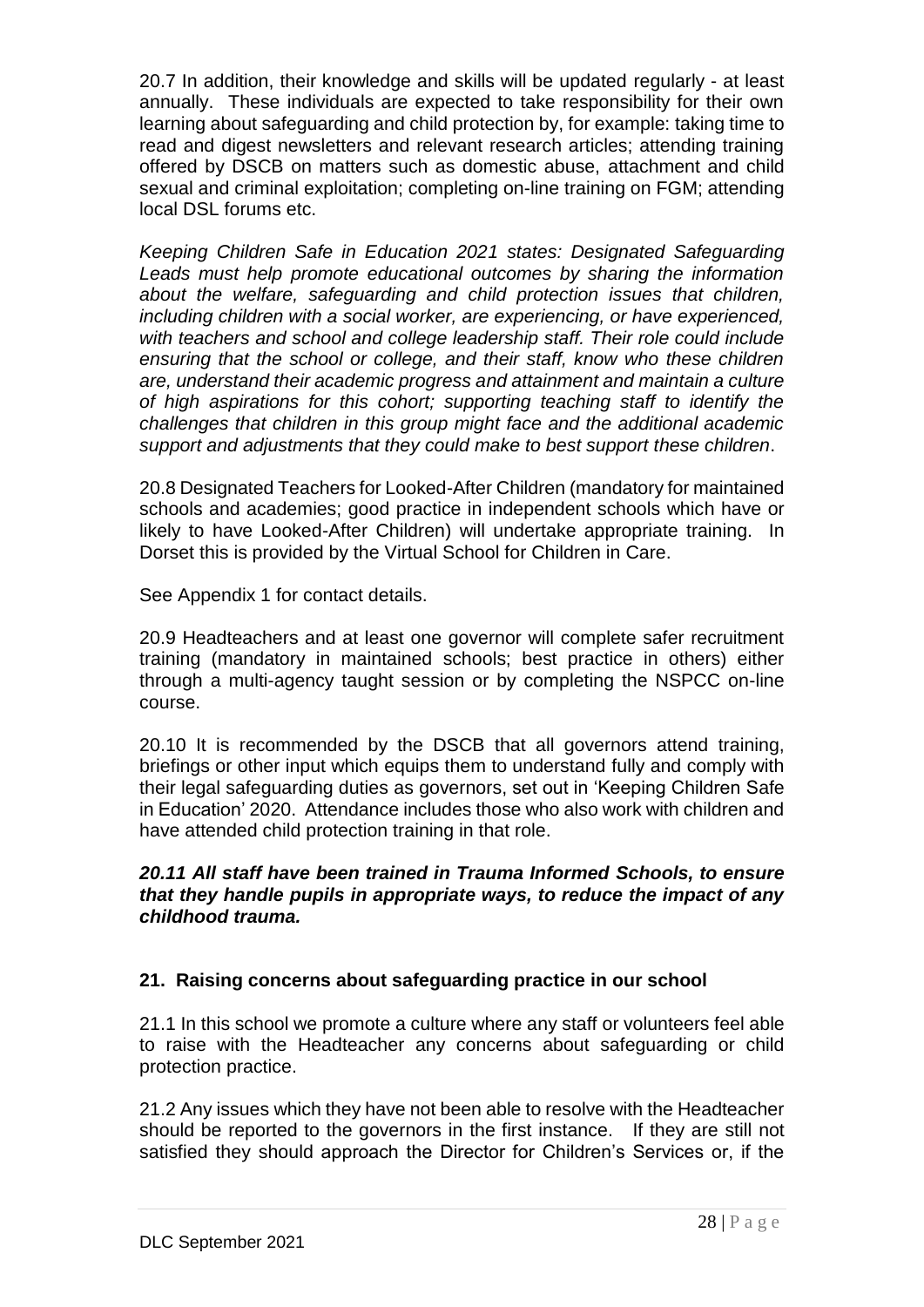issue relates to the conduct of or allegation against a member of staff, should contact the Local Authority designated officer (also known as the LADO).

21.3 Staff should refer to the school's whistle-blowing policy for more information or can use the NSPCC whistle blowing helpline: 0800 0280285.

### **22. Information for parents and carers**

22.1 At this school we are committed to keeping our pupils safe. Our first priority is your child's welfare and we will usually discuss with you any concerns we have about your child. There might be rare occasions, however, when we must provide information to or consult other agencies such as Children's Social Care before we contact you. This will include situations where we judge that to tell you first will or might put your child at risk of significant harm.

23.2 Our responsibilities are set out in this policy. It reflects statutory guidance and the Inter-Agency Safeguarding Procedures, which can be found on the Dorset Safeguarding Children Board website.

22.3 If you have any questions about this please speak to the Designated Safeguarding Lead, *David Dinsmore*

23 Contextual Safeguarding

### 23.1 [What is contextual safeguarding?](about:blank)

Safeguarding incidents and or behaviours can be associated with factors outside of school or college and /or can occur between children outside of school or college. All staff especially the DSL or deputy should consider the context within which such incidents and or behaviour occur. This is contextual safeguarding and means assessments should consider such factors, so it is important that schools and colleges provide as much information as possible as part of the referral process. This will allow any assessment to consider all the available evidence and the context of the abuse.

*Staff at Dorchester Learning Centre are trained to bring contextual safeguarding into all their dealings with students, being mindful of each student's background and home situation.*

### *DLC has signed up to Operation Encompass, run by Dorset Police.*

### *23.2 Mental Health and wellbeing*

*Dorchester learning Centre has an important role to play in supporting the mental health and wellbeing of its pupils. KCSiE 2021 states that "Schools and colleges can access a range of advice to help them identify children*

*in need of extra mental health support, this includes working with external agencies. Public Health England as produced a range of resources to support secondary school teachers to promote positive health, wellbeing and resilience among young people.*

*At Dorchester Learning Centre, staff have regular training at the weekly staff meetings, in wellbeing and mental health.*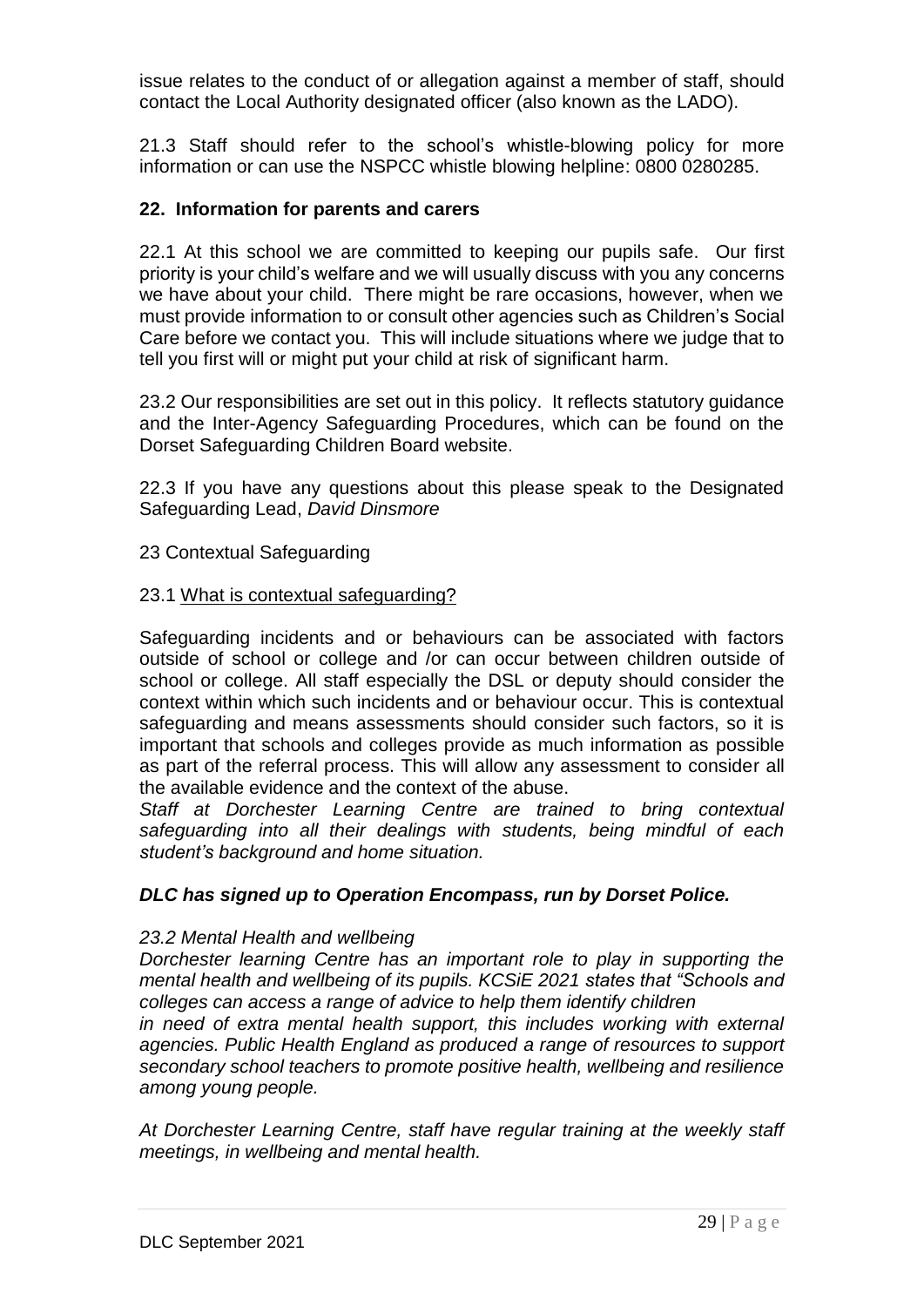*The website also has a dedicated mental health and wellbeing area, where Mentally Healthy School toolkits are posted at regular intervals. DDSL Jayne Lewis has attended Mental Health and Awareness Training for Schools. Also Self Harm and Suicide training. All DLC staff receive training on ACES (Adverse Childhood Experiences)*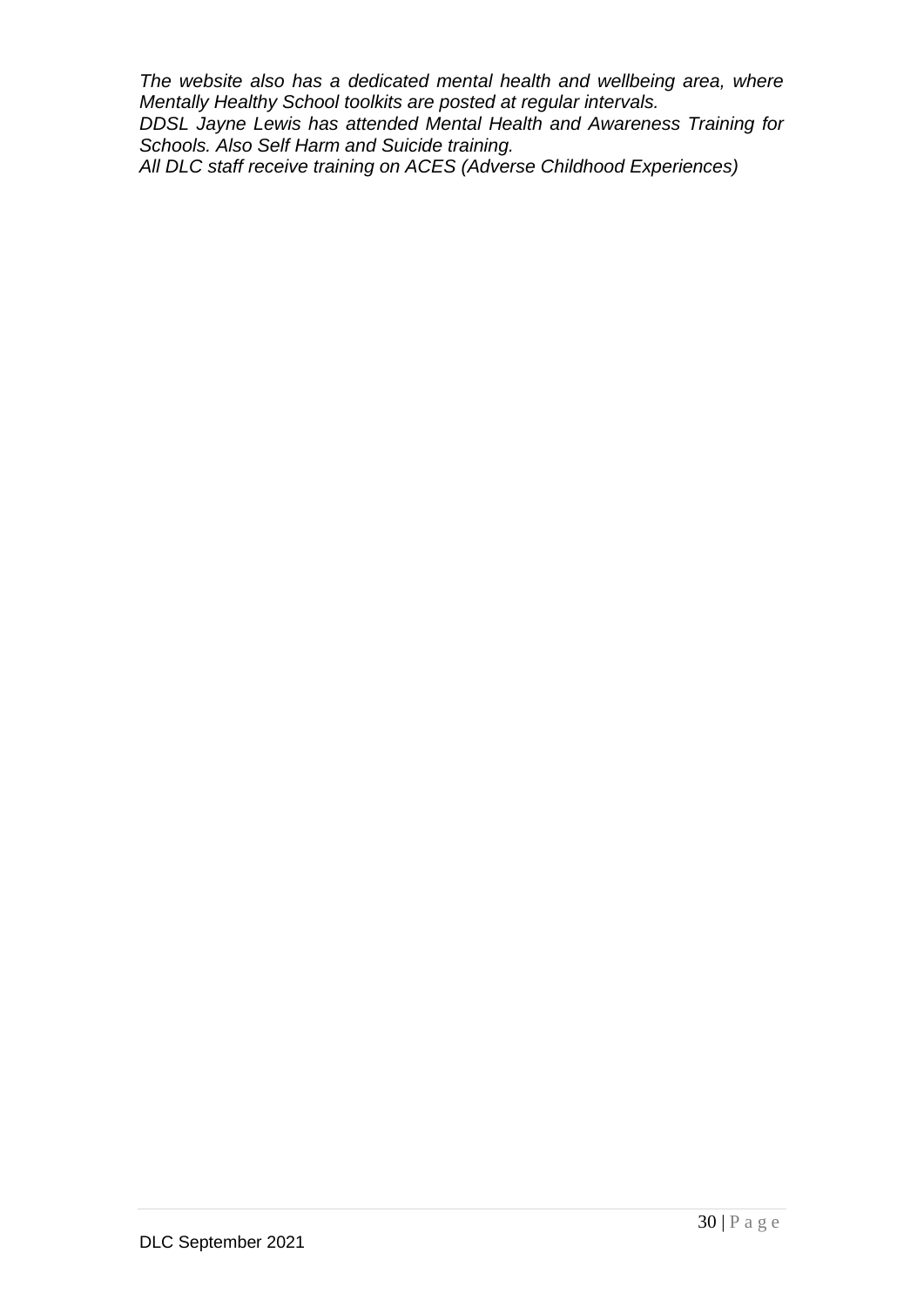## **C. Child Protection Summary for all Visiting Professionals Dorchester Learning centre**

As an adult working directly with children in this school you have a duty of care towards all pupils. This means you must act at all times in a way that is consistent with their safety and welfare.

It is your responsibility to keep your child protection training up to date; you might be asked for evidence of this.

You must follow the principles of safer working practice, which include use of technology – on no account should you contact or take images of pupils on personal equipment, including your mobile 'phone.

If the behaviour of another adult in the school gives rise to concern you must report it to the Headteacher.

If you have a concern about a child, particularly if you think s/he may be suffering or at risk of suffering harm, it is your responsibility to share the information promptly with the Designated Safeguarding Lead (DSL) or the Deputies:

### **DSL: David Dinsmore DDSL: Jayne Lewis, Lucy Murray**

The following is not an exhaustive list, but you might become concerned as a result of:

- Seeing a physical injury which you believe to be non-accidental
- Observing something in the appearance of a pupil which leads you to think his/her needs are being neglected
- A pupil telling you that s/he has been subjected to some form of abuse

In any of these circumstances you must write down what you observed or heard, date and sign the account and give it to the DSL or a Deputy.

If a pupil talks to you about (discloses) sexual or physical abuse you:

- Listen carefully without interruption, particularly if s/he is freely recalling significant events
- Only ask sufficient questions to clarify what you have heard. You might not need to ask anything but, if you do, you must not 'lead' the pupil in any way so should only ask 'open' questions
- Make it clear you are obliged to pass the information on, but only to those who need to know
- Tell the DSL or Deputy without delay
- Write an account of the disclosure as soon as you are able (definitely the same day), date and sign it and give it to the DSL.

Do not ask the pupil to repeat the disclosure to anyone else in school, ask him/her or any other pupil to write a 'statement', or inform parents. You are not expected to make a judgement about whether the child is telling the truth.

**Remember** – share any concerns, don't keep them to yourself.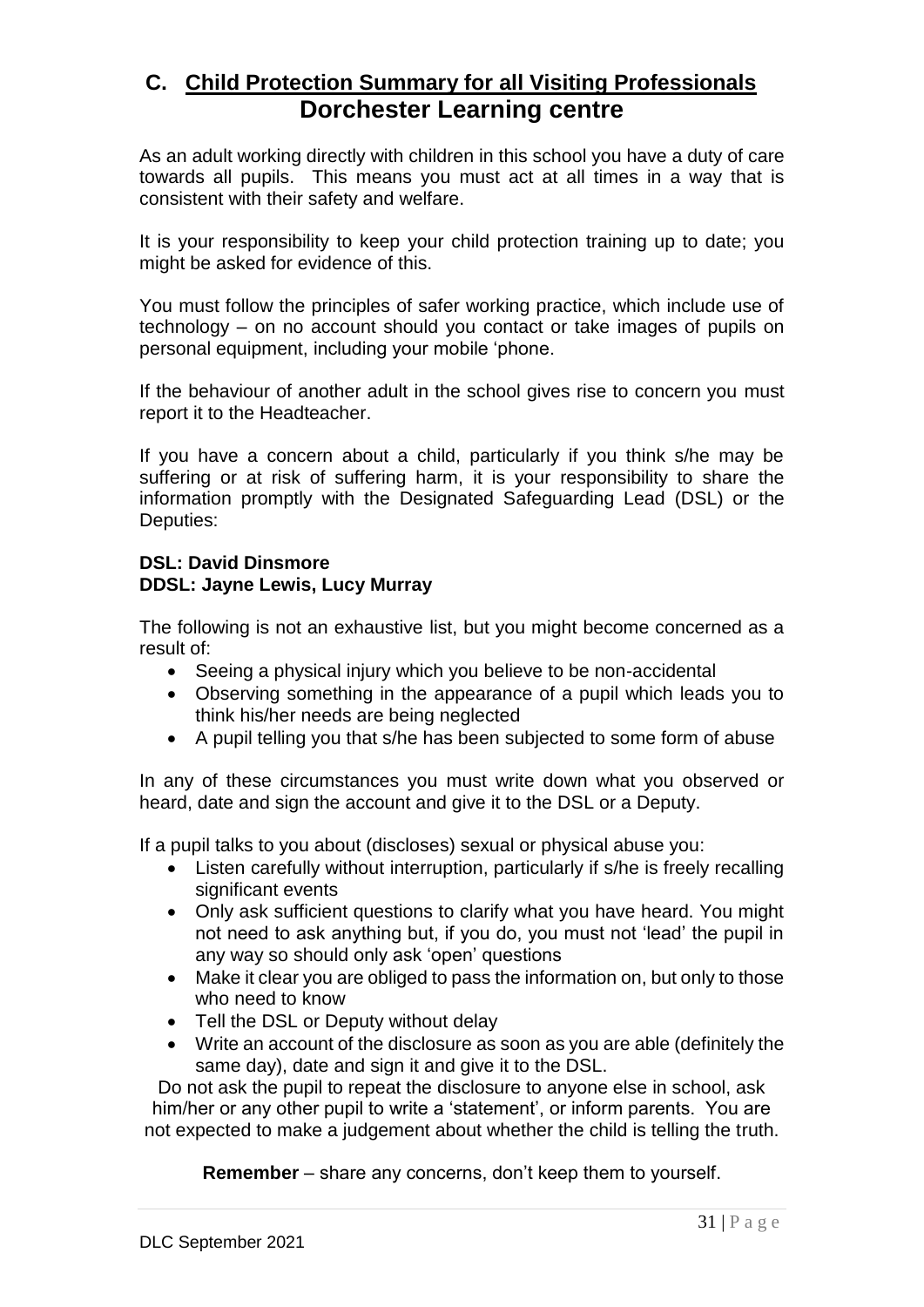# **Useful Contacts**

### **1) For all referrals (concerns about children, which require a social work assessment)**

**Dorset ChADS (Children's Advice and Duty Service), which incorporates the Early Help Hub and the MASH;** 01305 228558

**3) Out of Hours Service;** 01202 738256

### **4) Dorset Safeguarding and Standards Team**; 01305 221122

The team comprises Children's Services managers and advisors including:

- The Education Safeguarding Standards Advisor who offers advice and support to schools in relation to safeguarding and child protection issues
- The Local Authority Designated Officer (the LADO) to whom allegations against adults who work with children in education establishments must be reported

### **5) Dorset Virtual School for Children in Care;** 01305 225809

**6) Dorset Governor Services (for governor safeguarding training);** 01305 224382

### **7) Allocated social workers**;

West Dorset: 01308 425241 East Dorset: 01202 868224 North Dorset: 01258 474036 Weymouth/Portland (Chesil): 01305 762400 Purbeck: 01929 557000 Dorchester: 01305 224220

**CIC**: 01305 225809

**CWAD:** 01305 251414

**8) LADO**: [lado@dorsetcouncil.gov.uk](mailto:lado@dorsetcouncil.gov.uk)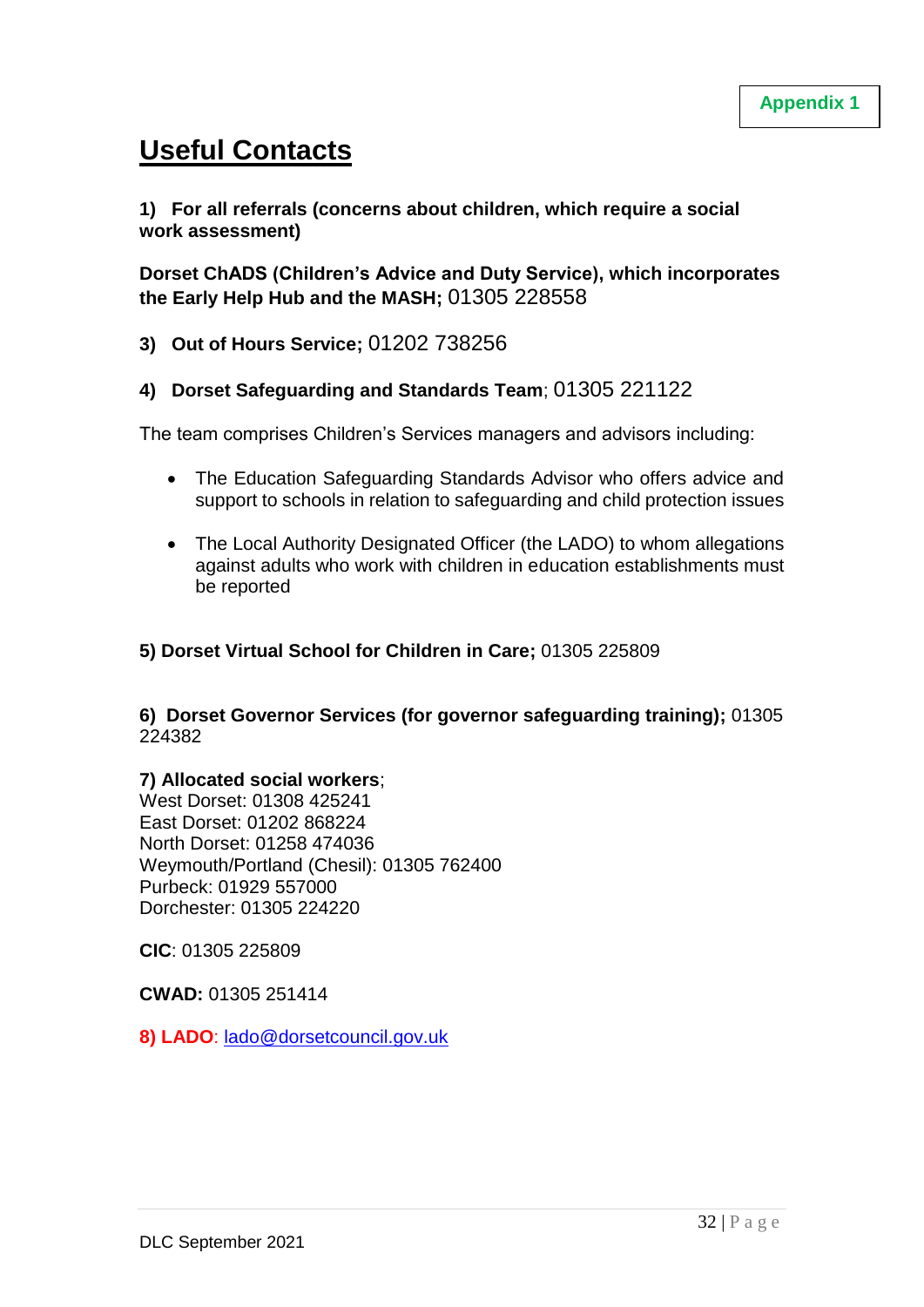# **Possible Indicators of Abuse**

The following information is not designed to turn school staff into experts but it will help them to be more alert to the signs of possible abuse. The examples below are not meant to form an exhaustive list; Designated Safeguarding Leads and other staff will find it helpful to refer to Government advice 'What to do if you are worried about a child being abused' (2015) and the inter-agency safeguarding procedures on the Dorset Safeguarding Children Board website.

### **i) Physical Abuse**

Most children will collect cuts and bruises in their daily lives. These are likely to be in places where there are bony parts of the body, like elbows, knees and shins. Some children, however, will have bruising which is less likely to have been caused accidentally. An important indicator of physical abuse is where bruises or injuries are unexplained or the explanation does not fit the injury or there are differing explanations. A delay in seeking medical treatment for a child when it is obviously necessary is also a cause for concern. Bruising may be noticeable on children with different skin tones or from different ethnic groups and specialist advice may need to be taken.

Patterns of bruising that are suggestive of physical child abuse can include:

- bruising in children who are not independently mobile
- bruises that are seen away from bony prominences
- bruises to the face, back, stomach, arms, buttocks, ears and hands
- multiple bruises in clusters
- multiple bruises of uniform shape
- bruises that carry the imprint of an implement used, hand marks, fingertips or a belt buckle

Although bruising is the commonest injury in physical abuse, fatal nonaccidental head injury and non-accidental fractures can occur without bruising. Any child who has unexplained signs of pain or illness must be seen promptly by a doctor.

Other physical signs of abuse can include:

- cigarette burns
- adult bite marks
- broken bones
- scalds

Changes in behaviour which can also indicate physical abuse:

- fear of parents being approached for an explanation
- aggressive behaviour or severe temper outbursts
- flinching when approached or touched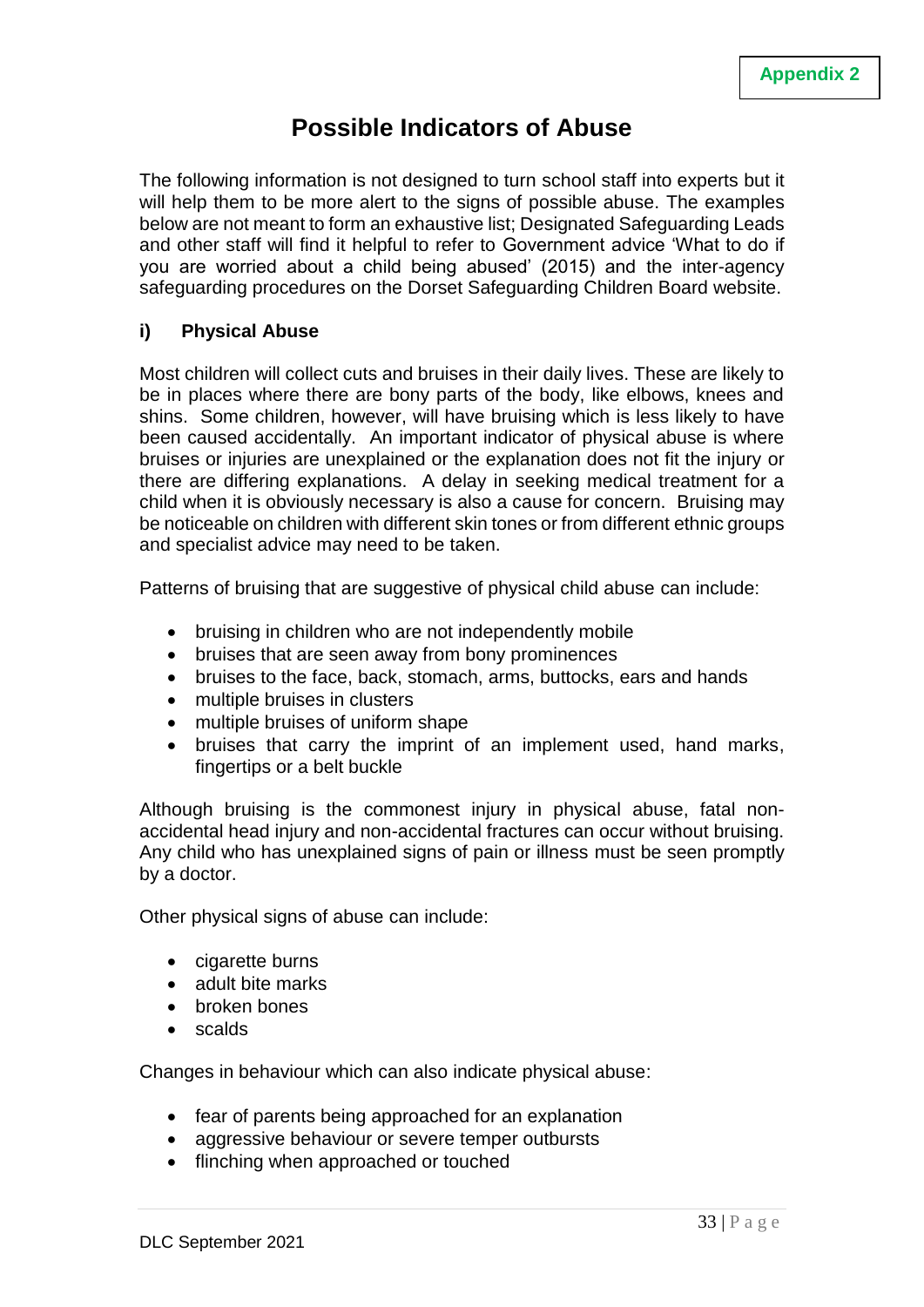- reluctance to get changed, for example wearing long sleeves in hot weather
- missing school
- running away from home

### **ii) Emotional Abuse**

Emotional abuse can be difficult to measure, and often children who appear otherwise well cared for may be emotionally abused by being taunted, put down or belittled. They may receive little or no love, affection or attention from their parents or carers. *Children who live in households where there is domestic violence often suffer emotional abuse.* Emotional abuse can also take the form of children not being allowed to mix/play with other children.

The physical signs of emotional abuse can include:

- a failure to thrive or grow, particularly if the child puts on weight in other circumstances, e.g. in hospital or away from parents' care
- sudden speech disorders
- developmental delay, either in terms of physical or emotional progress.

Changes in behaviour which can also indicate emotional abuse include:

- neurotic behaviour, e.g. sulking, hair twisting, rocking
- being unable to play
- fear of making mistakes
- self-harm
- fear of parents being approached

### **iii) Sexual Abuse**

Adults who use children to meet their own sexual needs abuse both girls and boys of all ages, including infants and toddlers. It is important to remember that children can also be sexually abused by other children (i.e. those under 18)

Usually, in cases of sexual abuse it is the child's behaviour which may cause concern, although physical signs can also be present. In all cases, children who talk about sexual abuse do so because they want it to stop. It is important, therefore, that they are listened to, taken seriously and appropriate action taken promptly.

The physical signs of sexual abuse can include:

- pain or itching in the genital/anal areas
- bruising or bleeding near genital/anal areas
- sexually transmitted disease
- vaginal discharge or infection
- stomach pains
- discomfort when walking or sitting down
- pregnancy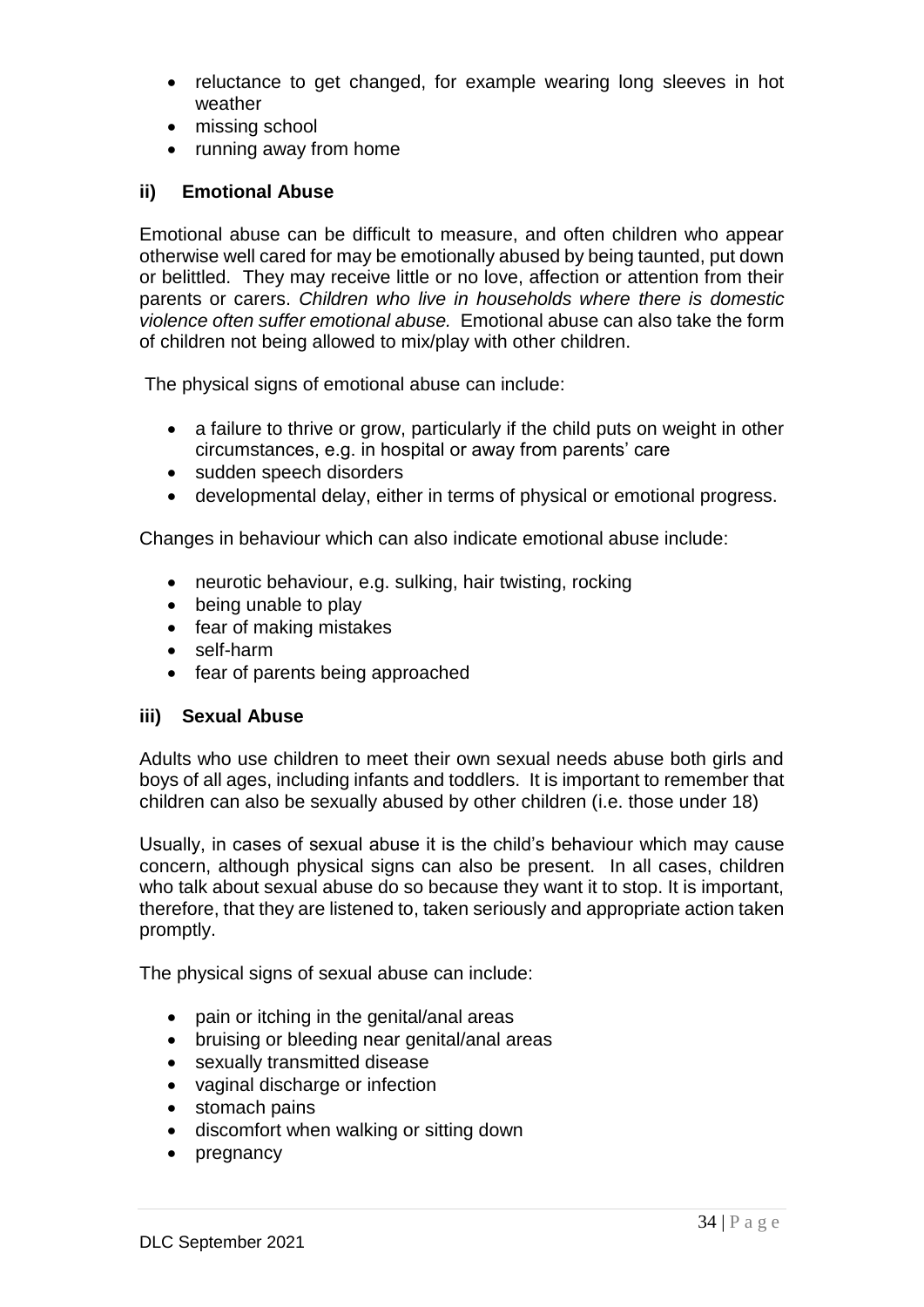Changes in behaviour which can also indicate sexual abuse can include:

- sudden or unexplained changes in behaviour, e.g. becoming aggressive or withdrawn
- fear of being left with a specific person or group of people
- having nightmares
- missing school
- running away from home
- sexual knowledge which is beyond their age or developmental level
- sexual drawings or language
- bedwetting
- eating problems such as overeating or anorexia
- self-harm or mutilation, sometimes leading to suicide attempts
- saying they have secrets they cannot tell anyone about
- alcohol / substance / drug use
- suddenly having unexplained sources of money
- not being allowed to have friends (particularly in adolescence)
- acting in a sexually explicit way towards adults or other children

### **iv) Neglect**

Neglect can be a difficult form of abuse to recognise, yet have some of the most lasting and damaging effects on children and young people.

The physical signs of neglect can include:

- constant hunger, sometimes stealing food from other children
- being constantly dirty or smelly
- loss of weight, or being constantly underweight
- inappropriate dress for the conditions

Changes in behaviour which can also indicate neglect can include:

- complaining of being tired all the time
- not requesting medical assistance and/or failing to attend appointments
- having few friends
- mentioning being left alone or unsupervised

It is important that adults in school recognise that providing compensatory care might address the immediate and presenting issue but could cover up or inhibit the recognition of neglect in all aspects of a child's life. Compensatory care is defined as 'providing a child or young person, on a regular basis, help or assistance with basic needs with the aim of redressing deficits in parental care'. This might involve, for example, providing each day a substitute set of clothing because those from home are dirty, or showering a child whose personal hygiene or presentation is such that it is affecting his/her interaction with peers. It does not include isolated or irregular support such as giving lunch money or washing a child who has had an 'accident'. If any adult in school finds s/he is regularly attending to one or more aspects of a child's basic needs then this will prompt a discussion with the Designated Safeguarding Lead.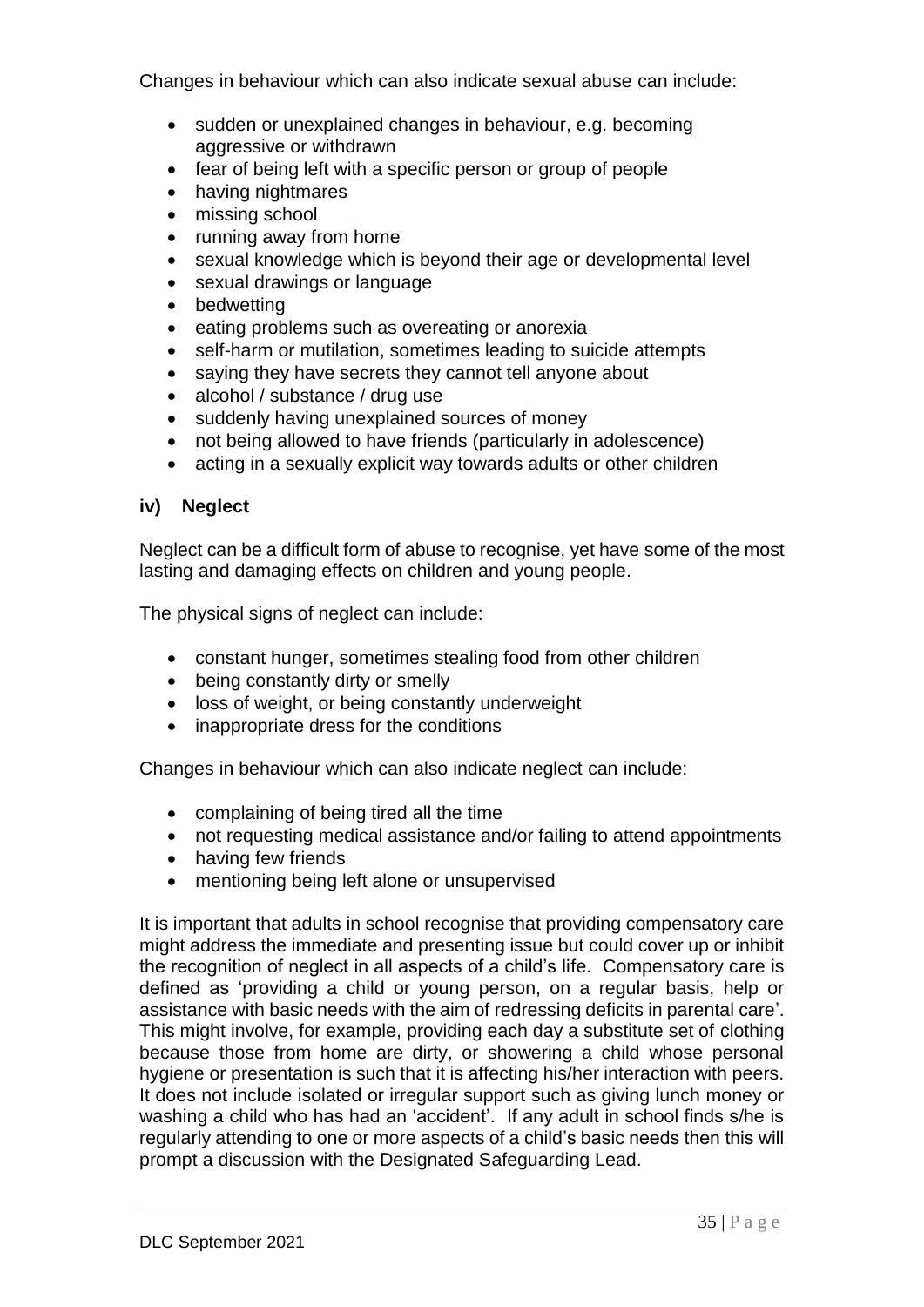The general rule is: the younger the child, the higher the risk in terms of their immediate health. However, serious neglect of older children and adolescents is often overlooked, on the assumption that they can care for themselves and have made a 'choice' to neglect themselves. Lack of engagement with services should be a potential indicator of neglect.

*Mental health problems can, in some cases, be an indicator that a child has suffered or is at risk of suffering abuse, neglect or exploitation*.

School staff should be mindful of the above and discuss any concerns with the DSL/DDSL who will take the appropriate action in accordance with the interagency neglect guidance on the DSCB website.

*DDSL Jayne Lewis has completed the Level 3 Neglect Training.*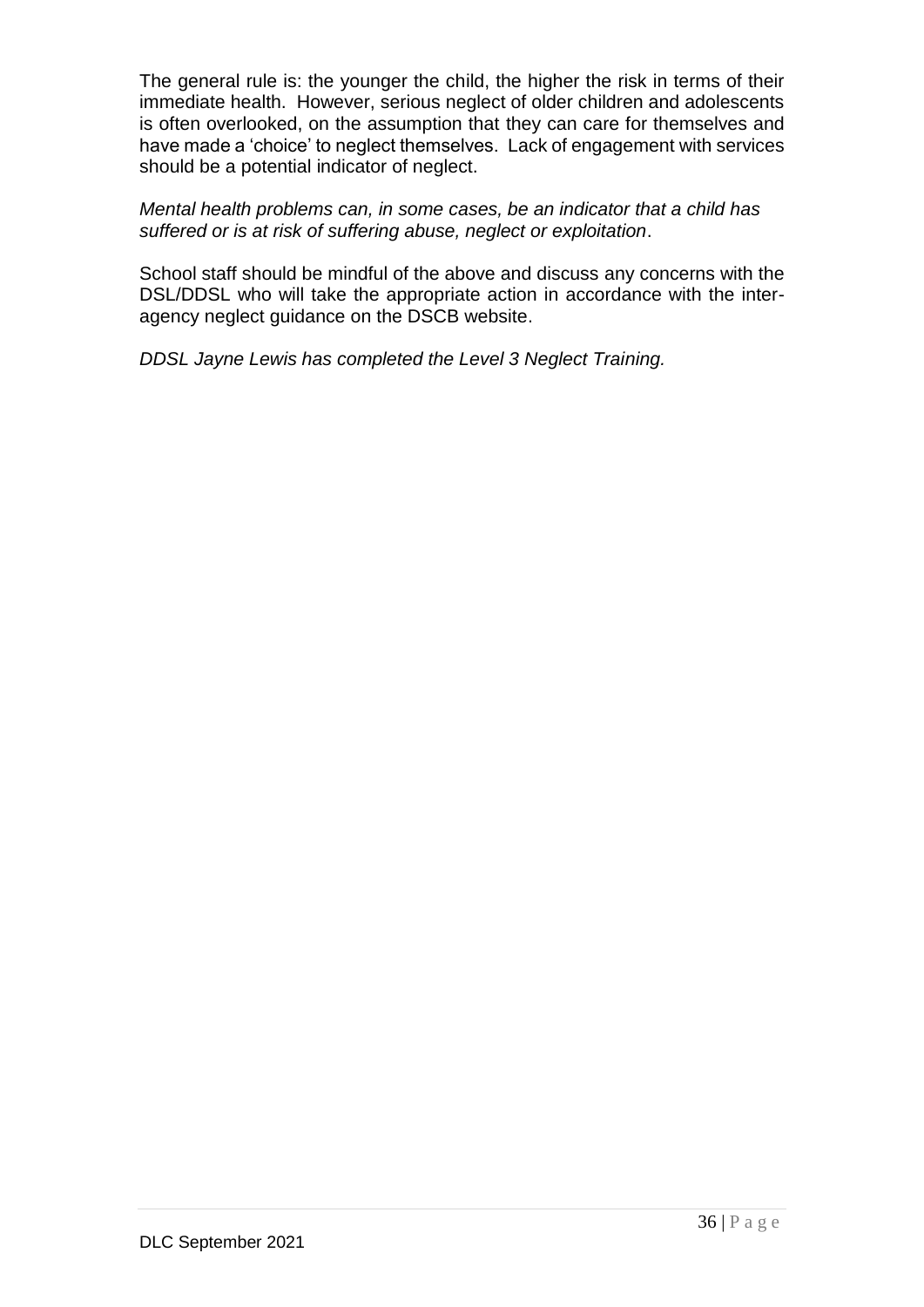## **Record Keeping: Best Practice To be read and followed by all DSLs and Deputies**

### **1. Introduction**

1.1 The importance of good, clear child welfare and child protection record keeping has been highlighted repeatedly in national and local Serious Case **Reviews** 

1.2 It is the Designated Safeguarding Lead (DSL)'s responsibility to ensure that child protection files, access, storage and transfer meet the required professional standards as detailed in this document.

1.3 The common law of confidentiality, Data Protection and Human Rights principles must be adhered to when obtaining, processing or sharing personal or sensitive information or records. In summary, the Data Protection Act requires that records should be securely kept, accurate, relevant, up to date and kept for no longer than is necessary for the purpose for which they were made.

1.4 Any electronic record keeping system should comply with the general standards set out below. (The 'My Concern' system in use in many local schools has been checked for compliance.)

### **2. Record to be made by an adult receiving a disclosure of abuse (when a child talks about abuse)**

2.1 This record should be made as soon as possible after the individual hearing the disclosure has reported it verbally to the DSL. The facts, not opinions (unless of relevance), should be accurately recorded in a nonjudgemental way. It is important to remember that expressing an opinion as to whether the child is telling the truth is not helpful and can prejudice how a case proceeds.

### 2.2 The record should include:

- The child's name, gender and date of birth
- Date and time of the conversation
- What was the context and who was present during the disclosure?
- What did the child say?  $-$  verbatim if possible
- What questions were asked? verbatim
- Responses to questions –verbatim
- Any observations concerning child's demeanour and any injuries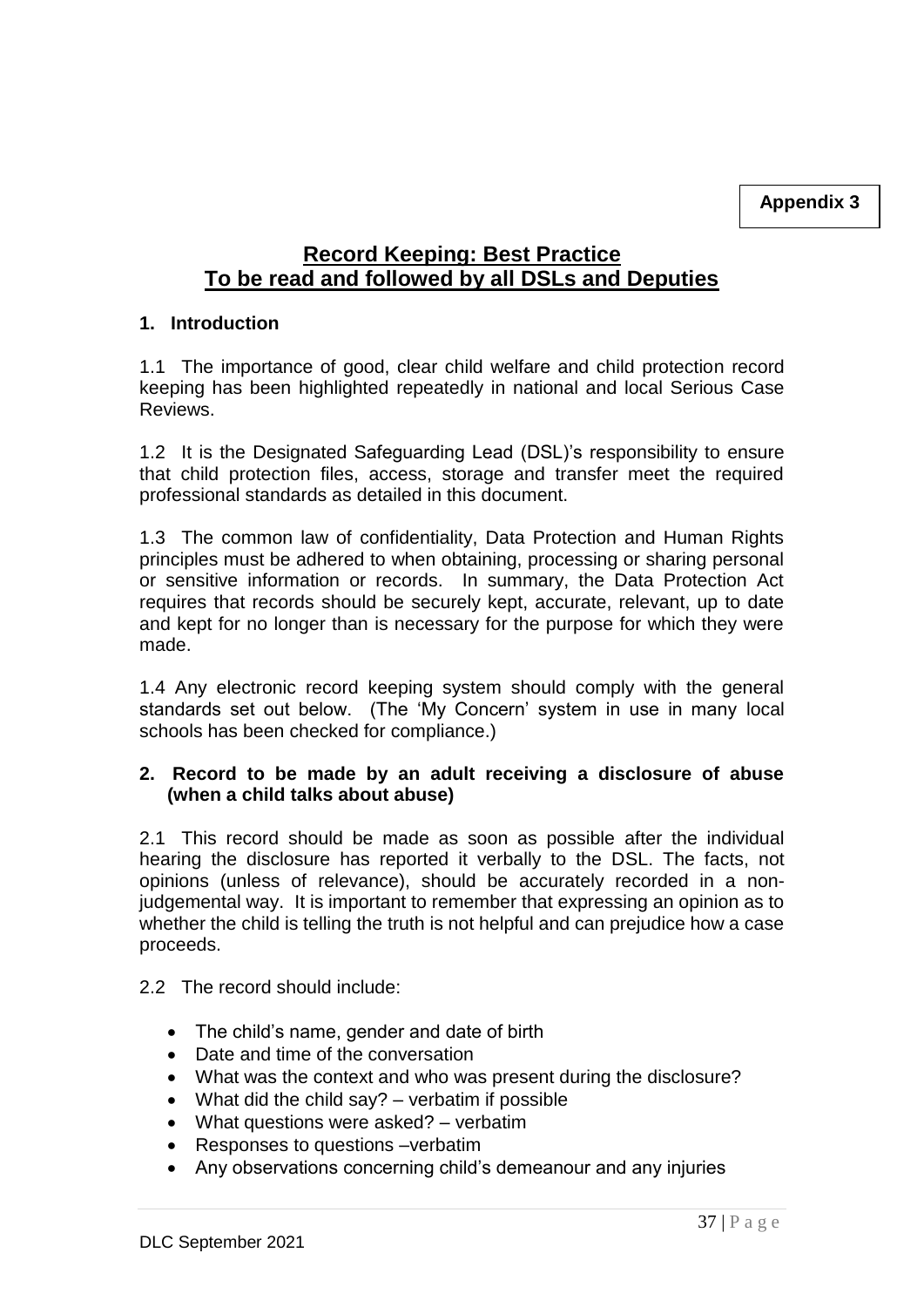- The name of the person to whom the disclosure was reported
- Printed name and job title of the author, followed by signature and date

2.3 The record about a disclosure of abuse should be passed to the DSL and retained in the pupil's child protection file in its original and contemporaneous form (as it could be used as evidence in court proceedings), even if later typed or if the information is incorporated into a report.

2.4 Schools should never ask pupils, regardless of their involvement in a child protection matter (i.e. the subject of an allegation, a witness or the alleged 'perpetrator'), to write out their 'statements' of what has happened. In some cases, this could have the unintended consequence of jeopardising a child protection investigation. This applies regardless of whether the incident(s) took place within or outside school.

### **3. Records kept by the Designated Safeguarding Lead**

*3.1* It is useful and recommended practice for school staff to have one standard pro forma for recording all 'welfare' and child protection concerns. However, *at Dorchester Learning Centre all concerns are put onto "myconcern" as soon as is possible.*

3.2 Once a concern has been passed to the DSL/DDSL, they will make a judgement about what action needs to be taken, in accordance with local interagency safeguarding procedures, using the Threshold Tool, if necessary. The decision about any action, whether a referral is made to Social Care, will be recorded clearly by the DSL.

3.3 Concerns which initially seem trivial may turn out to be vital pieces of information later, so it is important to give as much detail as possible. A concern raised may not progress further than a conversation by the DSL with the parent, or, at the other end of the scale, could lead to matters being heard in a court.

3.4 All 'lower level' / pastoral concerns about a child's welfare, which will generally have been discussed with parents/carers, are kept in the child's main file/timeline. These records should not be labelled 'child protection'.

3.5 It is never good practice to keep pupil welfare records in a diary or daybook system. Often it is only when a number of seemingly minor issues relating to an individual pupil over a period of time are seen as a whole that a pattern can be identified indicating a child protection concern.

### **4. Starting a school child protection file**

4.1 A school child protection file does not necessarily mean that the pupil is or has been the subject of a child protection conference or plan. 'child protection file' denotes a high level of school concern which has warranted referral to/ involvement of, and in most cases assessment by, child care social workers.

4.2 It is the responsibility of the DSL to start a school child protection file when a social worker is or was involved, e.g.: -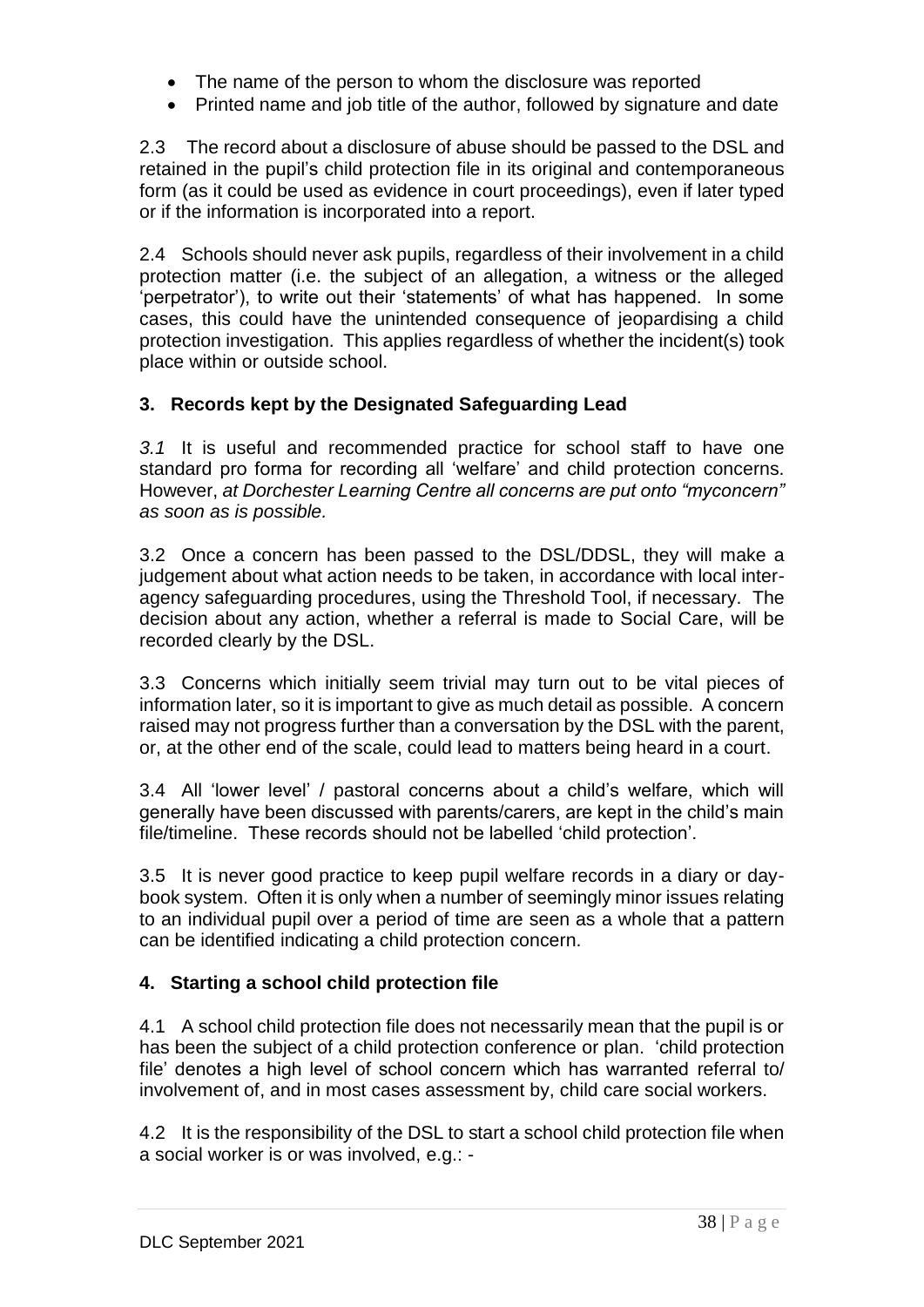- a) A formal referral is made by the school to Children's Social Care on an inter-agency referral form or
- b) Social Care inform the school they have commenced an assessment in relation to a pupil resulting from information from another source or
- c) A child protection file is forwarded to the school by a previous school or pre-school attended by the pupil or
- d) A child who is in care/looked after transfers into the school or
- e) A pupil is privately fostered

4.3 *Dorchester Learning Centre does not use 'family files'; each child should have his/her own record which includes information specific to him/her and which will be sent to the next school at the time of transfer*. The names of siblings and/or other children who live in the household who also attend the school should be clearly noted on individual files.

4.4 If two (or more) pupils at the school are referred to Social Care for the same concern (for example, an allegation of sexually harmful behaviour), then child protection files will be started on both/all pupils.

4.5 'Document wallet' type files are not ideal as the papers therein can easily fall out or get 'out of order'.

4.6 School child protection files are never 'closed' or de-categorised. Once a school has started a child protection file, the chronology is maintained so that any future concerns can be considered in the context of past events, even if Social Care ceases involvement.

4.7 Note - If there is an allocated social worker because a child is disabled or a young carer and there are no child protection concerns then a child protection file should not be started.

## **5. Adopted children**

5.1 When a pupil is admitted to a school in Reception class and parents provide the information that s/he was adopted prior to commencing education, this should be recorded with their permission on the main school file in order that appropriate support can be provided in future if necessary. In these situations, it is not necessary to start a child protection file **unless** the criteria described above (at 4.2a and 4.2b) also apply.

5.2 Some older adopted children will have school child protection files because they were initially in care/looked after and were subsequently adopted. During the period when the child is 'placed for adoption' (prior to an adoption order being made) any file that contains information that identifies both the birth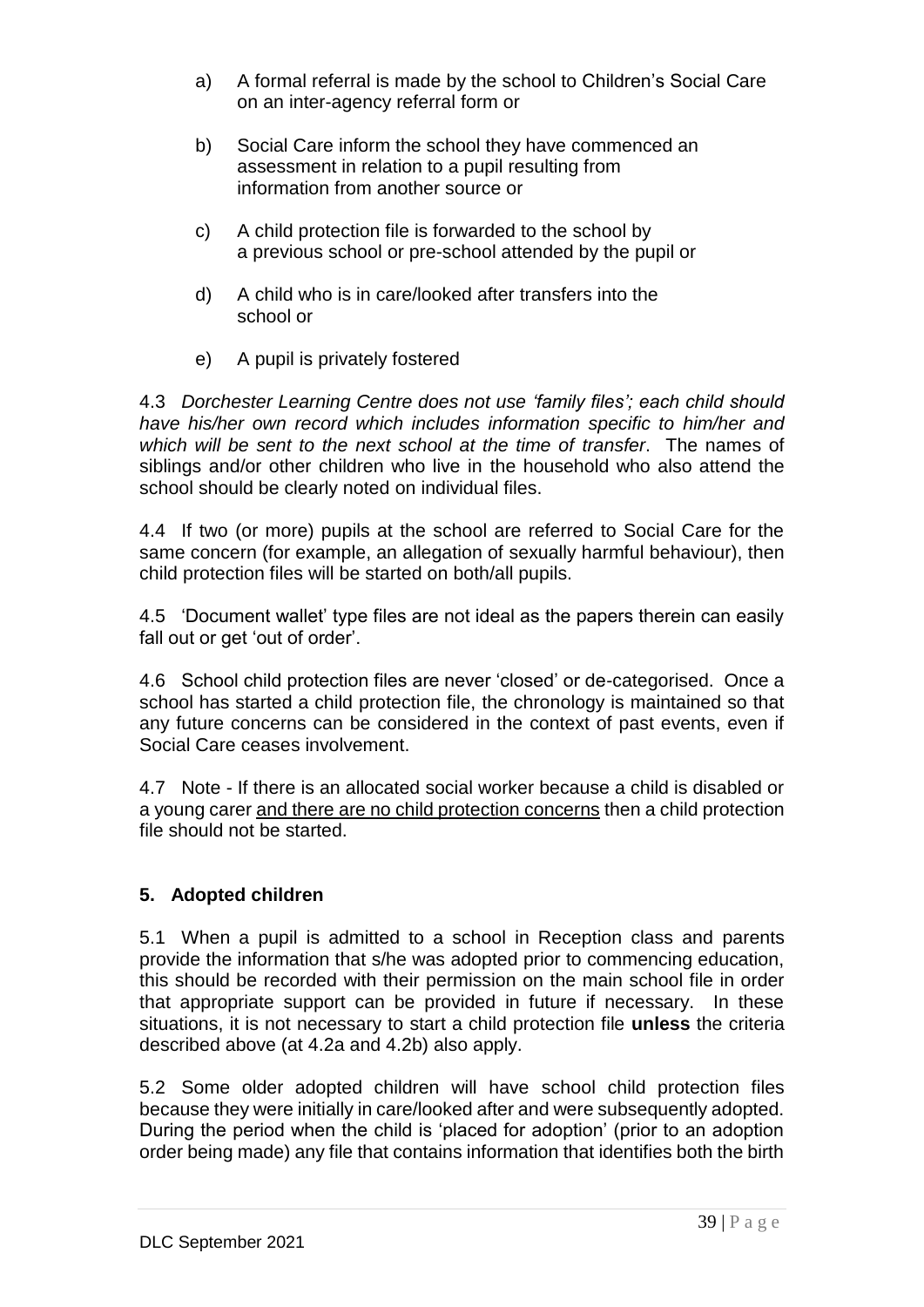family and the adoptive family must be classed as highly sensitive and this information should only be shared on a strictly 'need to know' basis.

5.3 Once the adoption order has been made the DSL in the school that holds the child protection file must overhaul the file. The principle is that there must be nothing that identifies the child's birth name or the birth family. In sifting the file, it is acceptable to destroy documents that will continue to be held by other agencies: for example, child protection conference minutes and LAC review minutes which will be in Social Care records.

5.4 A chronology should be prepared that gives an overview of the information previously held in the file but **without giving the child's birth name or any details which would identify the birth family.**

5.5 The overhauled file should only contain the new chronology and any information that has originated from within school (for example concern forms). This file should now be in the child's new name, contain no information which identifies the birth name or birth family, will be held in the school as long as the child remains or sent onto a new school as described (at 9) below.

5.6 Please note that once a child is adopted, all school records, not just cp files, must be amended so that there is nothing which gives the birth name or identifies the birth family.

### **6. The format of child protection files**

6.1 It is helpful if individual files have a front sheet with key information about the pupil and contact details of parents/carers, social worker and any other relevant professionals.

6.2 If the child is Looked-After the front sheet should include important information about legal status, parental responsibility, arrangements for contact with birth parents and extended family, levels of authority delegated to carers and the name of the virtual school head in the authority that looks after the child.

6.3 If a pupil is or was subject of a child protection plan or in care/looked after, this should be highlighted in some way to make it immediately obvious to anyone accessing the record.

6.4 It is a multi-agency standard that children's child protection files must have at the front an up to date chronology of *significant* incidents or events *and* subsequent actions/outcomes. Maintaining the chronology is an important part of the DSL role; it aids the DSL, Deputy and others to see the central issues 'at a glance' and helps to identify patterns of events and behaviours.

6.5 It should make sense as a 'stand-alone' document: anyone else reading the chronology should be able to follow easily what the concerns are/have been, whether the concerns have escalated and why, plus the actions taken by the school to support and protect the child. This will be particularly useful for DSLs in receiving schools when pupils transfer, for professionals involved in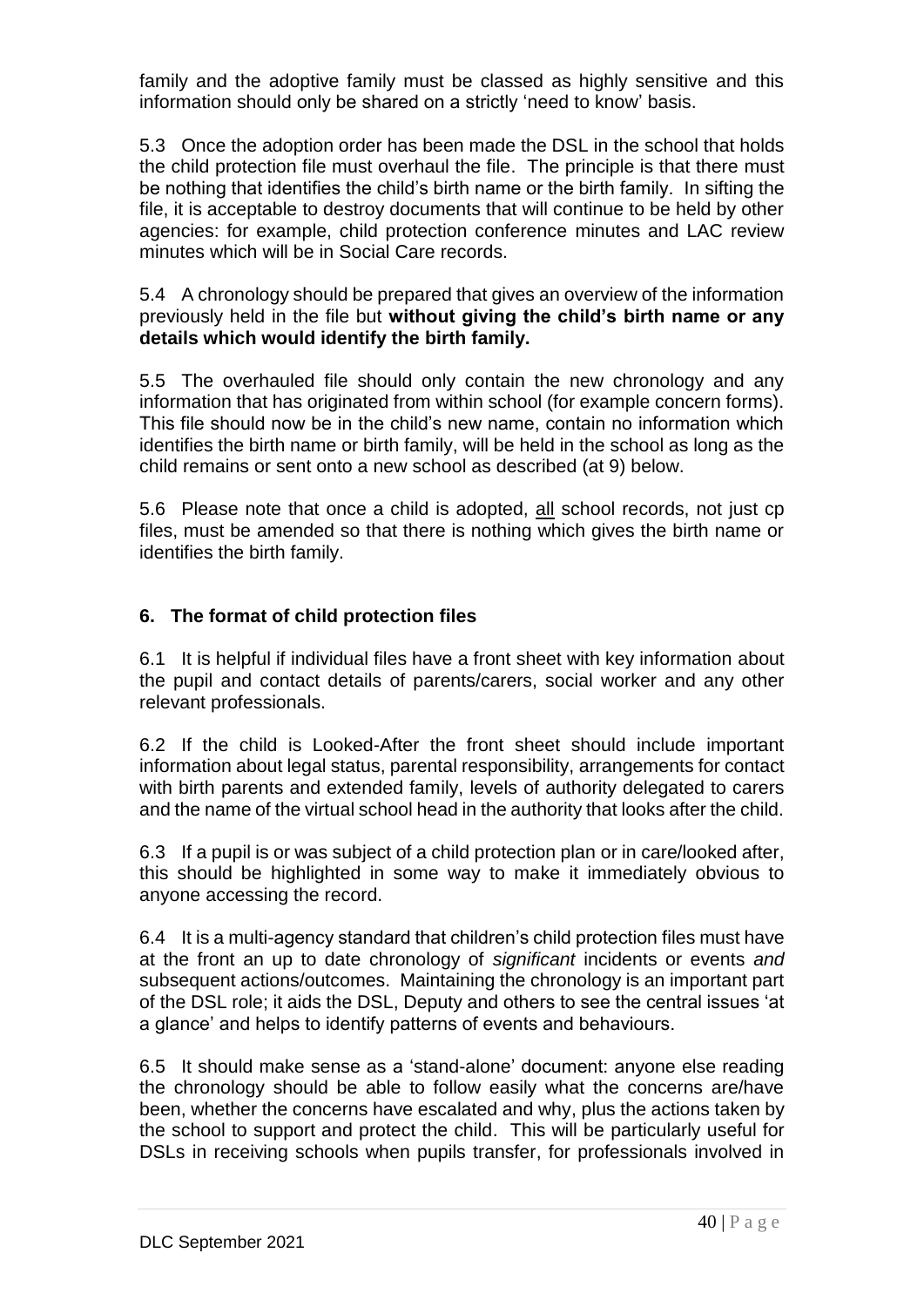collating information for Serious Case Reviews and for parents/pupils/ex-pupils if they view the record.

6.6 Once a chronology is started it should be updated as appropriate even if Social Care later ceases involvement (see 4.6 above).

6.7 The file should be well organised and include, as appropriate, school 'concern forms', copies of correspondence, school reports to and minutes of child protection conferences, documents relating to children in care/'looked after' etc. The DSL will decide which relevant information which pre-dates the starting of the child protection file, such as CAF or other pastoral care documentation, will also be included.

## **7. Storage**

7.1 All records relating to child protection concerns are sensitive and confidential so will be kept in a secure (i.e. locked at all times) filing cabinet, separate from other school files, and accessible through the DSL, DDSL'sand other senior staff in larger schools.

7.2 The pupil's general school file should be marked in some way (e.g. a yellow star) to indicate that a child protection file exists. All staff who may need to consult a child's school file should be made aware of what the symbol means and to speak to the DSL if necessary if they see this symbol and have concerns. For example, a member of the office staff who is looking in the main file for a parent's contact details because of unexplained absence might decide to report this to the DSL if they see the indicator, in case the absence is significant.

### **8. Sharing of and access to child protection records**

8.1 It is highly unlikely that all members of staff need to know the details of a child's situation, or that there should be widespread access to the records. Access to, and sharing of, information should be on a need-to-know basis, decided case by case. The DSL is the best person to decide this. Consideration must also be given to *what* needs to be shared. In general, the closer the dayto-day contact with the child, the more likely the need to have some information.

8.2 The child who is the subject of a child protection record has the right to access the file, *unless* to do so would affect his/her health or well-being or that of another person, or would be likely to prejudice a criminal investigation or a Section 47 assessment (which relates to significant harm) under the Children Act 1989.

8.3 Parents (i.e. those with parental responsibility in law) are entitled to see their child's child protection file, with the same exemptions as apply to the child's right to access the record. Note that an older pupil may be entitled to refuse access to the record by his/her parents. As a guide, this applies to pupils who are 12 years of age or above, if they are of normal development or maturity.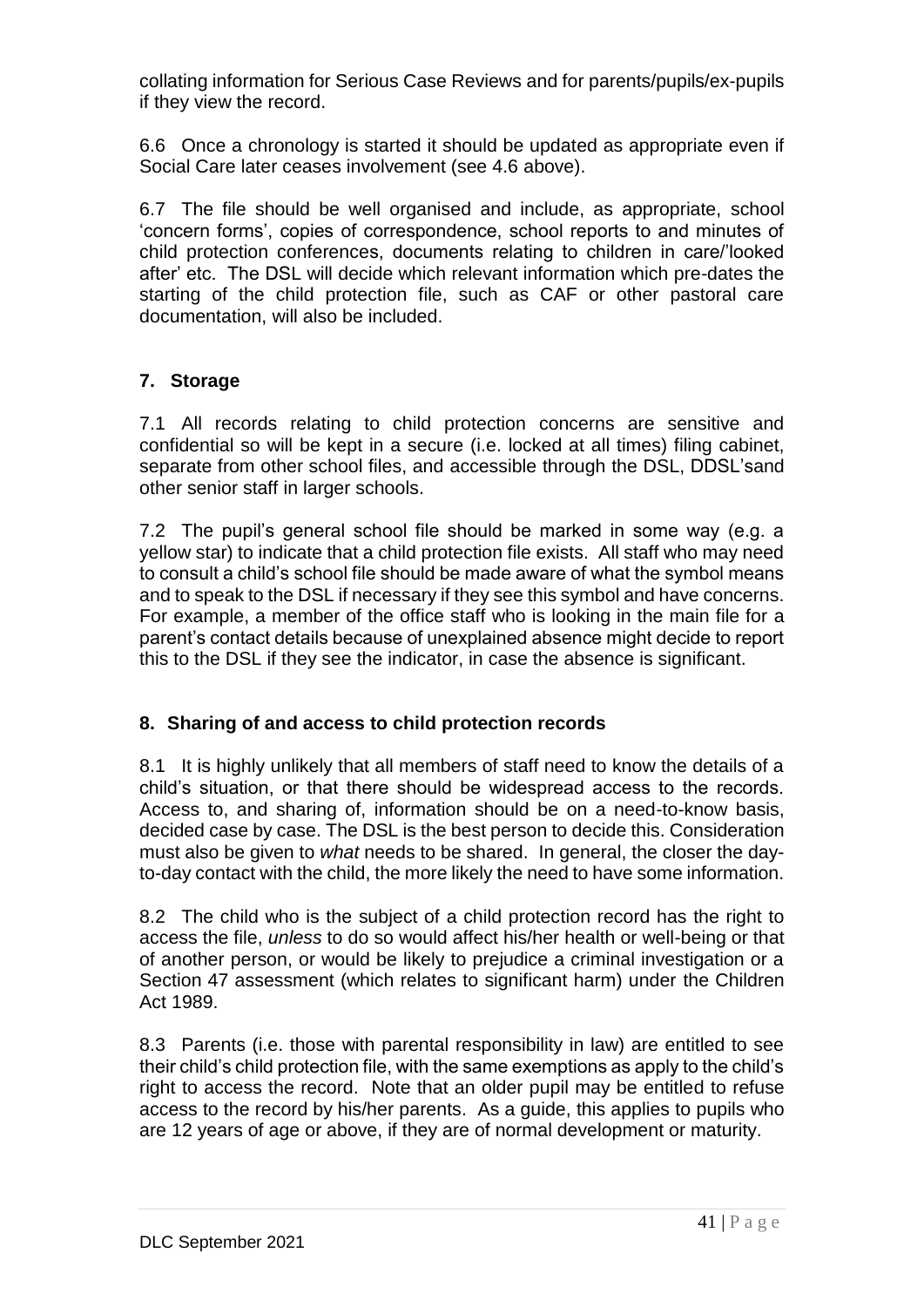8.4 References by name to children other than the pupil who is the subject of the file should be removed when disclosing records, unless consent is obtained from the individual/s concerned (or their parents/carer on their behalf). Care must be taken to ensure all identifying information is removed from the copy of the record to be shared.

8.5 Always seek advice from your legal advisor or Dorset Data Protection Officer (01305 225175) if there are any concerns or doubt about a child or parents reading records. However, it is generally good practice to share all information held unless there is a valid reason to withhold it, e.g. to do so would place the child or any other person at risk of harm. Any requests to see the child's record should be made in writing to give time for confidential information, such as any details of other pupils, to be removed.

8.6 In respect of requests from pupils or parents for information which wholly or partly consists of an educational record, access should be granted within 15 school days. This might be relevant to 'welfare' concerns in a main school file, for example. Viewing-only access to these records is free but it is reasonable to charge for copies on a sliding scale from £1 - £50 (maximum) depending on the number of pages.

8.7 However, should the request only seek access to a child protection file (which is not classed as an educational record), access should be granted within 40 calendar days. A discretionary maximum fee of £10 can be charged for viewing access to or a copy of a child protection record.

8.8 If the record to be disclosed contains information about an adult professional, that information can be disclosed if it relates to the performance by that person of their job or other official duties e.g. a reference to a teacher in their teaching role or a school nurse in their nursing role. However, if the reference refers to that individual's private life, it should be removed (unless this relates to a child protection matter which is relevant to the record to be disclosed).

8.9 Child protection information should not normally be shared with professionals other than those from Social Care, the Police, Health or the Local Authority. Ofsted and other school inspectors can view individual child protection files. Information should not be released to parents' solicitors on request; advice should be sought from the school's legal advisor in such cases.

8.10 Governors, including the Nominated Governor, should not access the records.

## **9. Transfer of child protection records**

9.1 When a pupil transfers to another school (including to a Learning Centre because of permanent exclusion) the DSL should inform the receiving school as soon as possible in person or by telephone that child protection records exist. The original records must be passed on either by hand or sent by recorded delivery, separate from the child's main school file. Care must be taken to ensure confidentiality is maintained and the transfer process is as safe as possible.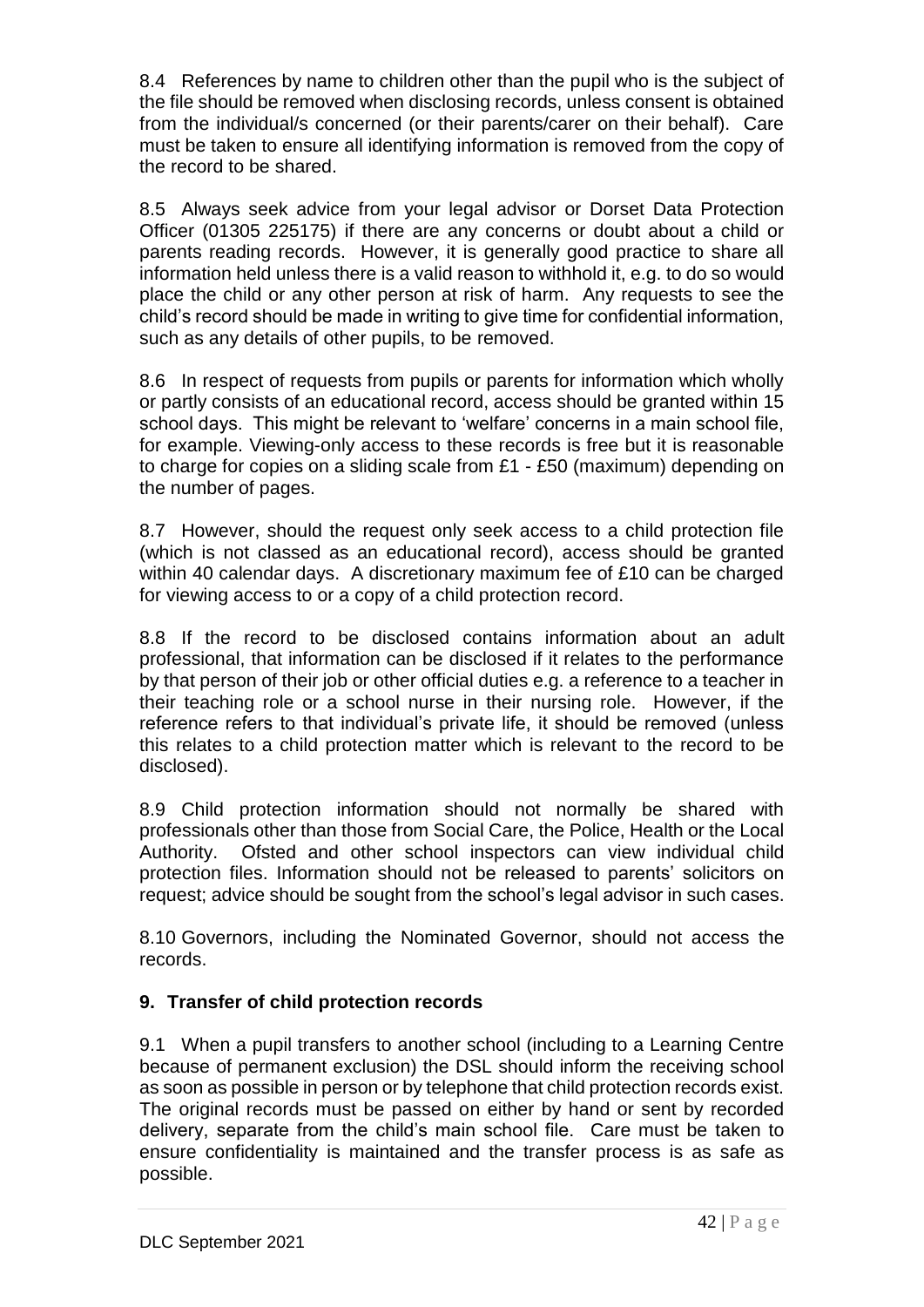9.2 If the records are to be posted, they should be copied and these copies retained until there has been confirmation in writing that the originals have arrived at the new school. They can then be shredded.

9.3 Whether child protection files are passed on by hand or posted, there should be written evidence of the transfer (such as a form or slip of paper signed and dated by a member of staff at the receiving school.) This receipt should be retained by the originating school for 6 years (in line with guidance from the Records Management Society).

9.4 If the pupil is removed from the roll to be home educated, the school should pass the child protection file to the LA EHE Administrator and a receipt obtained as described above.

9.5 If a pupil with a child protection record leaves the school without a forwarding address and no contact is received from a new school the DSL should follow the school's Child Missing Education (CME) procedures. If there is reason to suspect the pupil is suffering harm then the DSL will refer to Social Care in the usual way.

9.6 If a child arrives in the school in an unplanned way and / or there are concerns about them from the outset, it is worth contacting the previous school for a discussion with the DSL. There might be a child protection file which has not been passed on.

9.7 School 'welfare' or pastoral records (i.e. where concerns or issues have been raised but there has been **no** referral to or involvement by a social worker) should also be passed on to the next school for their information and can be included in the main school file, for example. In respect of data protection, parents/carers should be made aware (either individually or through newsletters, for example) that information is transferred in this way to enable the next school to properly support their child. Most parents will understand the reason for this but if for whatever reason a parent disagrees with you passing on non-child protection documents, you should not do so.

### **10. 'Dual registered' pupils**

10.1 Where a pupil is on roll at the school and starts to attend a Learning Centre (LC), the chronology and other relevant information in the child protection file should be copied and passed to the DSL at the LC at the earliest opportunity. Because of the nature of such 'bespoke' arrangements for individual pupils, the two DSLs should agree on which one of them will keep the chronology updated and how best to communicate to each other significant events and issues in relation to that pupil.

## **11. Retention of records**

11.1 The school should retain the record for as long as the pupil remains in school and then transfer as described above.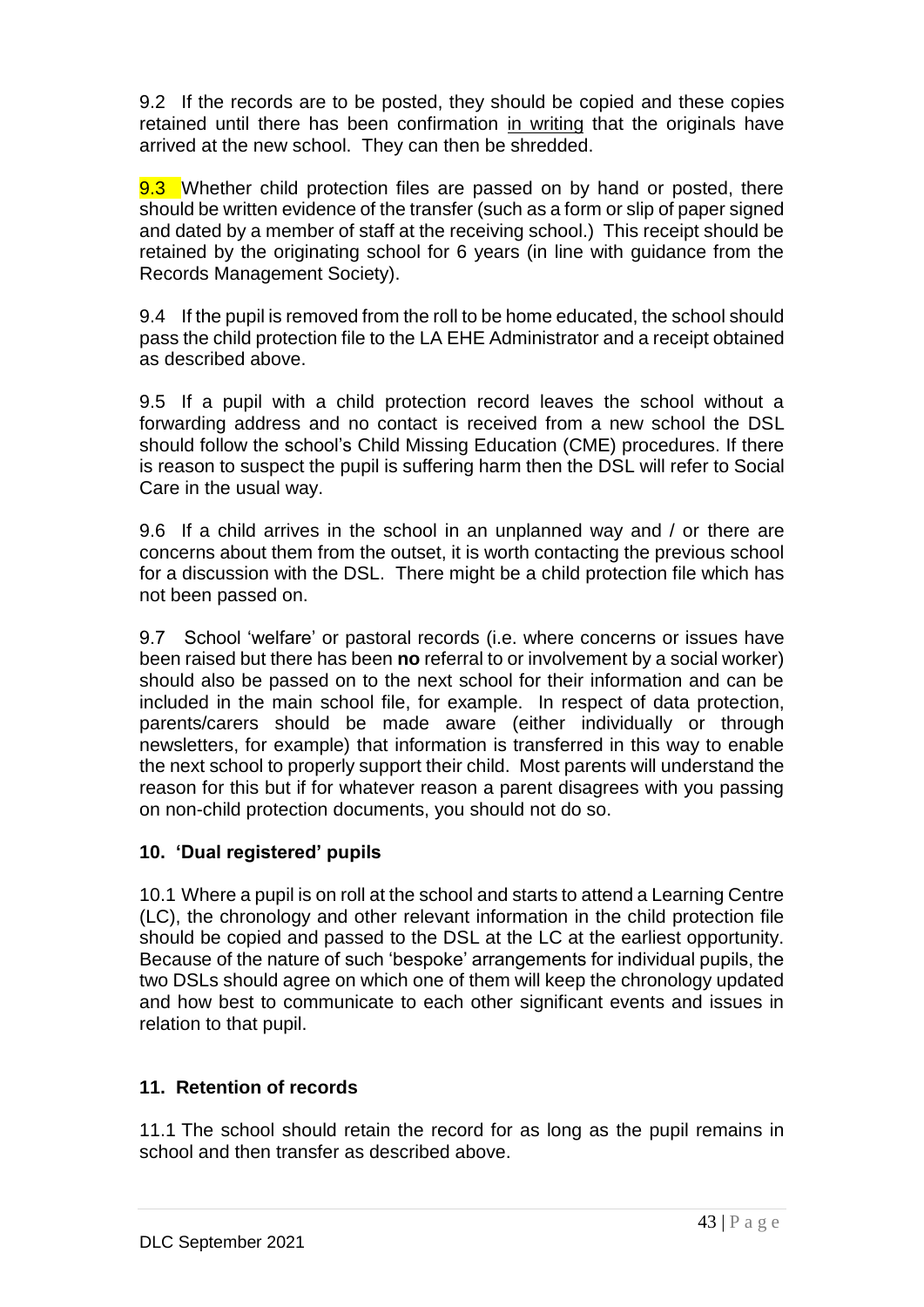11.2 Guidance from the Records Management Society is that when a pupil with a child protection record reaches statutory school leaving age (or where the pupil completed 6th form studies), the last school attended should keep the child protection file until the pupil's 25th birthday. It should then be shredded (and a record kept of this having been done, date, and why).

11.3 The Independent Inquiry into Child Sexual Abuse has instructed relevant organisations, including schools and colleges, that they should NOT destroy, for the foreseeable future, any of their records that could potentially come within the scope of the inquiry (i.e. any records relating to sexual abuse).

## **12. Electronic child protection records**

12.1 Electronic records must be password protected with access strictly controlled in the same way as paper records.

12.2 They should be in the same format as paper records (i.e. with wellmaintained chronologies etc) so that they are up to date if/when printed, if necessary.

12.3 Electronic files must not be transferred electronically to other schools unless there is a secure system in place but should be printed in their entirety, linked with paper documentation such as conference minutes and transferred as described in section 9 above. When the receipt has been returned to confirm that the file has been received at the new school, the computer record should be deleted.

### **13. Sharing information with Further Education (FE) Colleges**

13.1 A protocol is in place with DSLs at FE colleges: at the start of each academic year they will send to secondary school DSLs a list of newly enrolled students who have previously attended the school, requesting any relevant information. Secondary school DSLs will use their professional judgement but should always disclose if a young person is in care/looked after, is or has been subject of a child protection plan or is assessed as posing a risk to themselves or other students.

13.2 Note this applies only to Dorset schools and FE Colleges with whom the protocol has been agreed.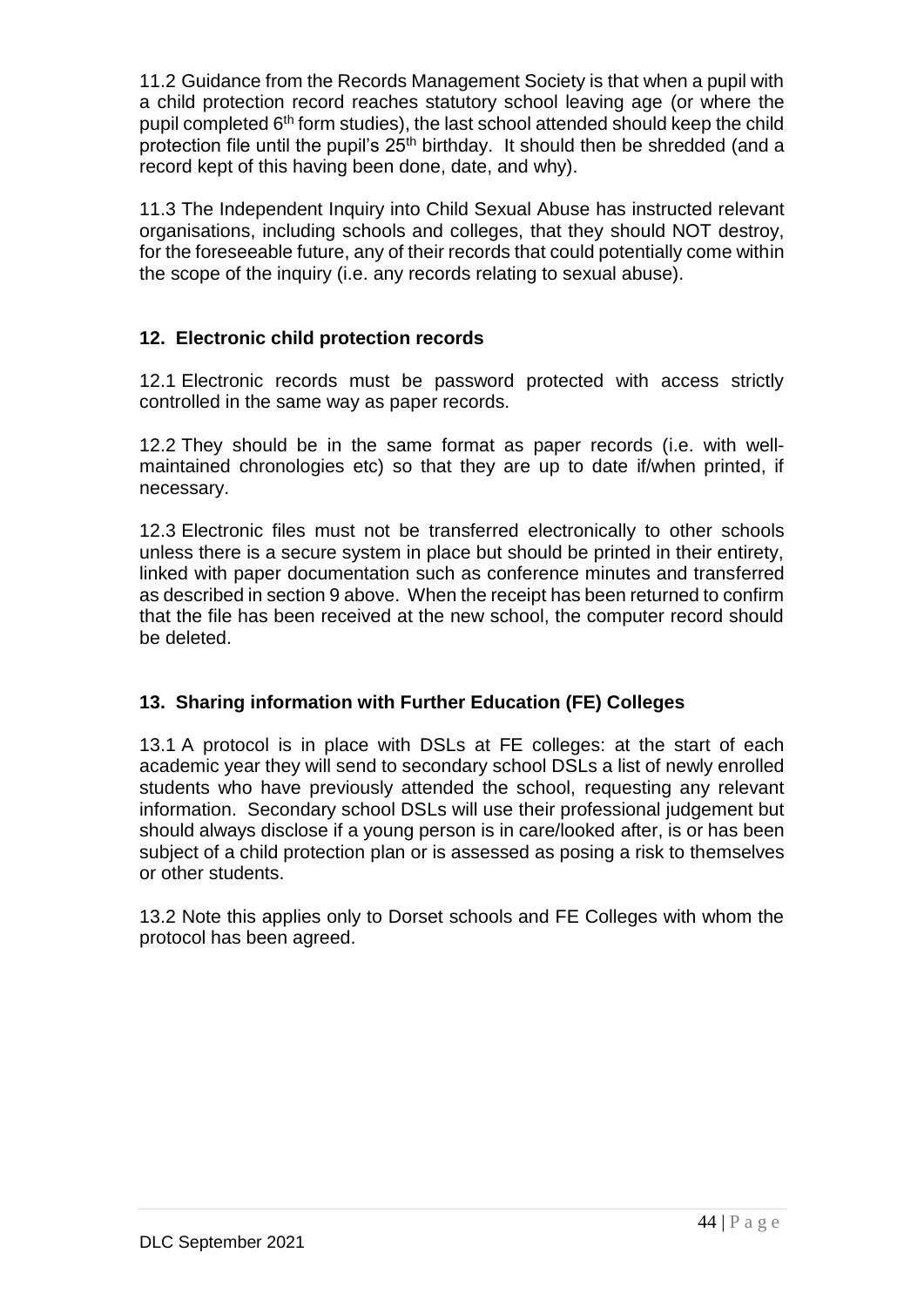

## **Safeguarding at Dorchester Learning Centre**

### **Dorchester Learning Centre recognises that the welfare of each child is paramount. We take our duty to safeguard and promote the welfare of the children and young people in our care extremely seriously.**

**Everyone working in this school has a duty of care towards all pupils.** 

### **What to do if a child discloses a concern**

Listen carefully, using TED (Tell, Explain, Describe) to support the pupil. Do not ask the child to write anything down and always use open questions. Do not promise confidentiality, but explain that you need to pass the information on to those who need to know.

Complete a **myconcern** report without delay and inform a Designated/Deputy Safeguarding Lead (DSL/DDSL).

### **What to do if you have a concern about a child**

Share the information promptly with a DSL/DDSL, via **myconcern**. If the concern is of an urgent nature, speak immediately to a DSL/DDSL. If no DSL/DDSL is available, contact the ChADS (Children's Advice and Duty Service) 01305228558

### **What to do if you have concerns about an adult**

Share your concerns with the Headteacher, or in their absence the deputy headteacher. If it is not appropriate to discuss the concern with either of these, contact the chair of governors (number available from office staff)

### **What to do if you have concerns about the Headteacher**

Inform the LADO

### **Keep yourself safe**

Be professional, avoid physical contact and being alone with a child, ensure you are visible to others

Comply with the staff code of conduct.

### **What is child abuse**

There are four main areas of abuse:

**Physical abuse:** deliberately hurting a child, causing injuries such as bruises, broken bones, burns and cuts.

**Emotional abuse:** ongoing emotional maltreatment of a child. This can involve deliberately trying to scare or humiliate a child, or isolate and ignore them.

**Sexual abuse:** when a child is forced or persuaded to take part in sexual activities. This does not have to be physical contact, but can occur online.

**Neglect:** Ongoing failure to meet a child's basic needs.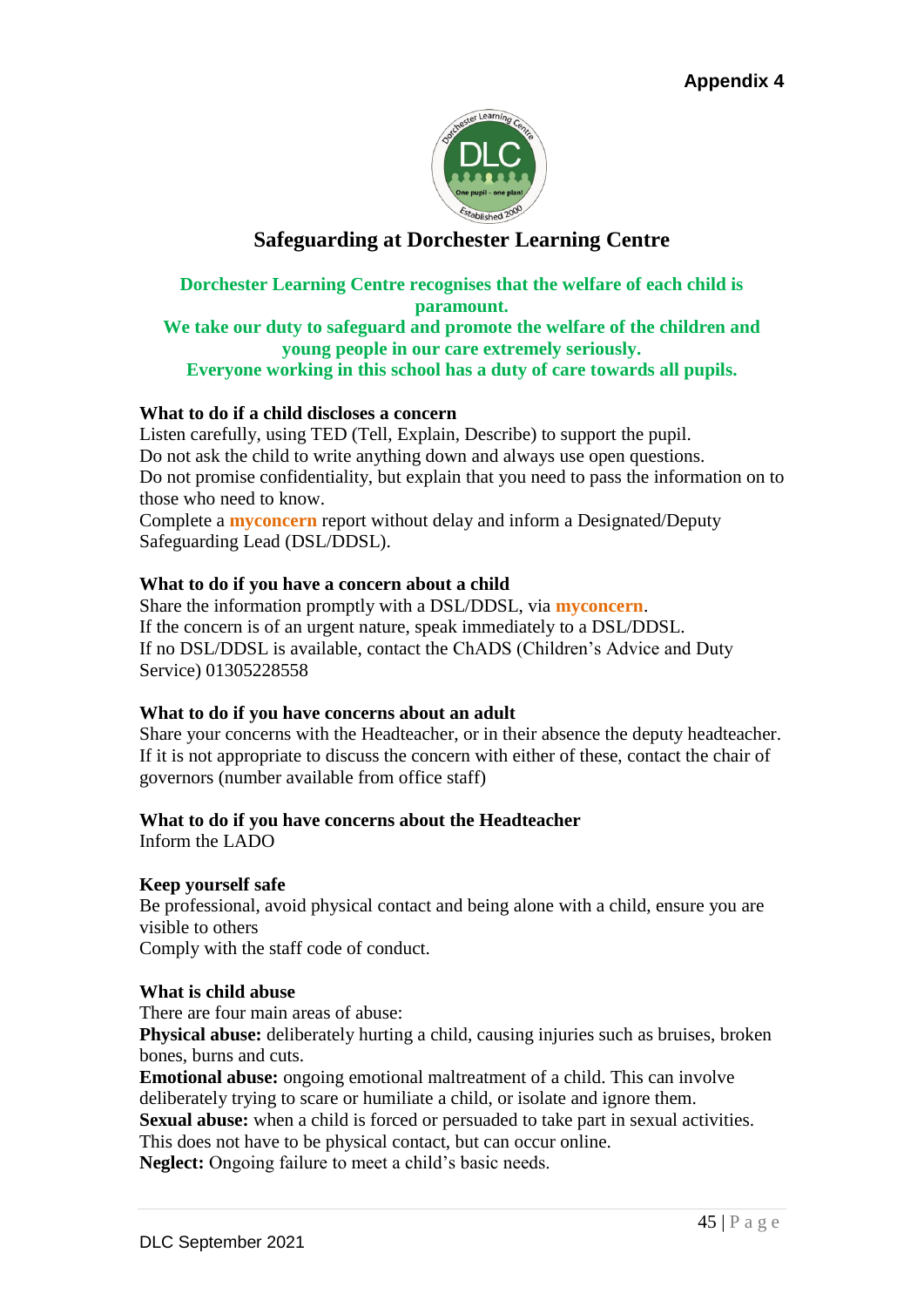

### **Please also be aware of**:

**Honour based violence**: used to describe violence committed within a family context and motivated by a need to restore standing within the community.

**Radicalisation**: a process by which an individual or group comes to adopt increasingly extreme political, social or religious ideals.

**Female genital mutilation**: the cutting of part of the female genitals, as part of a ritual.

**Children missing education**: if you are concerned that a pupil is absent from school, please speak to the DSL/DDSL, who will implement the Attendance policy.

**Child sexual exploitation, child criminal exploitation and county lines:** if you have any concerns that a pupil is being exploited in any way, please speak to the DSL/DDSL.

**Peer on peer abuse:** discuss any concerns with DSL/DDSL

### **Safeguarding leads**

Designated Safeguarding Lead: **David Dinsmore** (Headteacher) Deputy Designated Safeguarding Leads: **Jayne Lewis and Lucy Murray**

### **Where to find relevant policies**

All safeguarding policies can be found on *myconcern* and in the pastoral office. Please read these on a regular basis.

### **Specific safeguarding policies and procedures to be followed at all times**

Child Protection policy Keeping Children Safe in Education (September 2020) Attendance policy Children Missing in Education policy Escalation procedures Whistleblowing policy Safer Internet Use policy Staff Code of Conduct policy Dealing with Allegations of Abuse policy

### **Important contacts**

### *Childrens social care team*

West Dorset: 01308 425241 Dorchester: 01305 224220 North Dorset: 01258474036 Purbeck: 01929 557000 251414

East Dorset: 01202 868224 Weymouth/Portland: 01305 762400 Child in care team: 01305 225809 Children who are disabled (CWAD): 01305

Dorset ChADS (Children's Advice and Duty Service) for professionals; 01305 228558, incorporating MASH (multi agency safeguarding hub) and Early Help *Dorset Police*: 101 (non emergency), 999 (emergency)

**Remember, safeguarding is everyone's responsibility... If in doubt, ASK.**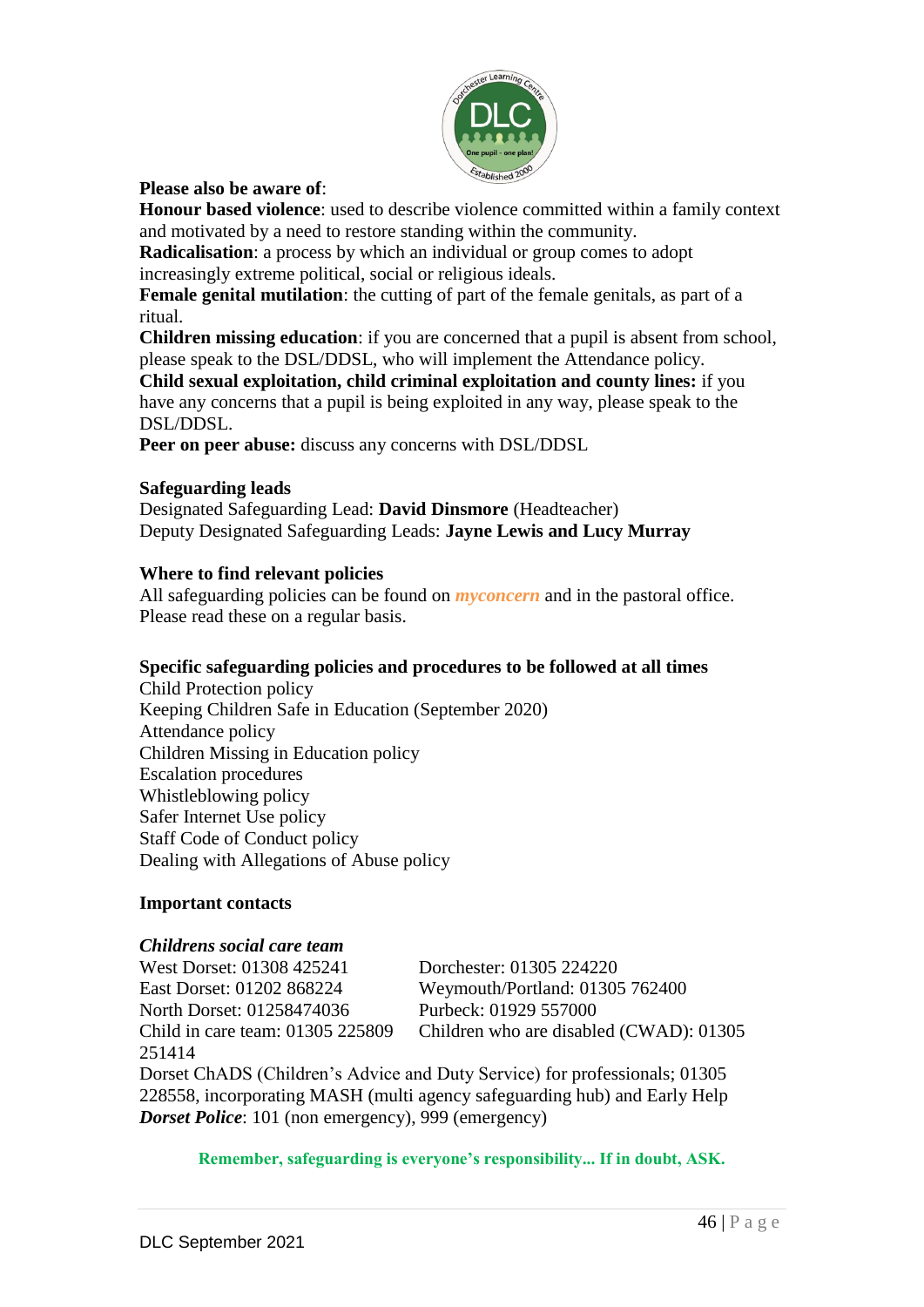## **Dorchester Learning Centre attendance protocol**

## **Dorchester Learning Centre: Daily Attendance Protocol**

Initial phone call taken from either parent, student or taxi company regarding absence

Text sent to parents to inform them if information from taxi company or individual student

DDSL to contact parents of all absent students to offer support from 9.30-10.00

If contact is not possible then DLC will continue to try for remainder of day and registers marked accordingly.

## **Important Information**

If a student misses a taxi, individual circumstances will decide actions such as sending another taxi, staff pick up.

If a student is absent for more than 5 days a home visit will be organised.

Weekly attendance tracking will occur with individual actions such as parental meetings, attendance target or pastoral support for students to occur.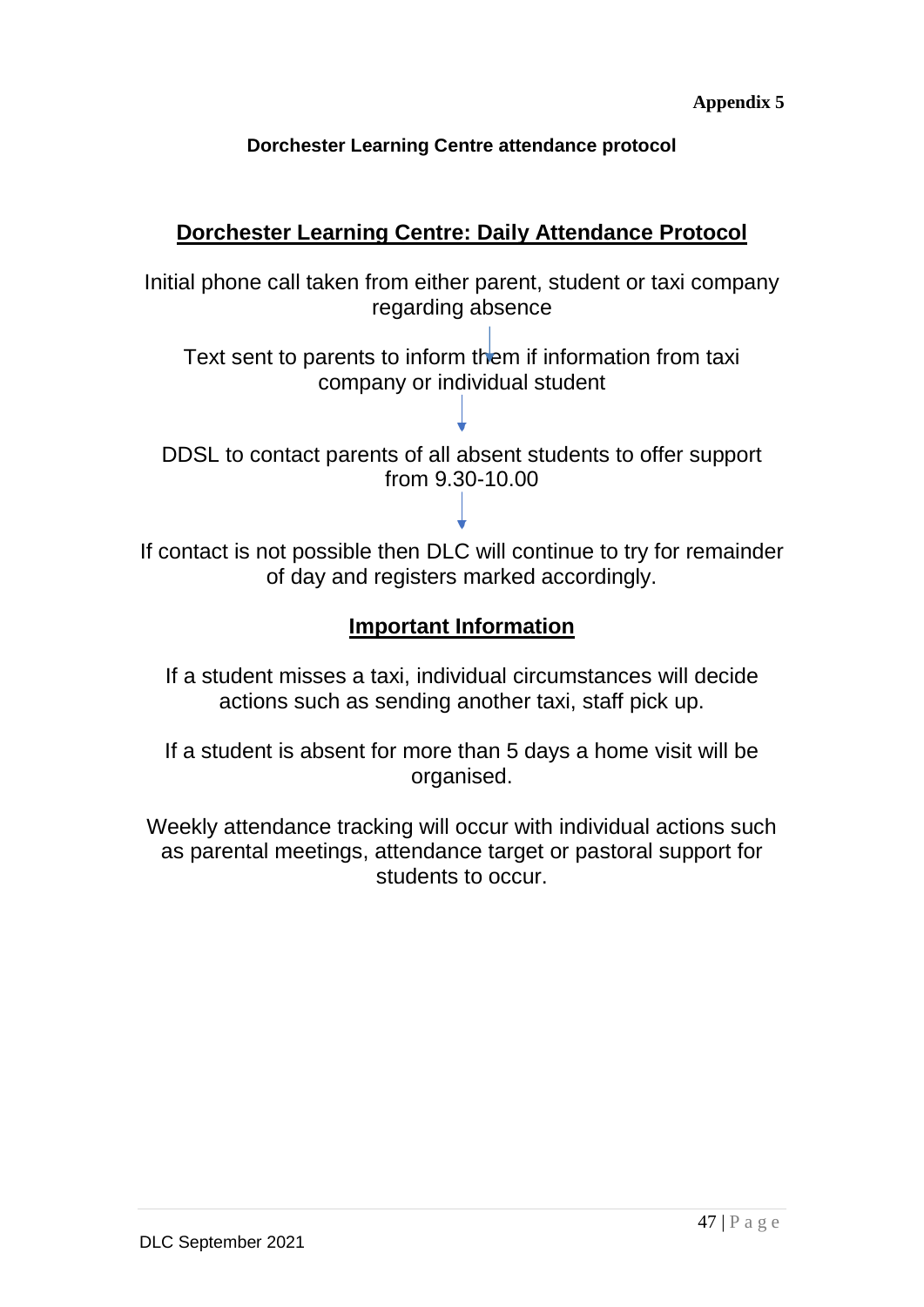### **Appendix 6**

#### **Dorchester Learning Centre Student Attendance Contact Flow Chart Missing in Education Procedure**

DSL to escalate actions as appropriate and all actions to be recorded on SIMS.

## **Day 1-3**

Normal attendance procedure to be followed

## **Day 3-5**

Normal attendance procedure to be followed If no contact has been made with parents. Letter to be sent home informing parents that contact must be made with Dorchester Learning Centre.

## **Day 5-7**

**Home visit to be completed and normal daily attendance procedure to be followed.**

Dorset Attendance Support Officer to be informed of students continued absence

## **Day 7-10**

If student is still absent with no valid reason DLC to ask DCC Attendance Officer to complete phone call home. Normal daily attendance procedure to be followed. Another letter will be sent informing parents that contact must be made with Dorchester Learning Centre and a meeting arranged. If open to Social Care, Social Worker to be informed of impending CME completion.

48 | P a g e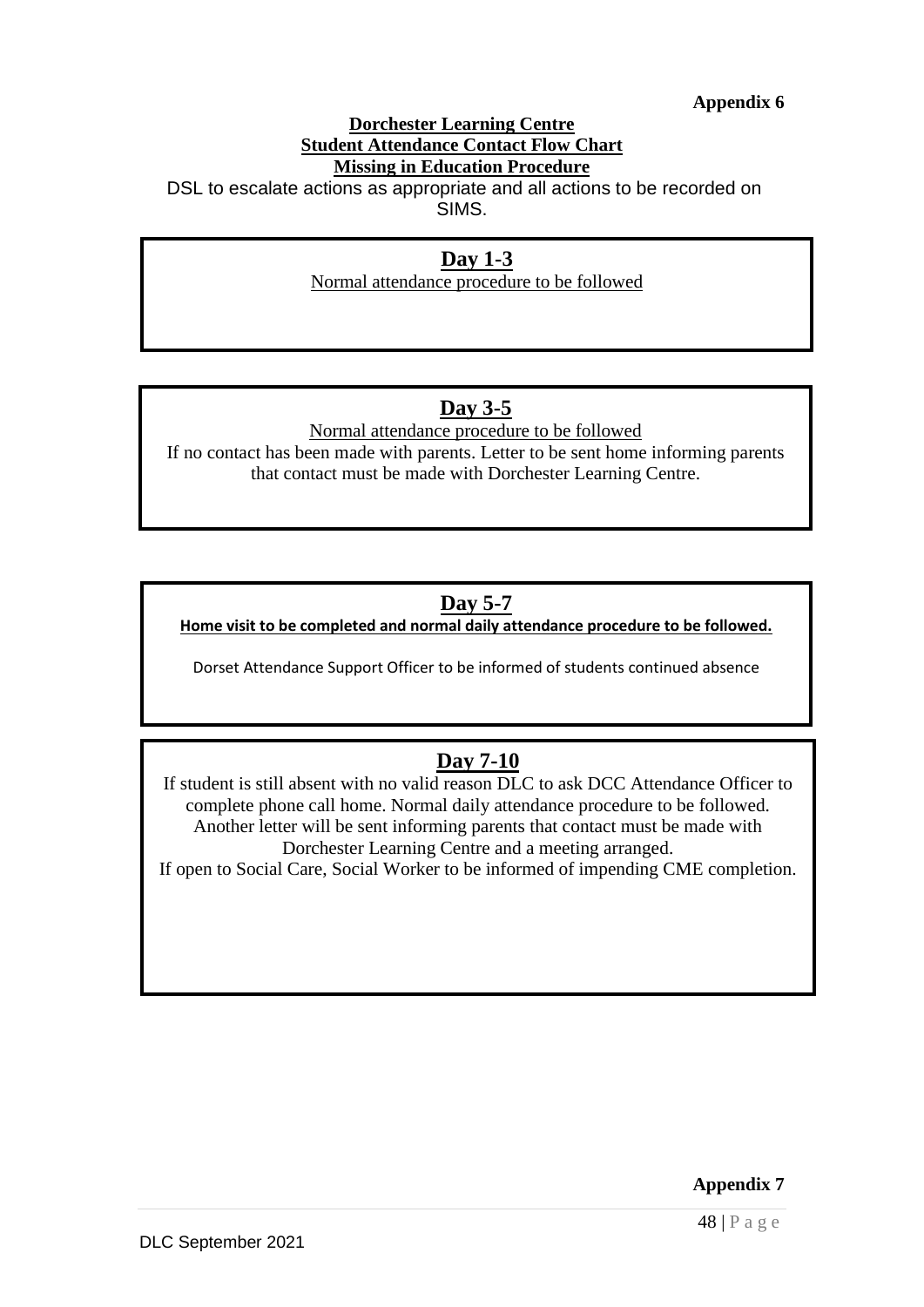

# **Dorchester Learning Centre: Safeguarding Induction**

Staff member:

Start date:

| Topic                                               | Date completed | Signed |
|-----------------------------------------------------|----------------|--------|
| DBI (declaration of business interest)<br>completed |                |        |
| DBS completed/checked                               |                |        |
| Induction with Pastoral Team (safeguarding)         |                |        |
| <b>Introduction to CHADS</b>                        |                |        |
| Introduction to essential policies including        |                |        |
| Child Protection/Code of Conduct                    |                |        |
| Introduction to staff wellbeing ie staff            |                |        |
| counselling service                                 |                |        |
| Myconcern briefing/login given                      |                |        |
| Role of DSCB                                        |                |        |
| Role of DSL/DDSL                                    |                |        |
| Role of Governing Body in safeguarding              |                |        |
| Role of Staff in safeguarding                       |                |        |
| Safer recruitment policy adhered to                 |                |        |
| Summary of KCSiE:                                   |                |        |
| CCE/CSE                                             |                |        |
| <b>FGM</b>                                          |                |        |
| Mental health awareness for pupils                  |                |        |
| <b>Operation Encompass</b>                          |                |        |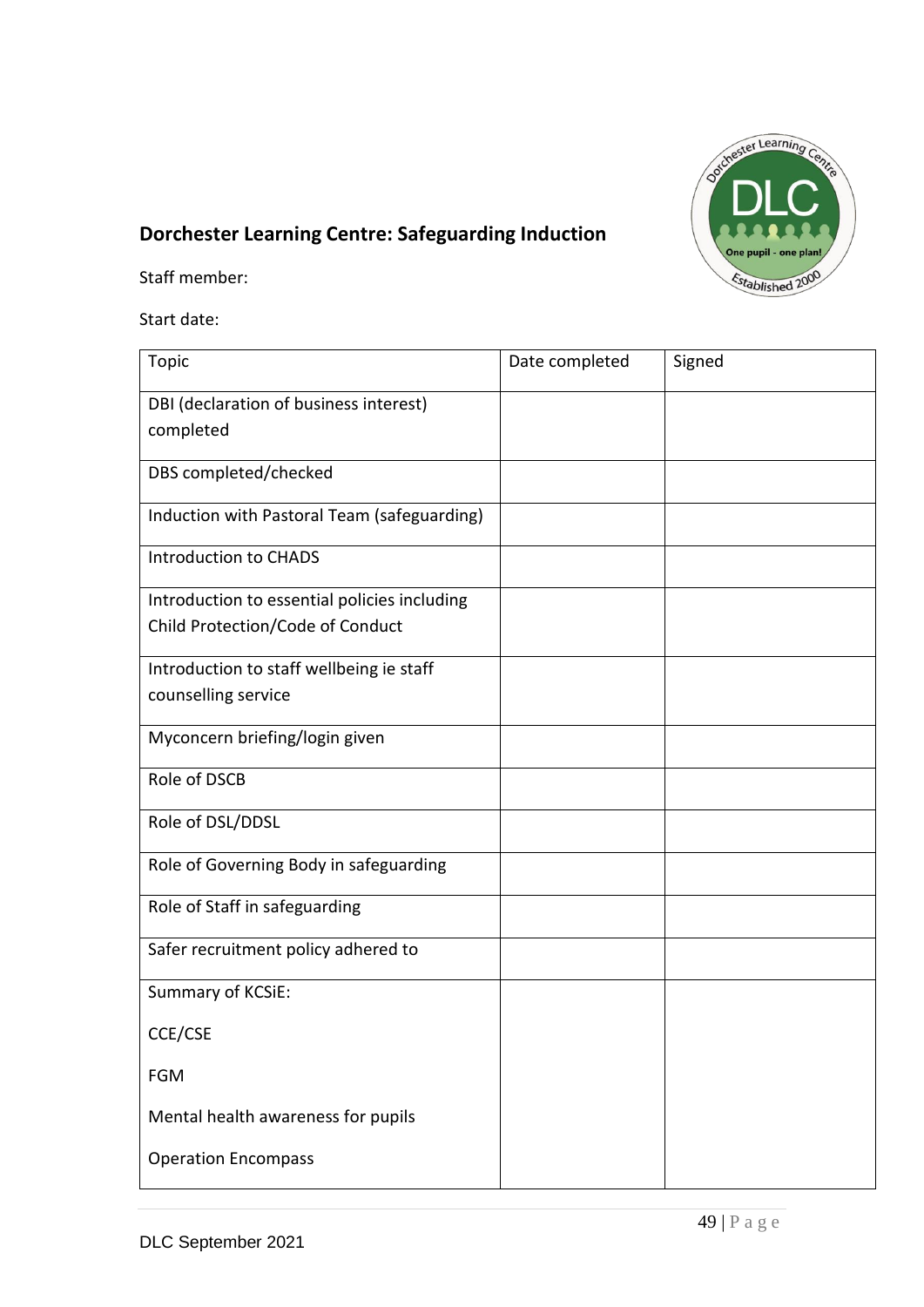| Peer on peer abuse        |  |
|---------------------------|--|
| Radicalisation            |  |
| Training to be completed: |  |
| <b>PREVENT</b> training   |  |
| <b>ACES training</b>      |  |
|                           |  |

O drive/pastoral support/safeguarding/admin/safeguarding procedures